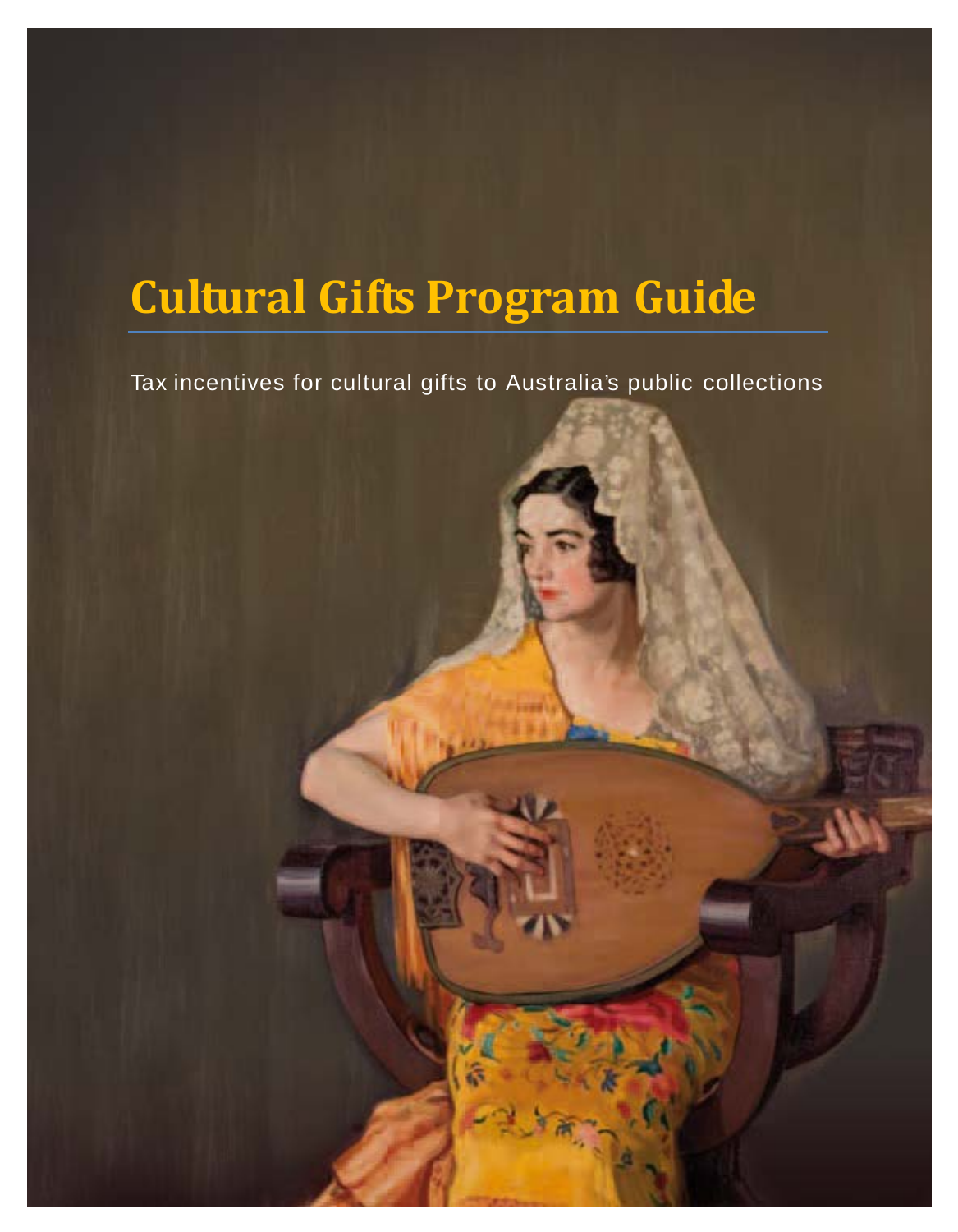#### © Commonwealth of Australia 2022

#### ISSN 1034-330X

With the exception of the Commonwealth Coat of Arms and where otherwise noted all material presented in this document is provided under a Creative Commons Attribution 3.0 Australia [\(http://creativecommons.org/licenses/by/3.0/au/\) lice](http://creativecommons.org/licenses/by/3.0/au/)nce.

The details of the relevant licence conditions are available on the Creative Commons website (accessible using the links provided) as is the full legal code for the CC BY 3.0 AU licence ([http://creativecommons.org/licenses/by/3.0/au/legalcode\).](http://creativecommons.org/licenses/by/3.0/au/legalcode) 

The document must be attributed as the Cultural Gifts Program Guide Authorised and published by the Australian Government Department of Infrastructure, Transport, Regional Development and Communications Office for the Arts

#### **[www.arts.gov.au/cgp](http://www.arts.gov.au/cgp)**

Cover image: *Spanish Portrait*, Hilda Rix Nicholas c1912, donated to the Newcastle Region Art Gallery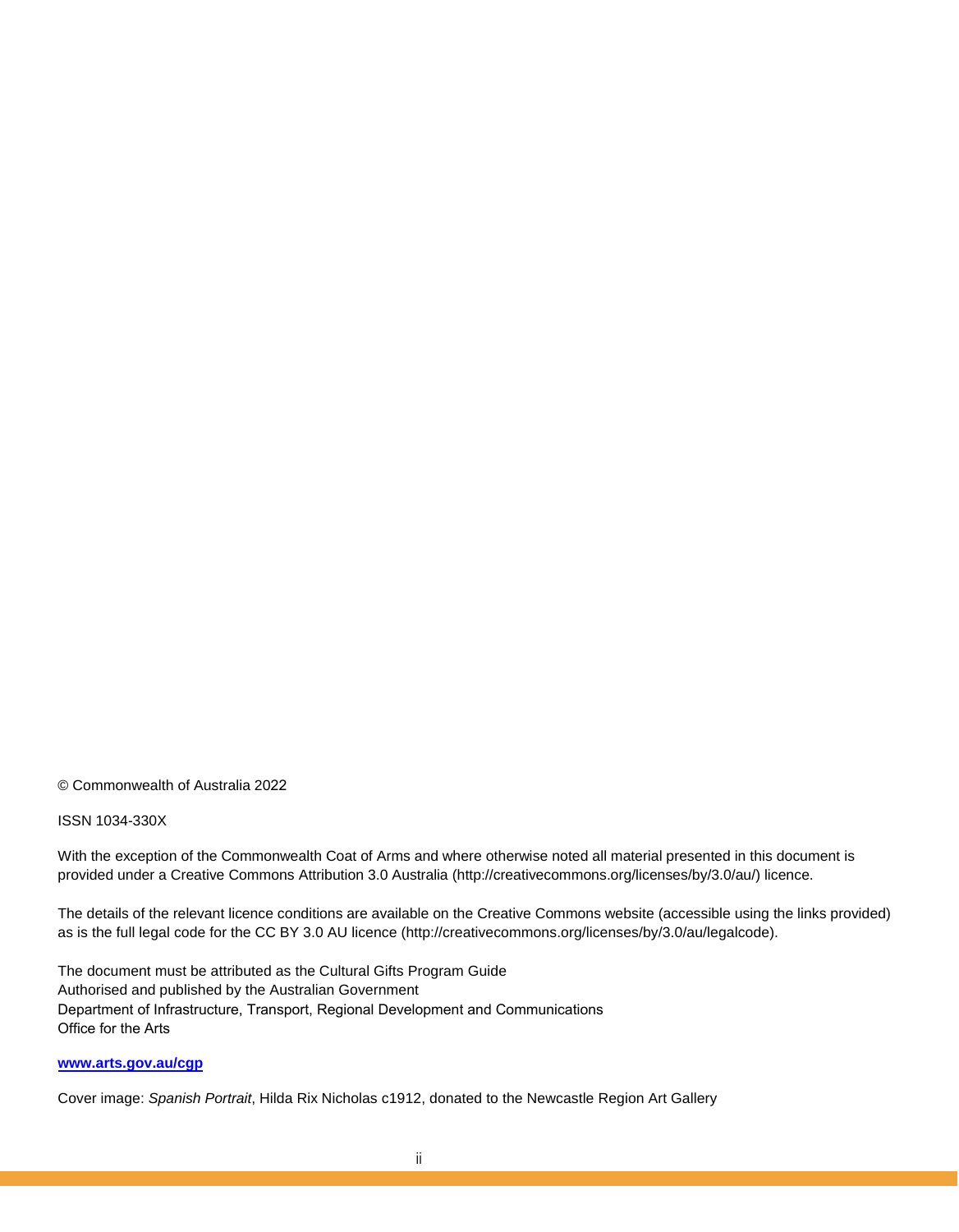# **Contents**

| <b>Contacts for the Cultural Gifts Program</b>                                        | iv             |
|---------------------------------------------------------------------------------------|----------------|
| <b>Introduction</b>                                                                   | 1              |
| How the program works                                                                 | 3              |
| <b>Recipient institutions</b>                                                         | 3              |
| Valuers                                                                               | $\overline{7}$ |
| Donors                                                                                | 11             |
| <b>Technical Advice and Expertise</b>                                                 | 13             |
| Summary chart—How the program works                                                   | 14             |
| Acknowledging government support                                                      | 17             |
| Limitations on tax deductions                                                         | 19             |
| Donations by artists and/or dealers                                                   | 21             |
| <b>Appendices</b>                                                                     | 23             |
| Appendix A – Extracts from the Income Tax Assessment Act 1997 25                      |                |
| Appendix B - Valuer classification guidelines                                         | 31             |
| Appendix C - Australian Indigenous art and material culture<br>categories for valuers | 37             |
| Appendix D - Glossary of terms for valuers                                            | 39             |
| Appendix $E -$ Guidelines for valuing certain kinds of property                       | 61             |
| Appendix F – Guidelines for valuing collections of donated material                   |                |
| (excluding fine art items)                                                            | 67             |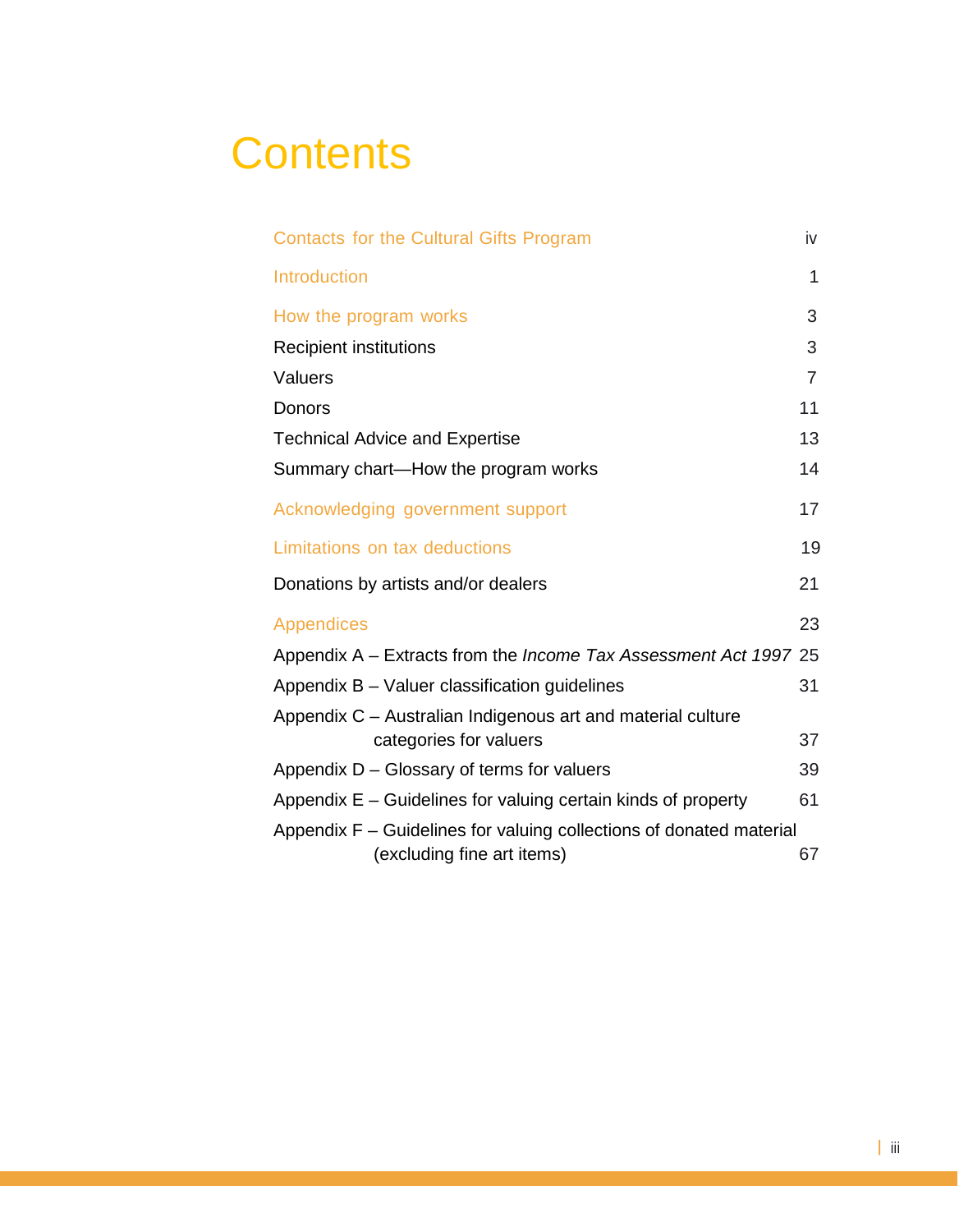# Contacts for the Cultural Gifts Program

Detailed information about the Cultural Gifts Program is available on our website:

#### **[www.arts.gov.au/cgp](http://www.arts.gov.au/cgp)**

For further information please do not hesitate to contact our program officers:

Phone: 02 6271 7106 Email: [cgp.mail@arts.gov.au](mailto:cgp.mail@arts.gov.au) 

Or write to: Cultural Gifts Program Department of Infrastructure, Transport, Regional Development and Communications GPO Box 594 Canberra ACT 2601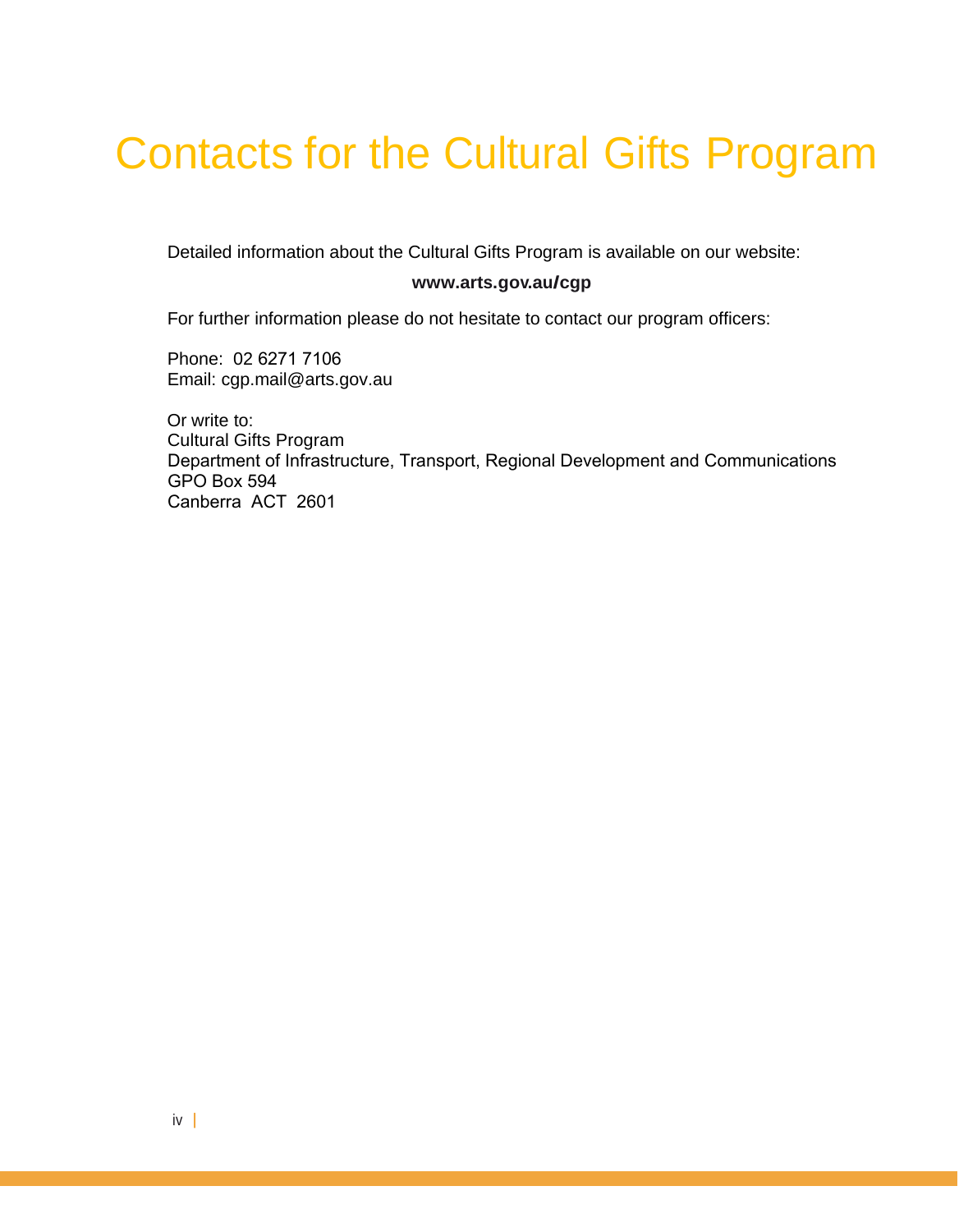# Introduction

The Cultural Gifts Program encourages Australians to donate items of cultural significance from private collections to public art galleries, museums, libraries and archives. Gifts can range from paintings, books, sculptures, manuscripts and personal papers to jewellery, ceramics, technological, mechanical, scientific or social history collections.

The principal legal provision for the program is subdivision 30-A of the Income Tax Assessment Act 1997 (the Act). An edited extract of the relevant sections of the Act is at Appendix A of this guide.

Donors are eligible for the following tax incentives under the program:

- $\bf{w}$  The market value of the gift is fully tax deductible, with some exceptions (see 'Limitations on tax deductions').
- w Donors can elect to spread the deduction over a maximum of five income years.
- $w$  Gifts are exempt from capital gains tax.

Donors may also claim a tax deduction for the cost of valuations obtained specifically for this program.

Each donation to the Cultural Gifts Program involves a participating recipient institution, at least two approved valuers, the donor and the department administering the program.

The donor negotiates the potential gift with the recipient institution. The institution determines that the gift conforms with its collection policy, formally accepts the gift into its permanent collection and submits the necessary documentation.

Donations must be accompanied by at least two valuations of the current market value of the gift, provided by approved valuers.

Valuers are approved specifically to participate in the program by the Secretary of the department administering the program.

The average of the valuations may be claimed as a tax deduction, with some exceptions, for the year in which the gift was made or the deduction may be apportioned over a period of up to five income years.

The Minister responsible for the Arts is responsible for the administration of the program up to the point at which claims for tax deductions are lodged with the Australian Taxation Office (ATO).

The Cultural Gifts Program is administered by the Department of Infrastructure, Transport, Regional Development and Communications' Office for the Arts (OFTA).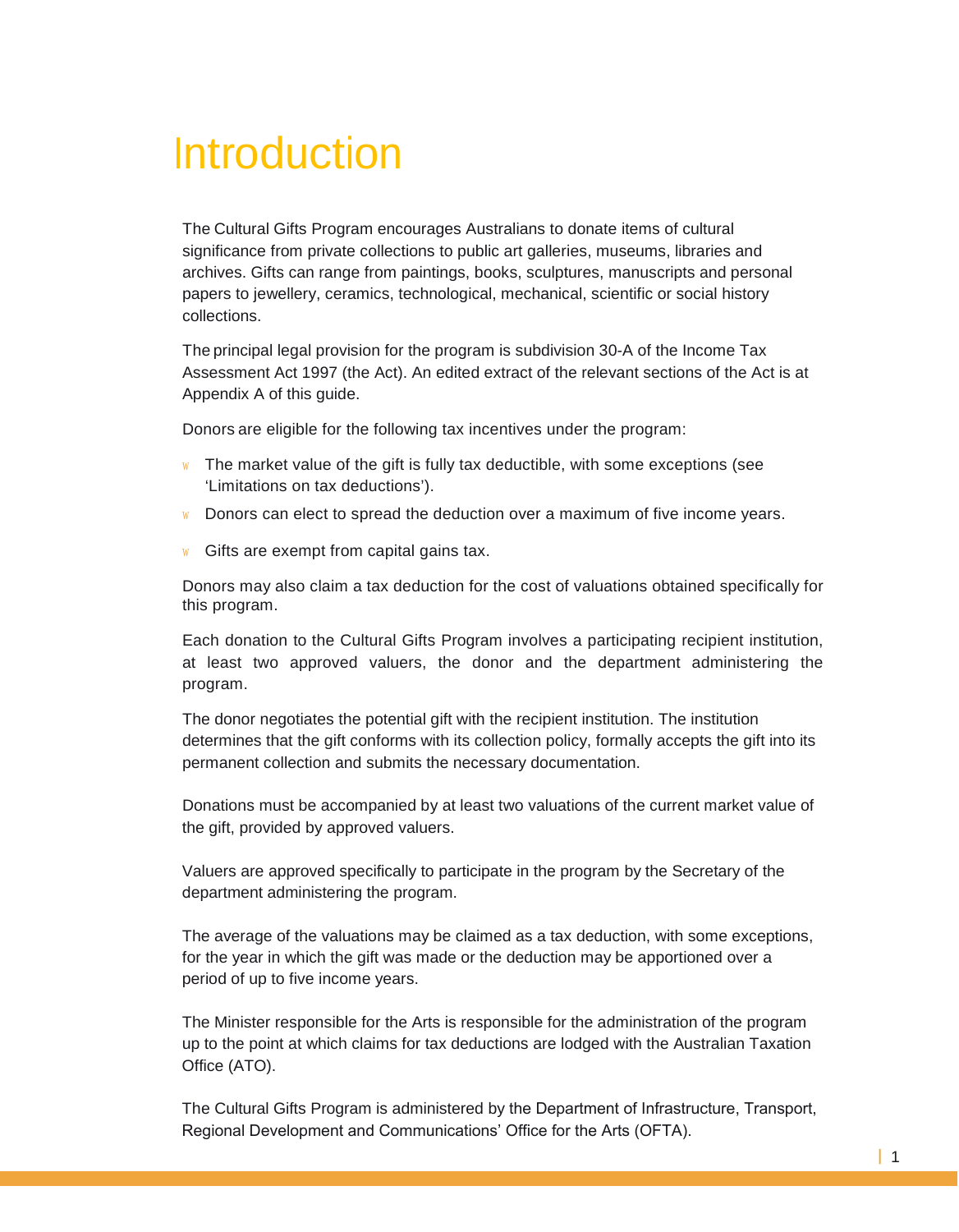

Oological collection donated to the CSIRO Beetle collection donated to the Tasmanian Museum and Art Gallery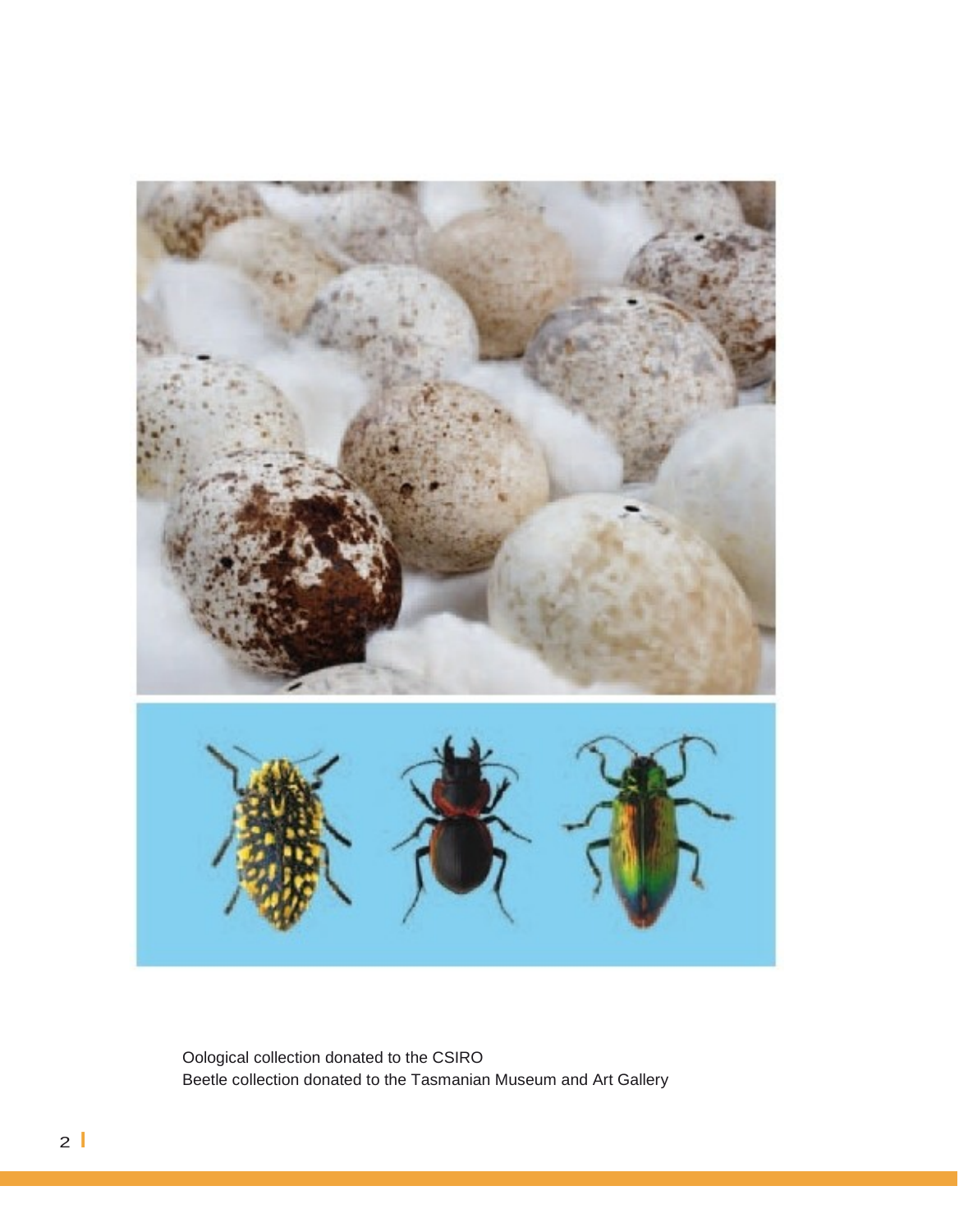# How the program works

## **Recipient institutions**

### **Approval to participate in the program**

To participate in the program, a public collecting institution must initially confirm with the Australian Taxation Office (ATO) that it is endorsed as a Deductible Gift Recipient (DGR) as a public art gallery, museum or library (including archives) for the purposes of subsection 30-15(1), item 4 of the Act.

## **Collection policies**

All gifts under the program must form part of a collection being maintained or established by the recipient institution.

#### **Deaccessioning**

Within the spirit of the Cultural Gifts Program, gifts should be accepted on the basis that they will form part of an institution's permanent collection. However, it is acknowledged that changes in collection policies may occasionally result in the need to deaccession items.

If items are removed from a collection this should be done in accordance with the institution's authorised deaccessioning policy. Gifts under the program should not be returned to the donor as the donor has already received the benefit of a tax deduction for the gift.

#### **Roles and responsibilities**

The recipient institution has the following responsibilities:

- $\mathbf w$  Ensure the proposed gift conforms with the institution's collection policy, that it will be of ongoing value and formally accept the gift into its permanent collection.
- w Check whether there are conditions attached to the gift and advise the donor of any limitations that may apply (staff should seek assistance from the Department if they are unsure what the limitations may be).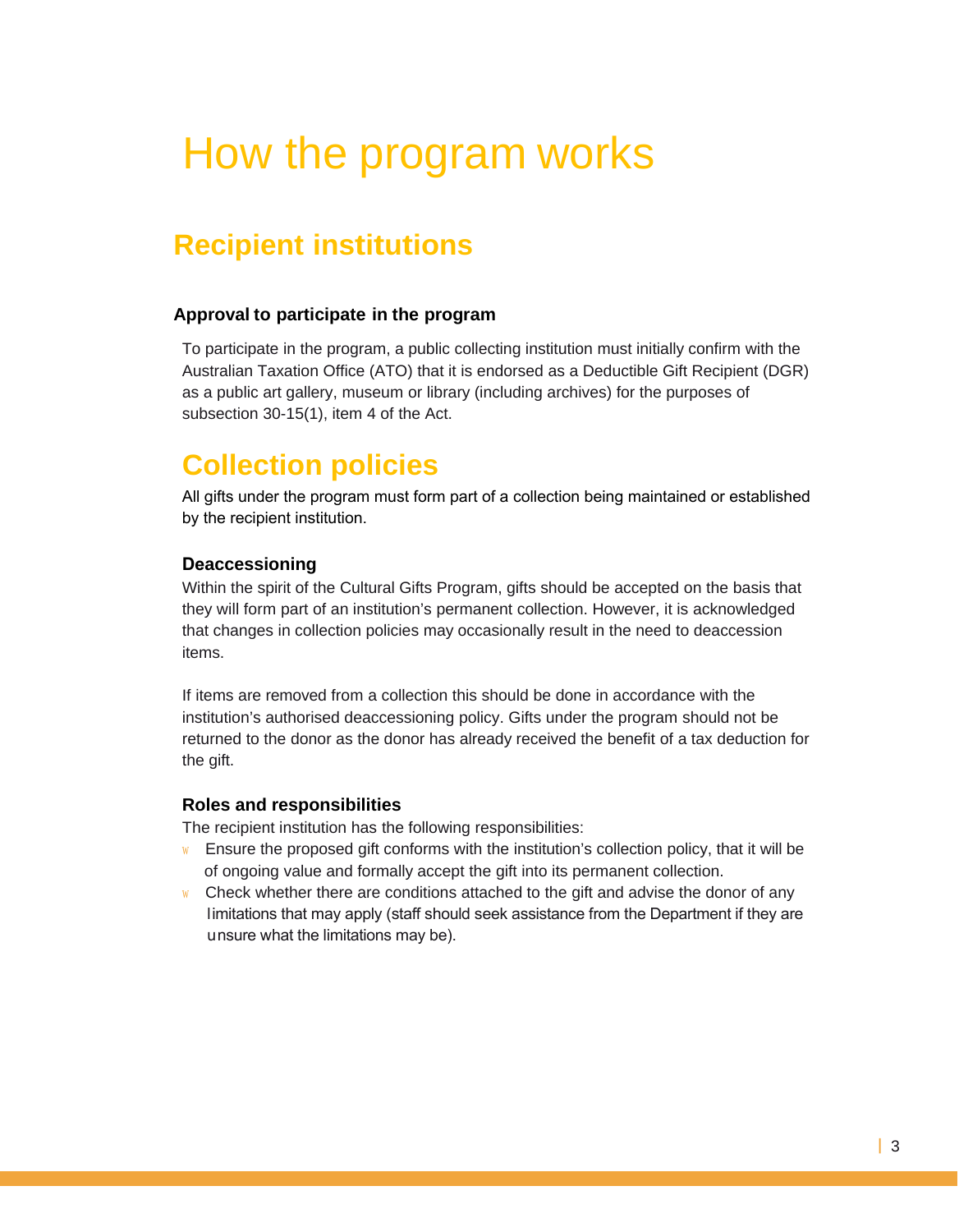- Ensure that the donor has clear title to the gift before it is donated and that it does not conflict with other legal provisions, such as the Archives Act 1983, the Copyright Act 1968 and the Protection of Moveable Cultural Heritage Act 1986. If appropriate, the institution should check whether copyright is included with the gift.
- Ensure that the acquisition of Indigenous cultural property adheres to state/territory and Commonwealth legislation covering the ownership/sale/return of skeletal remains and artefacts and objects having religious or cultural significance. Institutions should also note the Australian Museums and Galleries Association (AMaGA) policy document *Continuous Cultures, Ongoing Responsibilities: Principles and guidelines for Australian museums working with Aboriginal and Torres Strait Islander cultural heritage* (February 2005) or any subsequent versions. See www.a[maga-indigenous.org.au/continuous-cultures](http://www.amaga-indigenous.org.au/continuous-cultures-policy-update)[policy-update](http://www.amaga-indigenous.org.au/continuous-cultures-policy-update)
- w Assist donors in obtaining valuations from approved valuers, as required, and assist valuers with information that may help them in their valuations. A list of approved valuers is available on the program's websit[e www.arts.gov.au/cgp. I](http://www.arts.gov.au/cgp)f a recipient institution or donor has difficulty locating suitable valuers they should contact the Department for assistance.
- Institutions are asked to provide a copy of the Certificate of Donation to the valuers undertaking the valuations as some of the information provided by the donor is required on the Valuation Certificate.
- w Ensure that the Valuation Certificate is completed correctly. The Valuation Certificate asks the valuer to state the GST inclusive market value of the gift within 90 days of the date of donation, regardless of when the valuation was carried out.
- w Ensure that valuations are well substantiated and that the information provided accurately reflects the item(s) being donated. Valuations should be checked by the recipient institution before being forwarded to the Department.
- $\bf{w}$  Explain wide variations in valuations. For legitimate reasons, such as the differing markets of an auction house and a private dealer, unusually wide discrepancies may occur in the valuations of two valuers. Where there is a wide variation the institution should ask valuers to provide further explanation and justification of their assessments. If the explanations do not appear to justify the variation, the institution may wish to arrange a third valuation.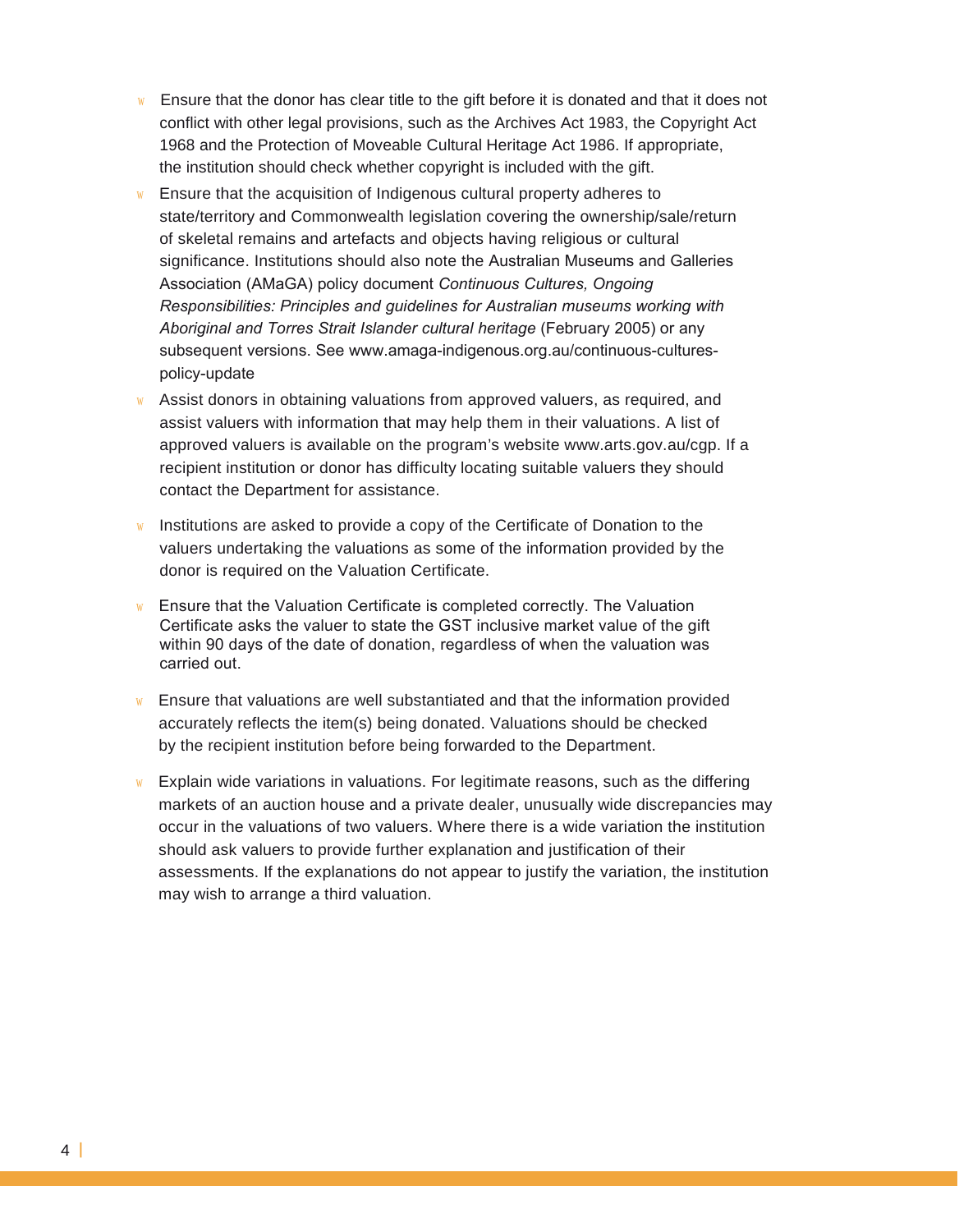## **Program forms**

Institutions should ensure that the current versions of all forms are used. All forms are available at [www.arts.gov.au/cgp](http://www.arts.gov.au/cgp)

## **Date of donation**

This is the date:

- that the property ownership rights are transferred from the donor(s) to the institution.
- the property was usually received by the institution.
- from which the donor no longer owns the property and the institution does.
- used to determine whether the property has been owned by the donor for more than 12 months.

It is this date that determines in which financial year the donor can claim a tax deduction for the gift.

#### **Valuation costs**

If the valuations are obtained solely to determine the market value of a gift under the Cultural Gifts Program, donors are entitled to claim the cost of the valuations as a tax related expense (section 25-5 of the Act). Participants are reminded that any fees which valuers may charge are payable either by the donor or institution—this should be settled in consultation with the donor. Please note that in no case will the Department accept responsibility for such charges.

#### **General guidelines**

Beyond the procedural requirements described above, the Department seeks the cooperation of recipient institutions in helping to ensure that the Cultural Gifts Program is administered in a fair and legal manner by:

- w ensuring the same degree of care and responsibility are afforded to gifts as are afforded to the purchase of acquisitions—in recognition that the policy objective of the program is to attract culturally significant material into public collections and that gifts are funded by the Australian Government through the donor's tax deduction;
- w ensuring that valuations are undertaken objectively and independently. Donors or institutional representatives must not attempt to influence a valuation outcome;
- w accepting that the Department reviews valuations to ensure that they reflect current market value and may request that additional information or valuations be provided; and
- w ensuring that donors do not receive any advantage of a material nature (for example, free or discounted entry or membership fees) that could result in the Commissioner of Taxation disallowing a deduction.

### **Providing the correct documentation is important**

At all stages recipient institutions and valuers are encouraged to cooperate in providing the requisite donation documentation and any requests for additional information in a timely and accurate manner. Failure in this regard could result in the deferral of a gift and the loss of support of a donor.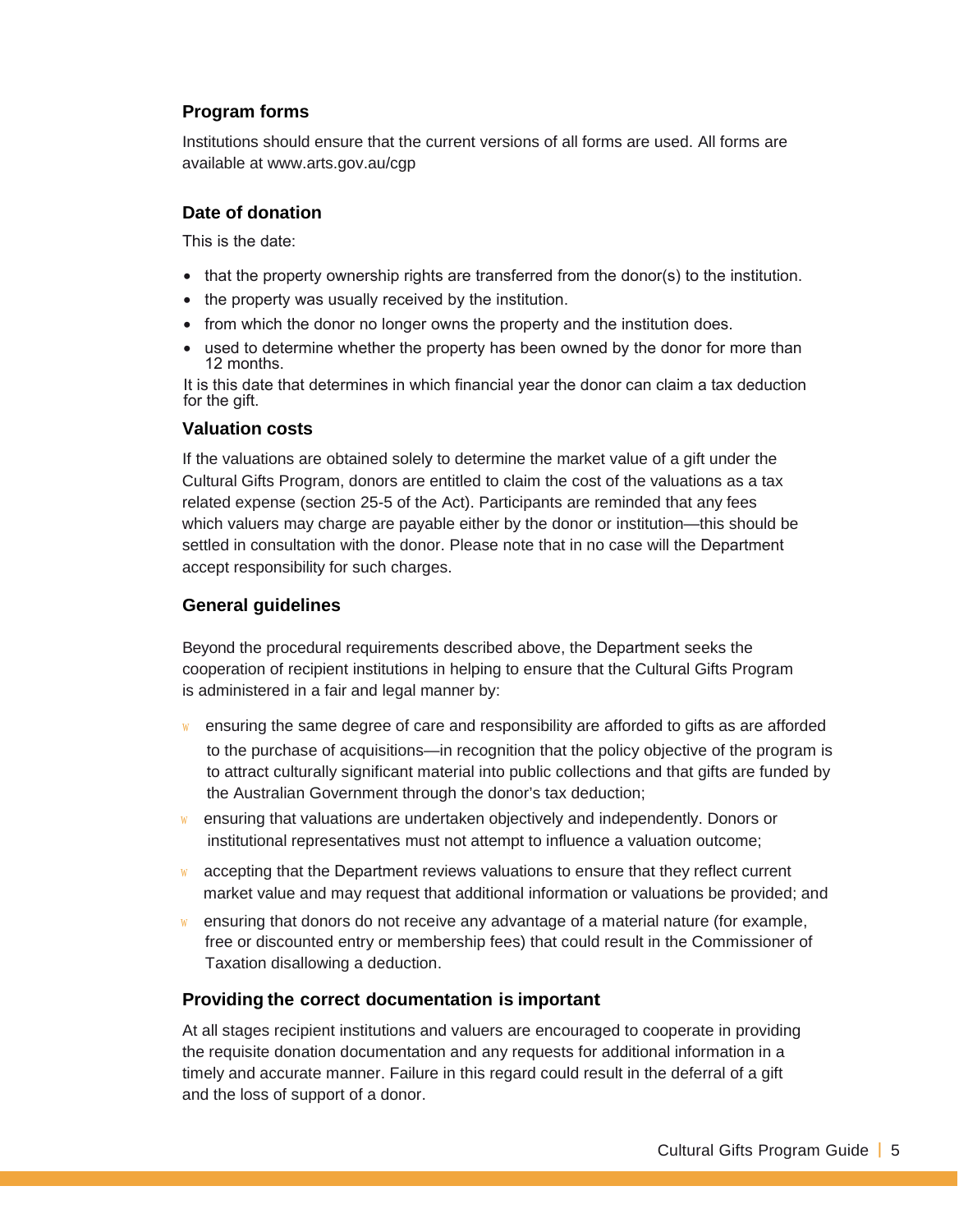

John Coburn sketchbooks 1970-73, donated to the National Gallery of Australia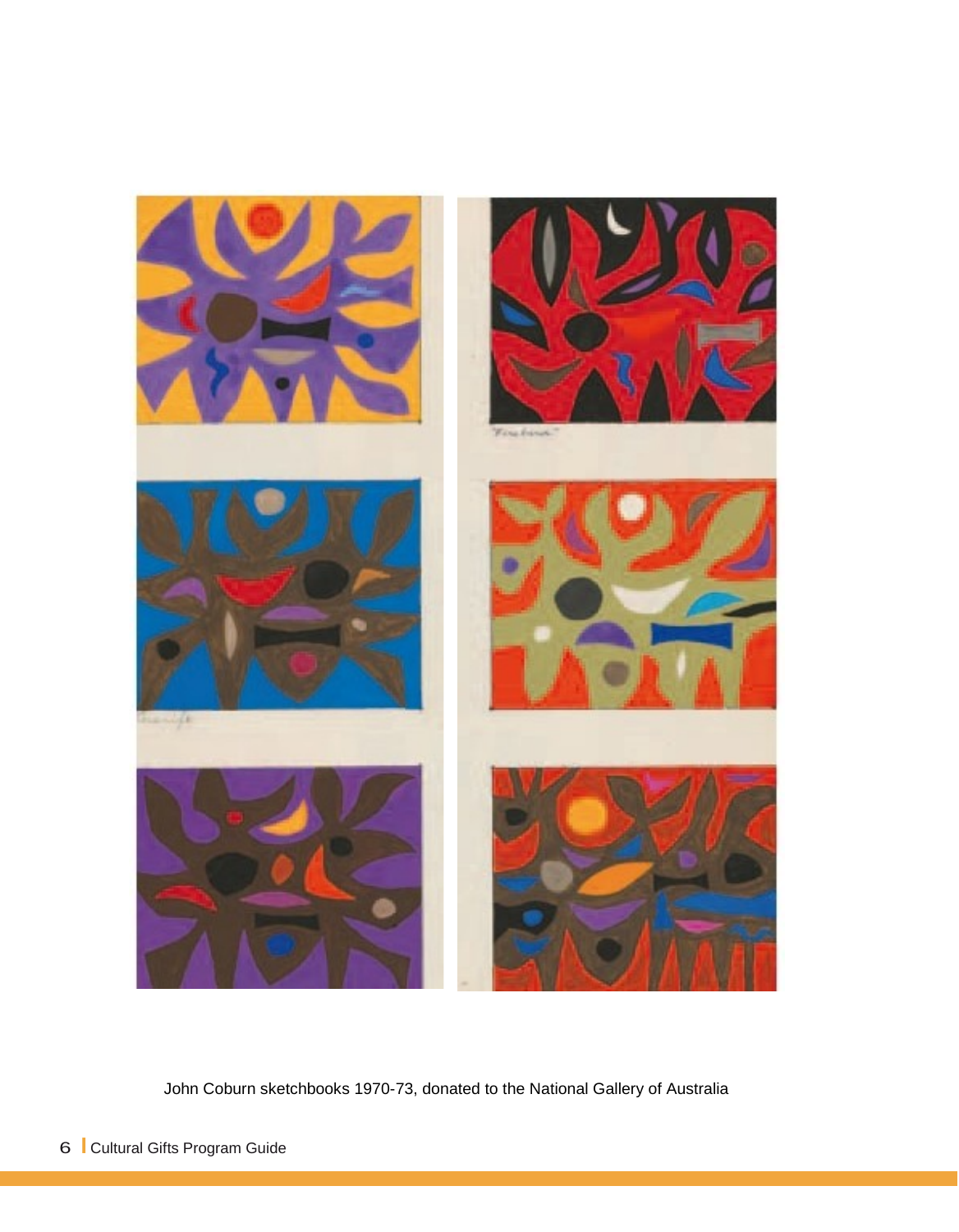## **Valuers**

#### **Approval to become a valuer for the program**

To value a gift for the program a valuer must be approved for this specific purpose by the Arts Secretary, in accordance with section 30-210 of the Act. To apply for approval applicants should:

- w submit an Application for Approval as a Valuer which
	- identifies the class(es) of property for which they are applying—refer to Appendix B for guidance on classification of areas of valuing expertise and Appendix D for the 'Glossary of terms for valuers'; and
	- demonstrates evidence of relevant experience in particular areas;
- $w$  be nominated by a major public institution that collects material in the area of the applicant's expertise (the Nomination of a Valuer form is to be completed by the Director or Deputy Director (or equivalent) of the institution);
- w provide reports using the Valuer Referee Report form from two professional referees for each class of property, both of whom must be qualified to comment upon the expertise of the applicant and one of whom must be an appropriate specialist staff member of the nominating institution; and
- note and sign the Code of Conduct for Valuers and submit it and a signed Valuer Private Interests Assurance form.

The Department reviews the material supporting the application and reserves the right to seek additional information and/or referee reports.

The Department makes recommendations to the Arts Secretary who approves valuers for the program.

All forms to be completed are available at [www.arts.gov.au/cgp.](http://www.arts.gov.au/cgp) 

### **Approval conditions**

Once a valuer is approved, they are advised in writing and their name is entered on the List of Approved Valuers for the Cultural Gifts Program. A list of approved valuers is available on the program website at [www.arts.gov.au/cgp.](http://www.arts.gov.au/cgp)

The following conditions apply to the approval of valuers.

w The Arts Secretary may approve or revoke the approval of a valuer in accordance with section 30-210 of the Act. The Secretary takes into account the applicant's qualifications, experience and knowledge in valuing the kind of property in question, knowledge of current GST inclusive market values and standing in the professional community.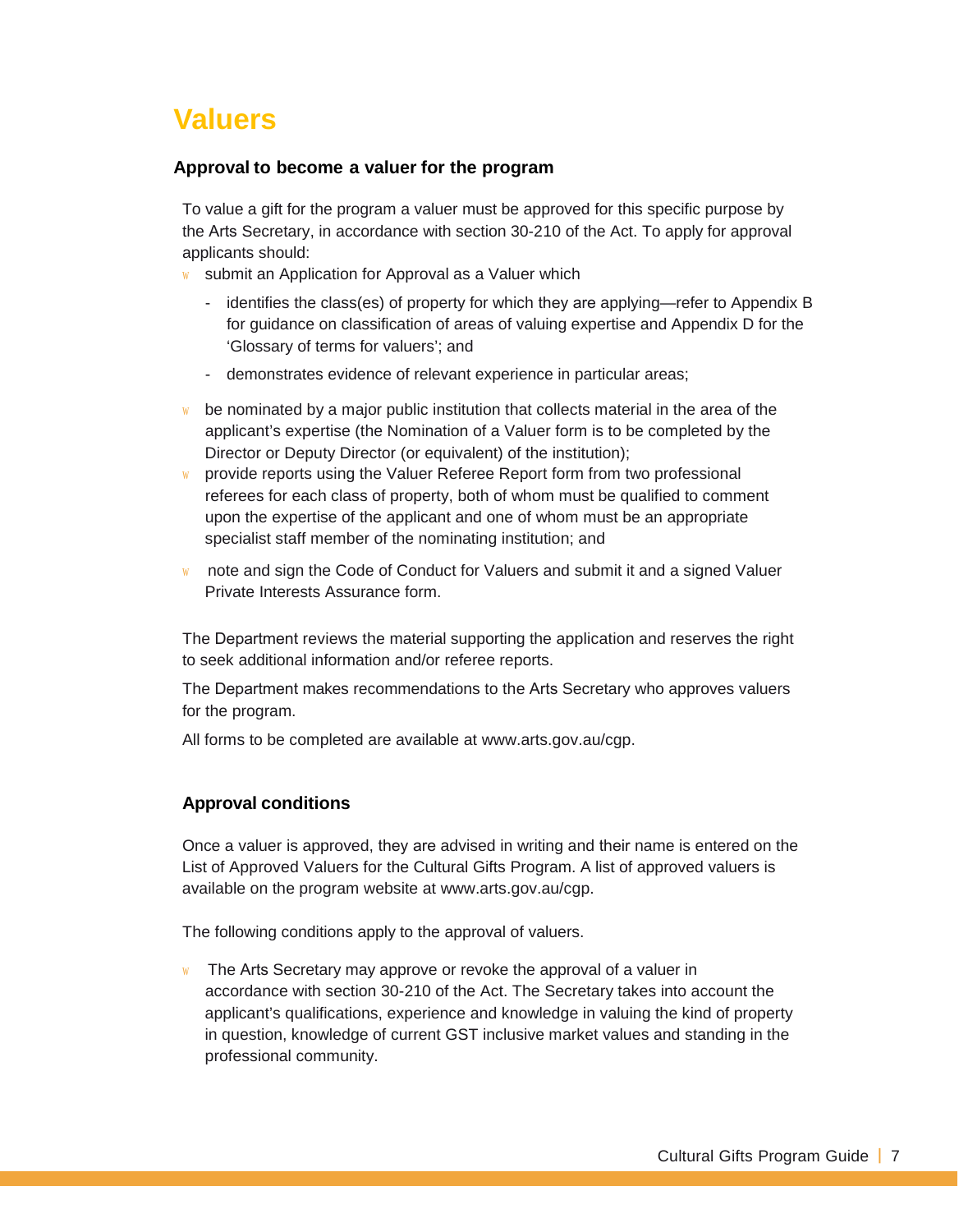- w Approval is for the sole purpose of undertaking valuations for the Cultural Gifts Program and does not confer an official standard of expertise for wider business activity.
- w Valuers approved to participate in this program are asked to clearly specify the context of their approval if they wish to advertise – they must specify that their approval status is only in relation to the Cultural Gifts Program and certain classes of property. The following wording is to be used:

Approved to value [specify class(es) of property] for the Australian Government's Cultural Gifts Program.

w Valuers are approved by the Arts Secretary for an indefinite period. However, a valuer's continuing eligibility is subject to review every five years.

## **Extending approved classes of property**

Occasionally valuers are asked to value items outside their approved classes of property. If the item is closely related to the existing classes, it is generally acceptable for the valuer to assess the item following consultation and approval from the Department.

However, if this happens regularly, the Department asks that valuers formally apply to extend their classes of property to include these additional categories. This can be done by writing to the Department with the details of the new categories and providing reports from two referees for each class of property. One of the referees should be a senior curatorial or administrative staff member from a participant institution that collects material in the nominated categories. The Department will review the application and make a recommendation to the Arts Secretary on the application to extend the classes of property that may be valued.

### **Roles and responsibilities of valuers**

Valuers are responsible for valuing a gift and completing the Valuation Certificate. In doing so, valuers should:

- w view first hand the objects they are valuing as this will assist in providing more accurate valuations. In cases where secondary sources, such as photographs, are relied on, the valuer should explain why a secondary source was used;
- w list the evidence that has been produced to demonstrate authenticity and history of ownership, and state whether this evidence is satisfactory or if further enquiries are warranted to establish provenance or authenticity;
- w list specific published references to the donated item/s, not the artist/maker (the valuer should provide full details for cited references—website references should include the name of the institution or organisation responsible for the website, the date it was accessed and the full URL);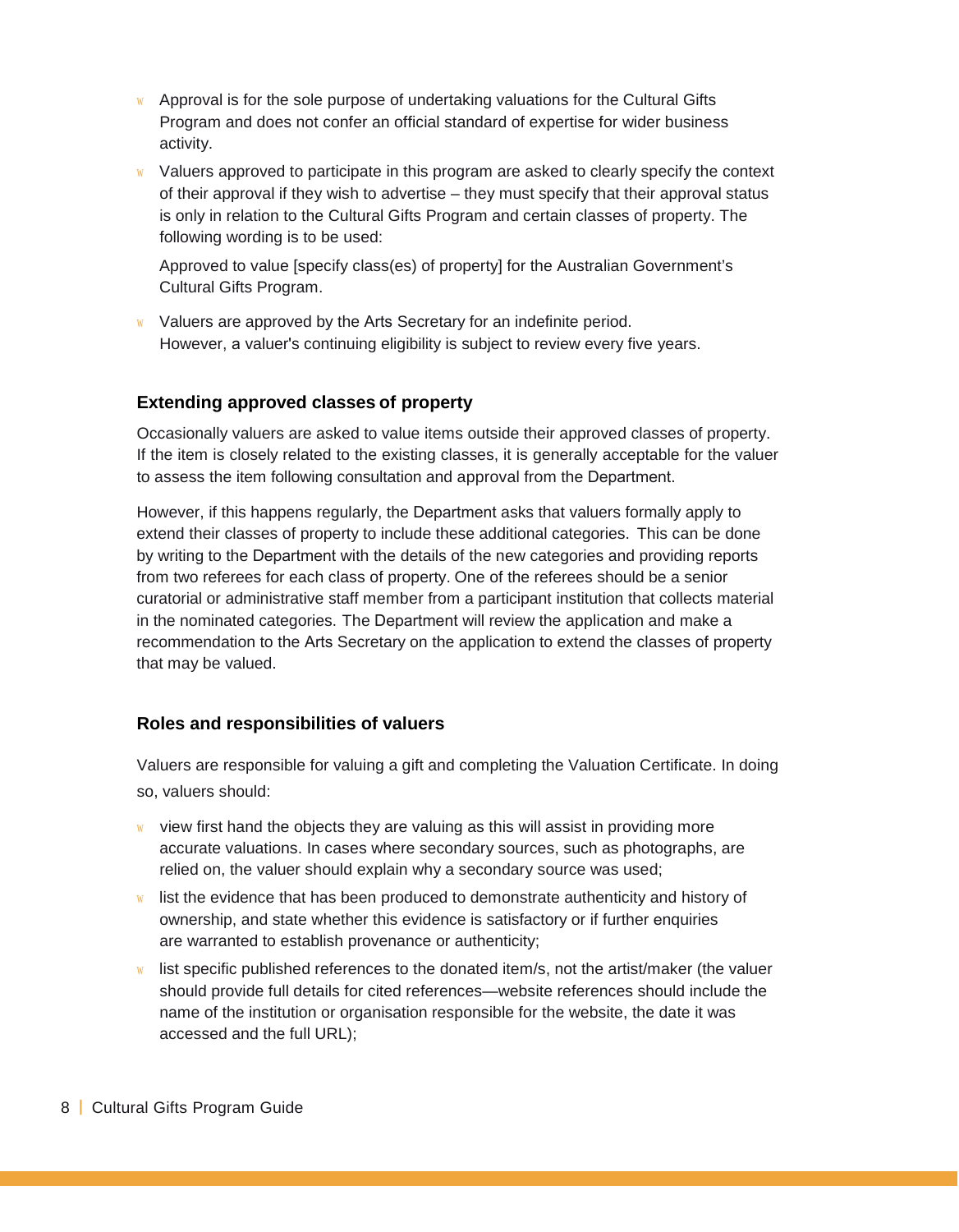- $w$  ensure that all information provided in the certificate is accurate and well substantiated – the Department pays particular attention to these areas and will request further information where relevant sales are not included or sufficient justification is not provided; and
- note that valuations and the price paid for comparable material are required to be provided as the GST inclusive market value in Australian dollars. Valuers are asked to convert valuations provided in a foreign currency as at the date of donation and convert sales prices in a foreign currency as at the date of the sale. The Department asks that valuers refer to the Reserve Bank of Australia's website for conversion rates: [www.rba.gov.au/statistics/historical-data.html#exchan](http://www.rba.gov.au/Statistics/HistoricalExchangeRates/index.html)ge-rates

### **Agency relationship**

Valuers who have been an agent for the artist or donor within the past three years must not provide a valuation unless given prior approval from the Department.

#### **General guidelines**

Valuers should adhere to the following general guidelines and the standards contained in the Code of Conduct for Valuers when undertaking valuations for the Cultural Gifts Program:

- $w$  Valuers are under no obligation to value any particular gift. However, if a valuer undertakes to value a gift they should do so expeditiously, including providing any further information requested by the Department.
- w It is important that valuers prepare valuations independently and without pressure from donors or institutions to reach a particular valuation. Where valuers have shared background information relating to the gift, it is imperative that each valuer reaches their own conclusion as to the value to be placed on the gift and does not reach an agreement about this aspect with the other valuer. The Valuation Certificate requires valuers to provide information regarding consultation during the valuation process to increase transparency and to ensure independence in the provision of valuations.
- w The value given to donated items must be the GST inclusive market value of the gift within 90 days of the date of donation.
- The market should be neutral. It is the view of the ATO that the value of a gift of property should be afforded a similar meaning to that determined in the case of Coppleson v FCT (1981) 11 ATR 472 at pp 479–80 (that is, 'the price which a willing but not anxious vendor could reasonably expect to obtain and a hypothetical willing but not anxious purchaser could reasonably expect to have to pay ... if the vendor and purchaser had got together and agreed on a price in friendly negotiation').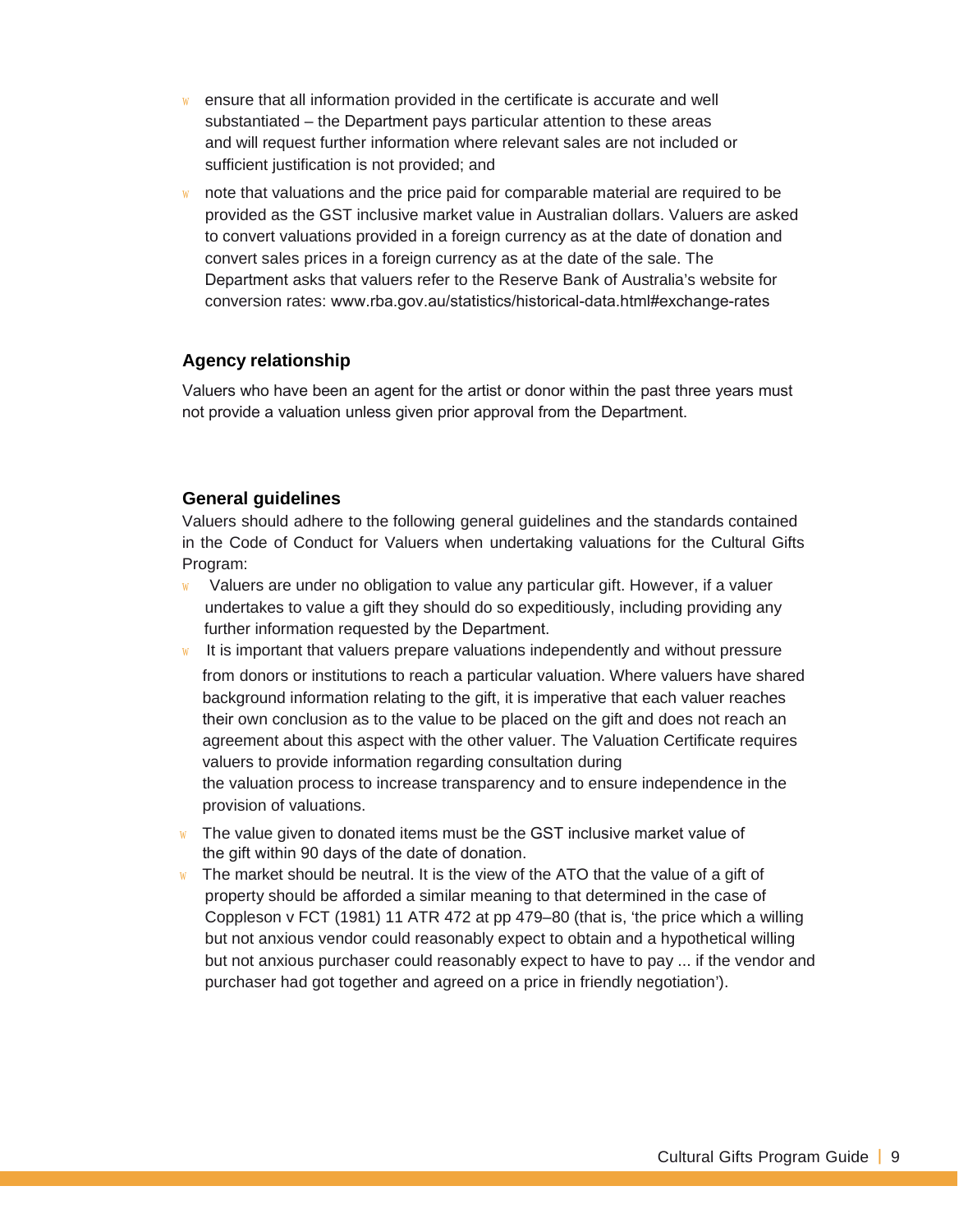- Valuers must not use the phrase 'valuation for tax incentive purposes only' or a similar disclaimer on their documents. The Cultural Gifts Program in itself does not constitute a framework for valuations and any deviation from the premise that donations are assessed at their current GST inclusive market value will be unacceptable to the Commissioner of Taxation. Previous valuations undertaken for the program must not be used as evidence for subsequent valuations.
- $W$  At Appendix E there are specific quidelines for the valuation of:
	- scientific journals;
	- manuscripts and other paper-based documentary material;
	- aircraft material:
	- film and video material:
	- photographic material; and
	- new and multimedia art material.
- w At Appendix F there are also guidelines for valuing collections of donated material (other than fine art items).
- $\bf{w}$  It is expected that the value of an artist's preparatory material would be significantly less than the value of the artist's finished work. Where an enhanced valuation is given for preparatory material (for example, for historical or rarity considerations or other special treatment of the material) this should be substantiated in the valuation.



*Kangaroo and Emu*, Cliff Reid 2006, donated to the Charles Darwin University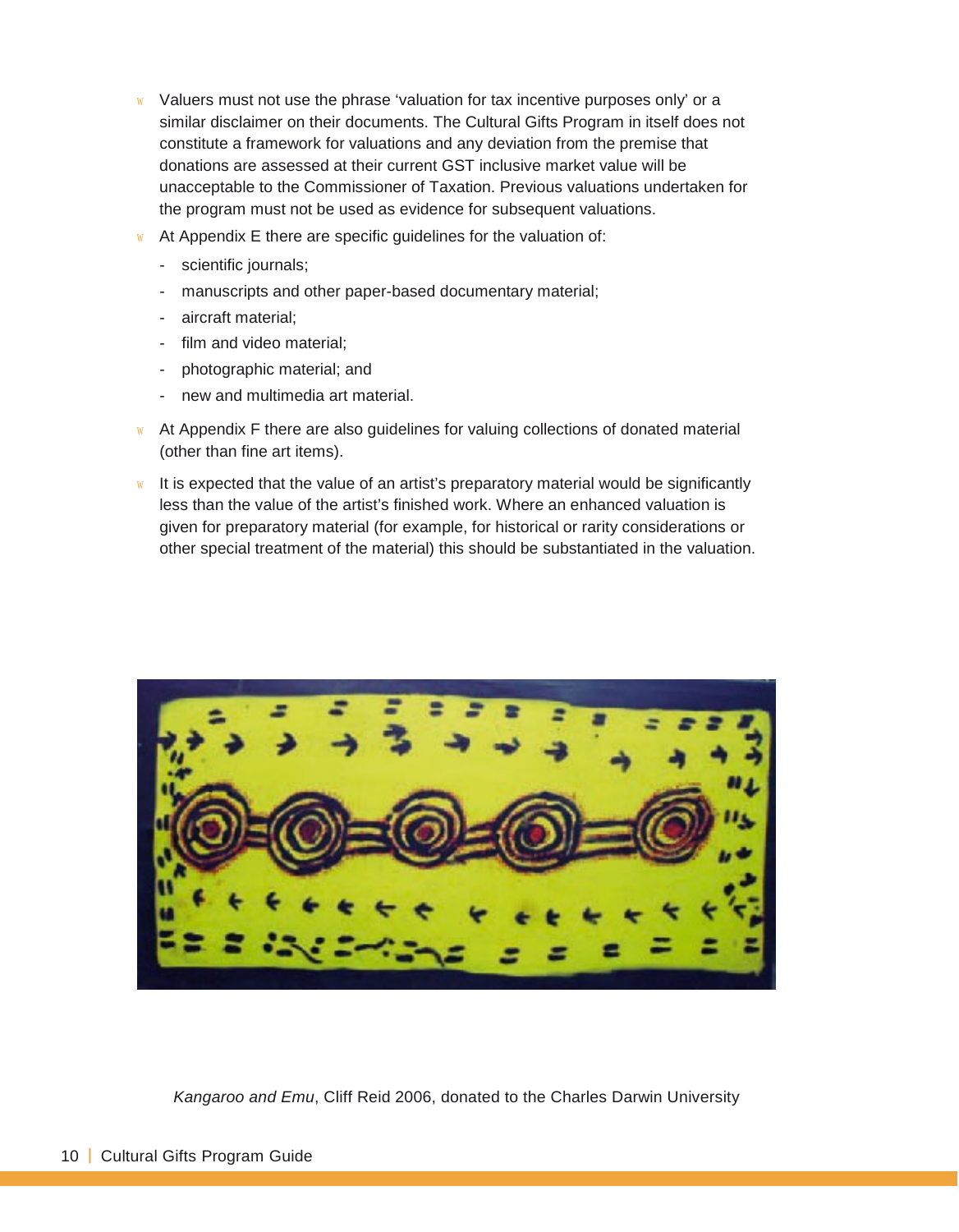## **Donors**

Donors are eligible for the following tax incentives under the program:

w The market value of the gift is fully tax deductible, with some exceptions (see 'Limitations on tax deductions').

- $\mathbf w$  Donors can elect to spread the deduction over a maximum of five income years.
- $w$  Gifts are exempt from capital gains tax.

Donors may also claim a tax deduction for the cost of valuations obtained specifically for this program.

#### **Roles and responsibilities of donors**

Donors are responsible for negotiating the potential gift with the recipient institution. The donor is also responsible for completing relevant sections of the Certificate of Donation.

If the donation is being made by more than one person then all donors' names and signatures must appear on the Certificate of Donation. Alternatively each of the joint donors can complete a separate Certificate of Donation. A second party may not sign on behalf of the donor unless there is a Power of Attorney in place, in which case a certified copy must be included in the paperwork.

### **Apportionment of deductions**

For information on apportionment of deductions refer to the Australian Taxation Office website www.ato.gov.au/Forms/Election-to-spread-gift-deduction/

Donors may elect to spread a deduction over a maximum of five income years, however the deduction of a gift cannot add to or create a tax loss. The apportionment must be specified in percentage points and must begin in the income tax year in which the gift was made, ie based on the date of donation on the Certificate of Donation. The apportionment cannot exceed 100 per cent of the donation. The donor can elect to vary this amount at any time for the income year where a tax return has not been lodged.

If a donation has been made in conjunction with other donors, each donor must complete a separate form and must also advise their percentage share in the donation.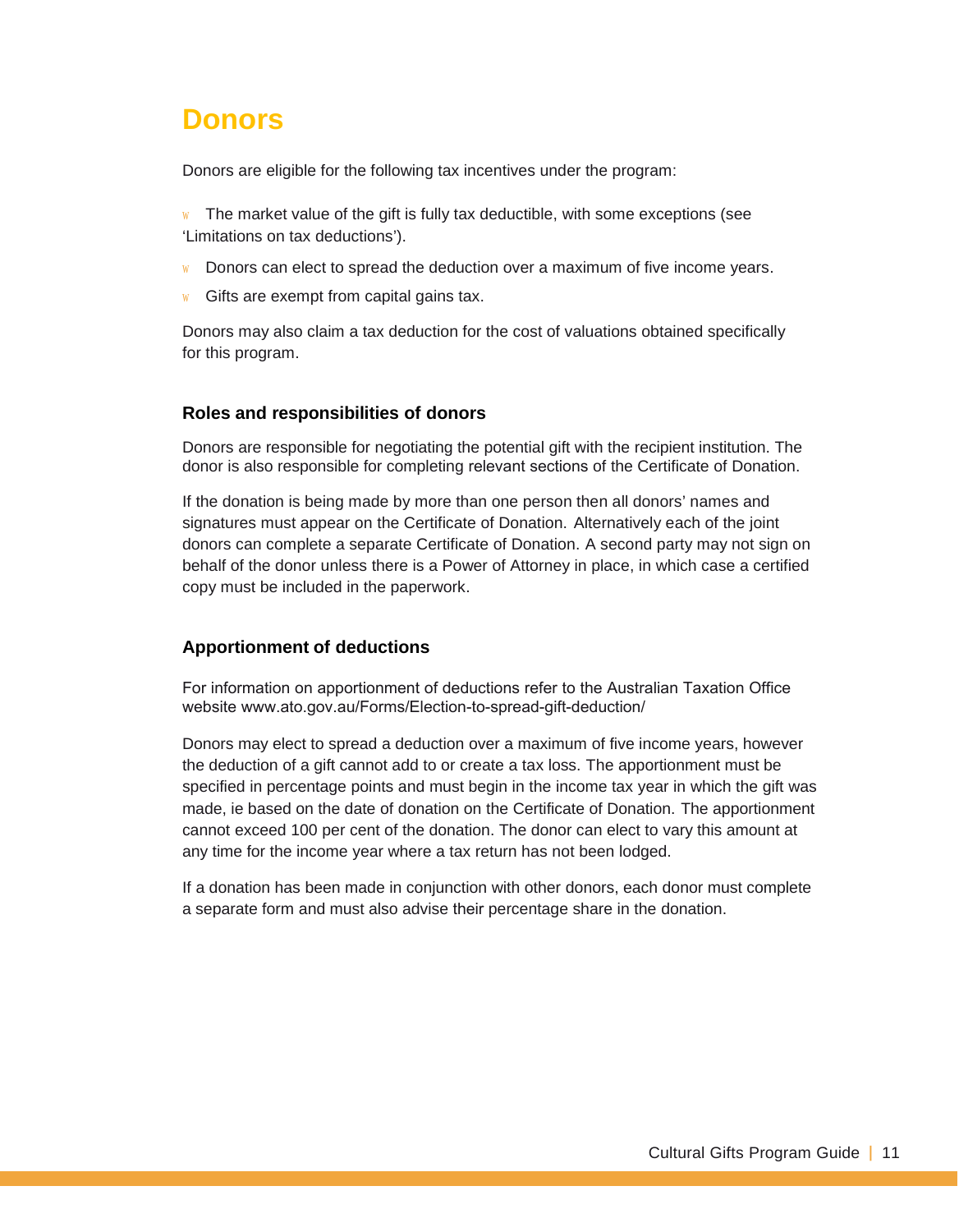



Shoes from the Springfield Collection, donated to the National Museum of Australia Paper Dolls, Joan Pitman c1931, donated to the Tasmanian Museum and Art Gallery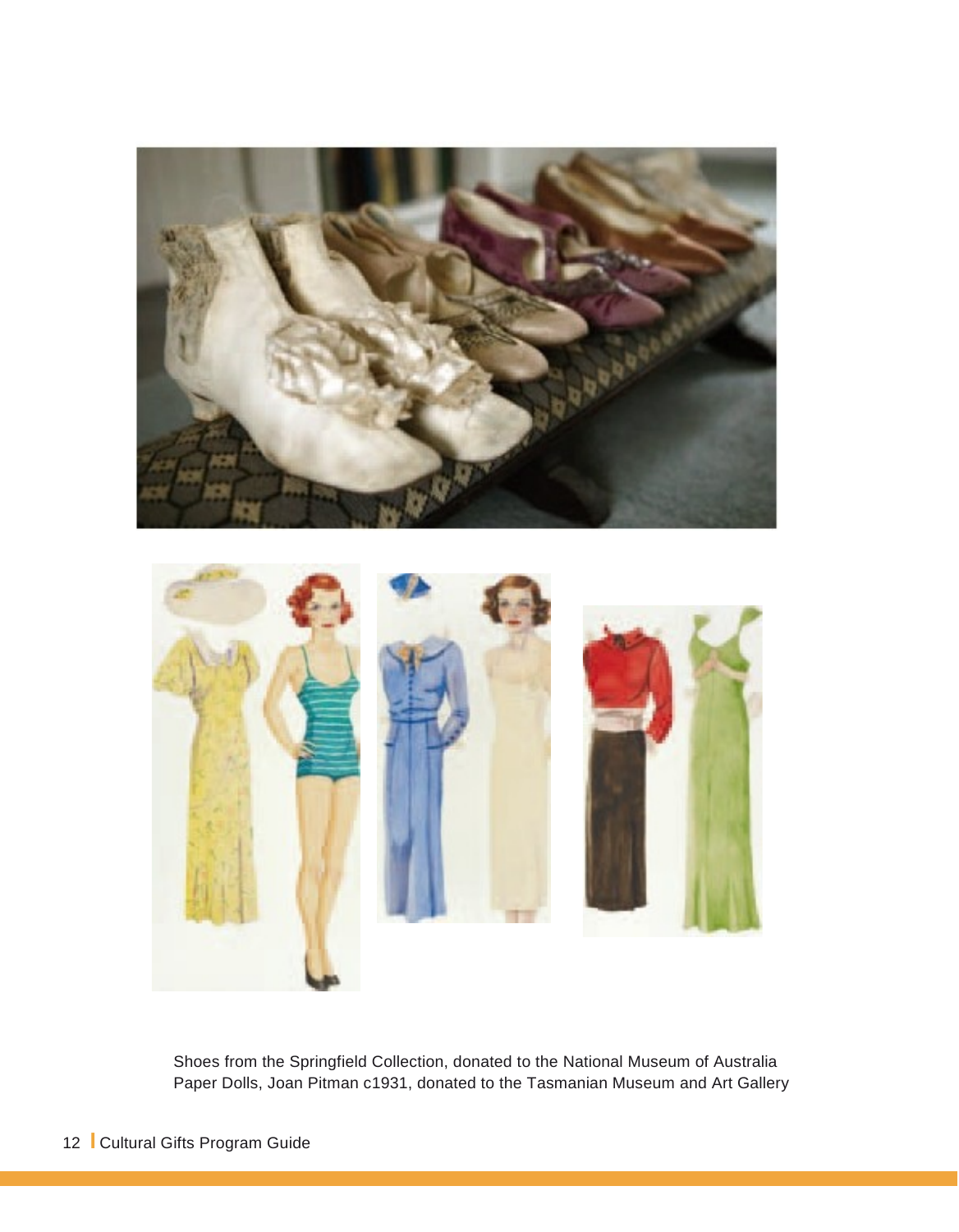## **Technical advice and expertise**

Where required, the Department will seek the advice of technical experts in relevant fields in order to:

- w review valuations of gifts to ensure that they reflect current GST market value. The Department reserves the right to request further information on valuations; w certify gifts that conform with the relevant requirements of the program; and
- w advise the Commissioner of Taxation on aspects of gifts which may assist in their determinations or the exercise of their discretionary powers.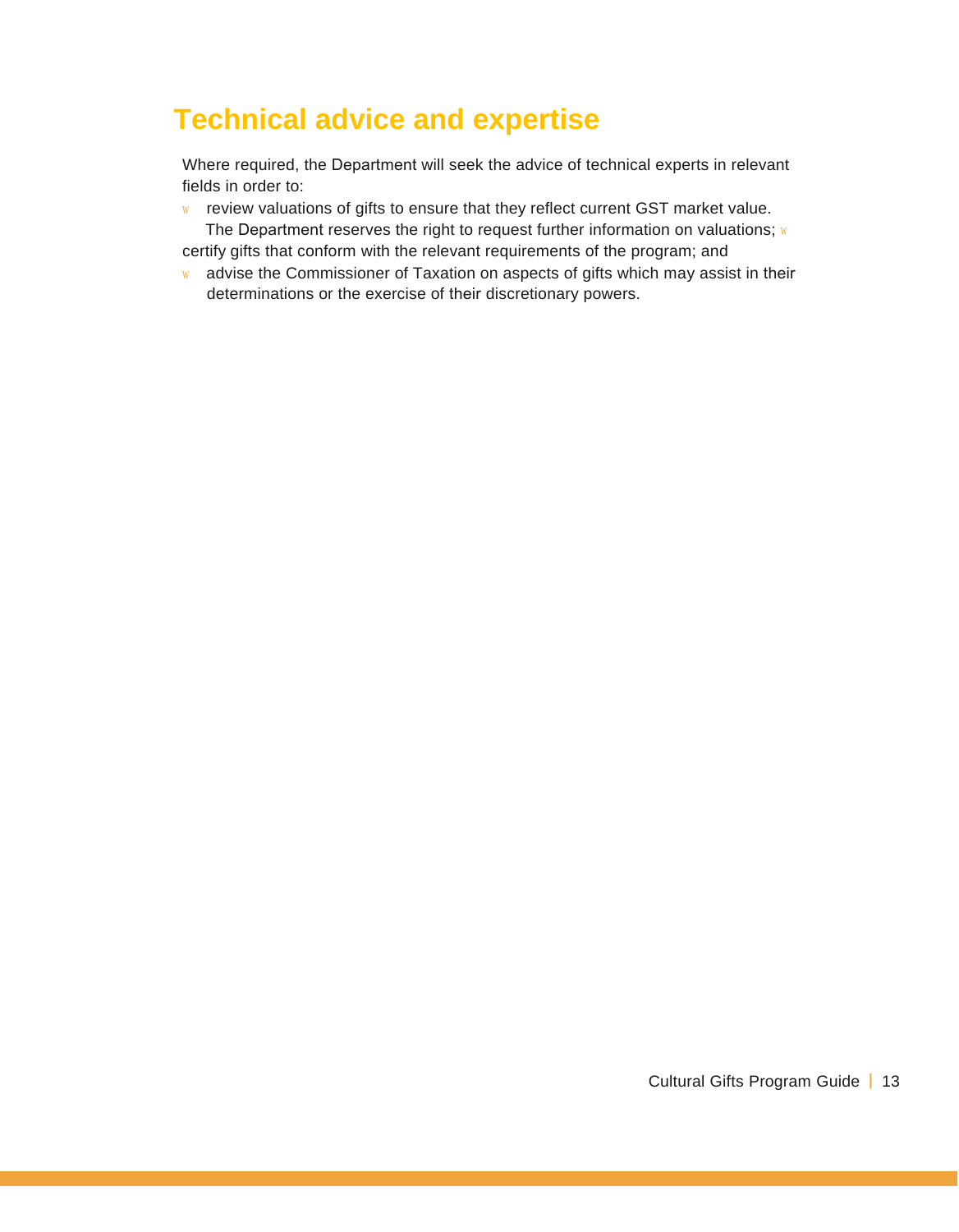## **Summary chart—How the program works**

In summary the process for a CGP donation would generally be as follows:

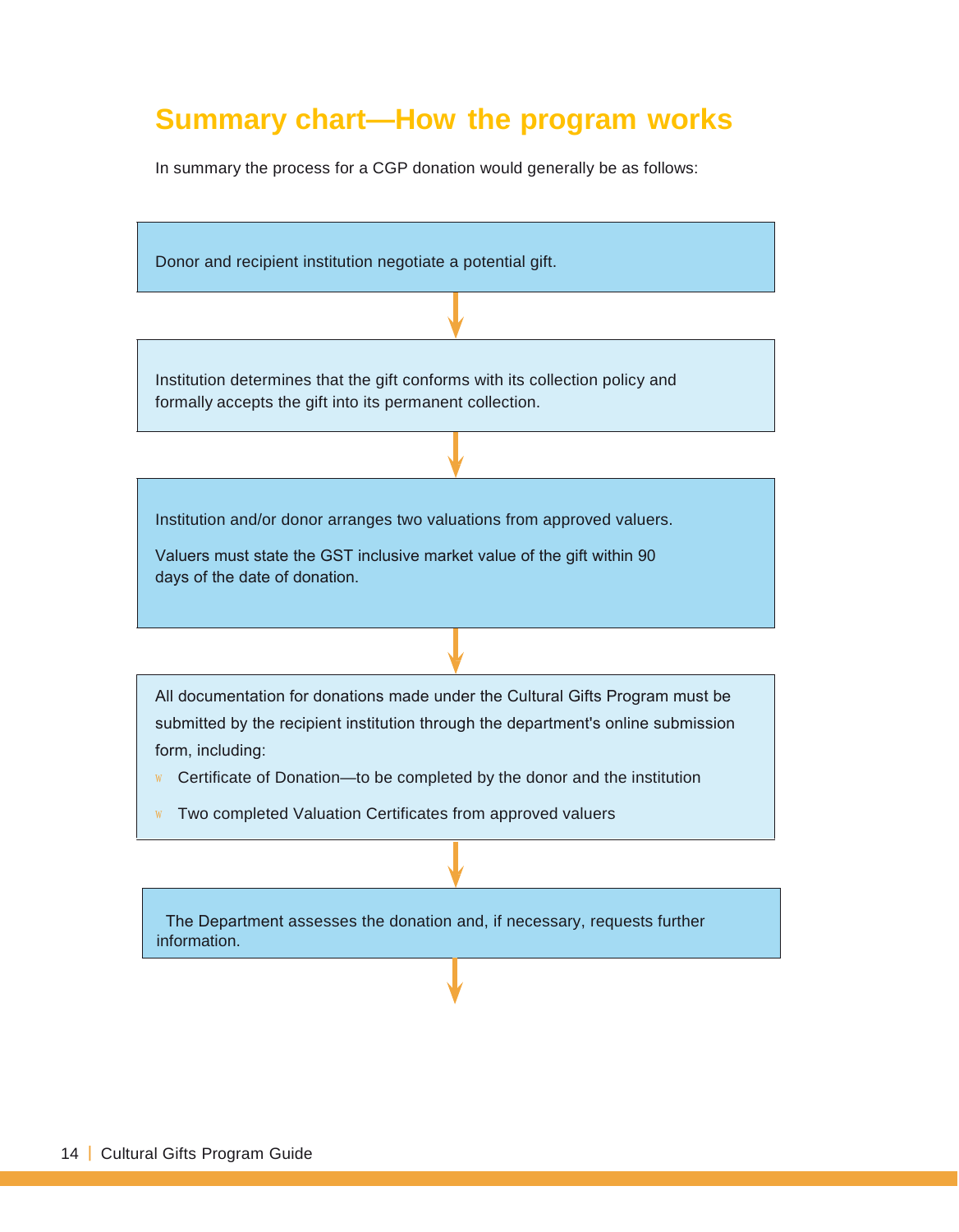Where the Department has requested further information and:

(a) that information is received, the Department will assess the information and either:

- (i) where the Department is satisfied that the average of the valuations represents the GST inclusive market value of the gift (within 90 days of the date of donation)— accept that the donation complies with the program requirements; or
- (ii) where the Department is not satisfied that the average of the valuations represents the GST inclusive market value of the gift (within 90 days of the date of donation)—forward the donation to the Commissioner of Taxation for determination; or

(b) the valuer declines to provide the information requested, and the Department is not satisfied that the average of the valuations represents the GST inclusive market value of the gift, the Department will refer the donation to the Commissioner of Taxation for determination.

Where the Commissioner of Taxation has made a determination of the GST inclusive market value of the gift, that amount will be the amount that the donor may deduct for the gift, and not the average of the valuations that the donor obtained from the approved valuers.

Once the donation is finalised, the Department will send a finalisation letter to the donor for their tax records.

The institution will be notified and will return original documents to the donor.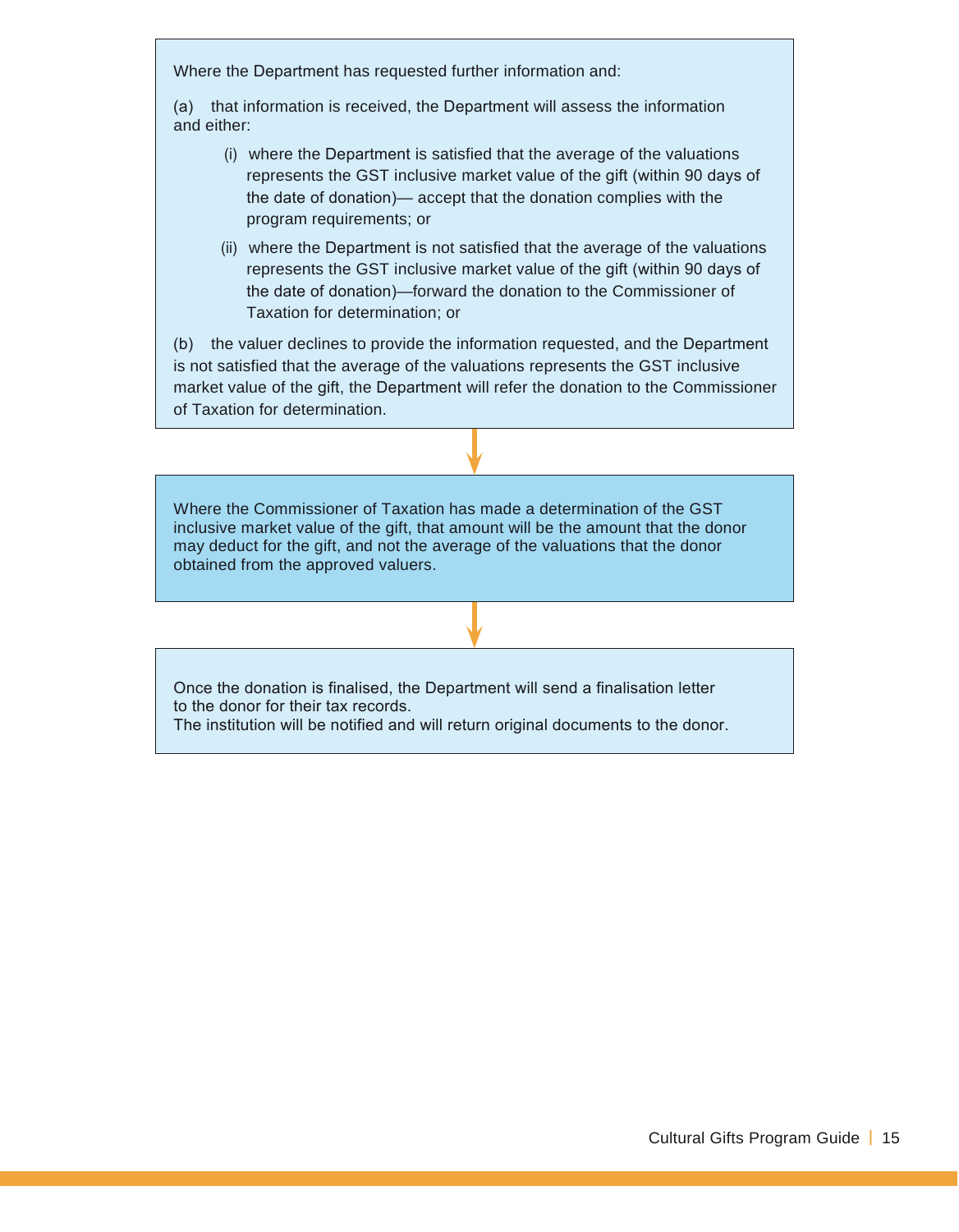Page intentionally blank

16 | Cultural Gifts Program Guide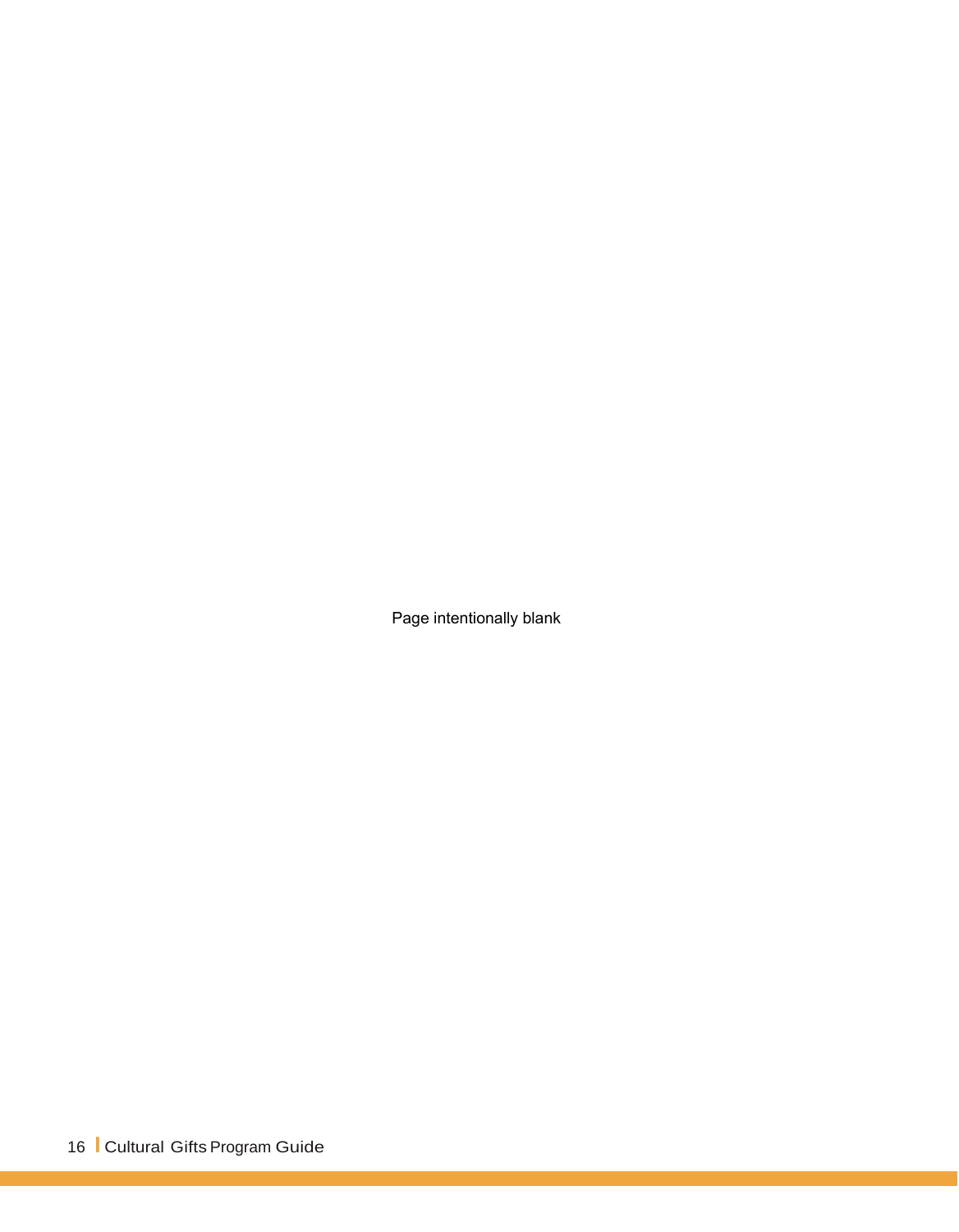# Acknowledging government support

Institutions are reminded of the contribution the Cultural Gifts Program makes to Australia's public collecting institutions. As beneficiaries and partners in the program the cooperation of institutions is sought in helping to promote and ensure ongoing support for the program.

To this end, recipient institutions should acknowledge the Cultural Gifts Program when referring to donated works in display labels, publications and, where appropriate, promotional materials.

The donor is asked to indicate in the Certificate of Donation their preferred wording for the acknowledgement and institutions are asked to acknowledge the gift in accordance with the donor's wishes.

The standard acknowledgement for a gift is:

*Donated through the Australian Government's Cultural Gifts Program.*

However, donors may choose one of the following acknowledgements:

*Donated through the Australian Government's Cultural Gifts Program by [donor's name].*

*Donated through the Australian Government's Cultural Gifts Program by [donor's name] in memory of [name].*

*Donated through the Australian Government's Cultural Gifts Program in memory of [name].*

The donor must choose an option. If the donor fails to indicate an option, the institution must acknowledge the gift using the standard acknowledgement. If the institution wishes to use any other form of acknowledgement it must contact the Department and obtain written approval to vary the form of acknowledgement.

The Cultural Gifts Program is administered under the *Income Tax Assessment Act 1997* and certain information is subject to strict tax secrecy laws under the *Taxation Administration Act 1953*. This may limit the amount and type of information that recipient institutions are able to disclose to the public about specific donations made under the program, including the value of the donation.

Institutions are also asked to provide high quality images of donated items to the Department for possible use in promotional material for the program.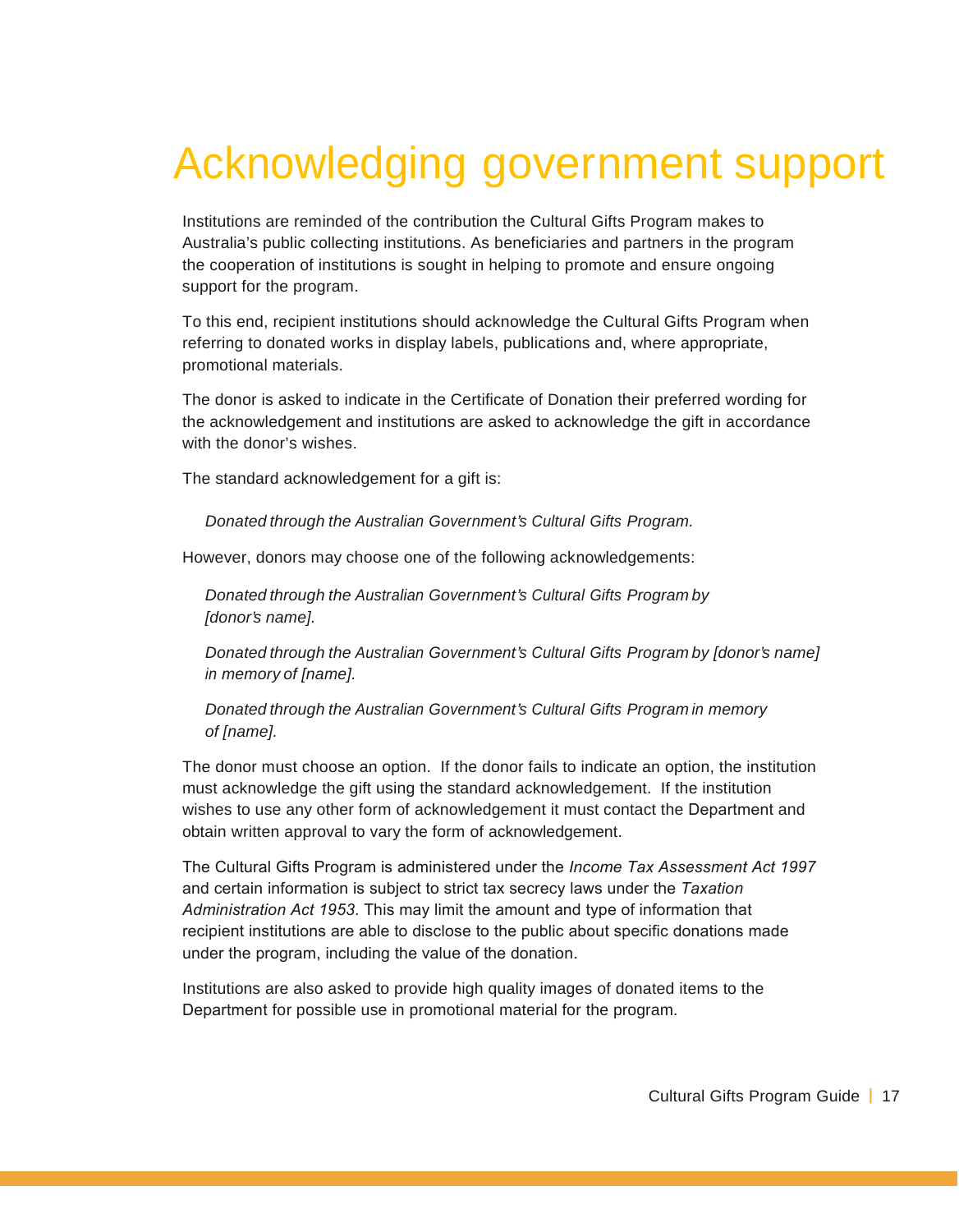

Treadle powered omnicycle 1870s-80s, donated to Museum Victoria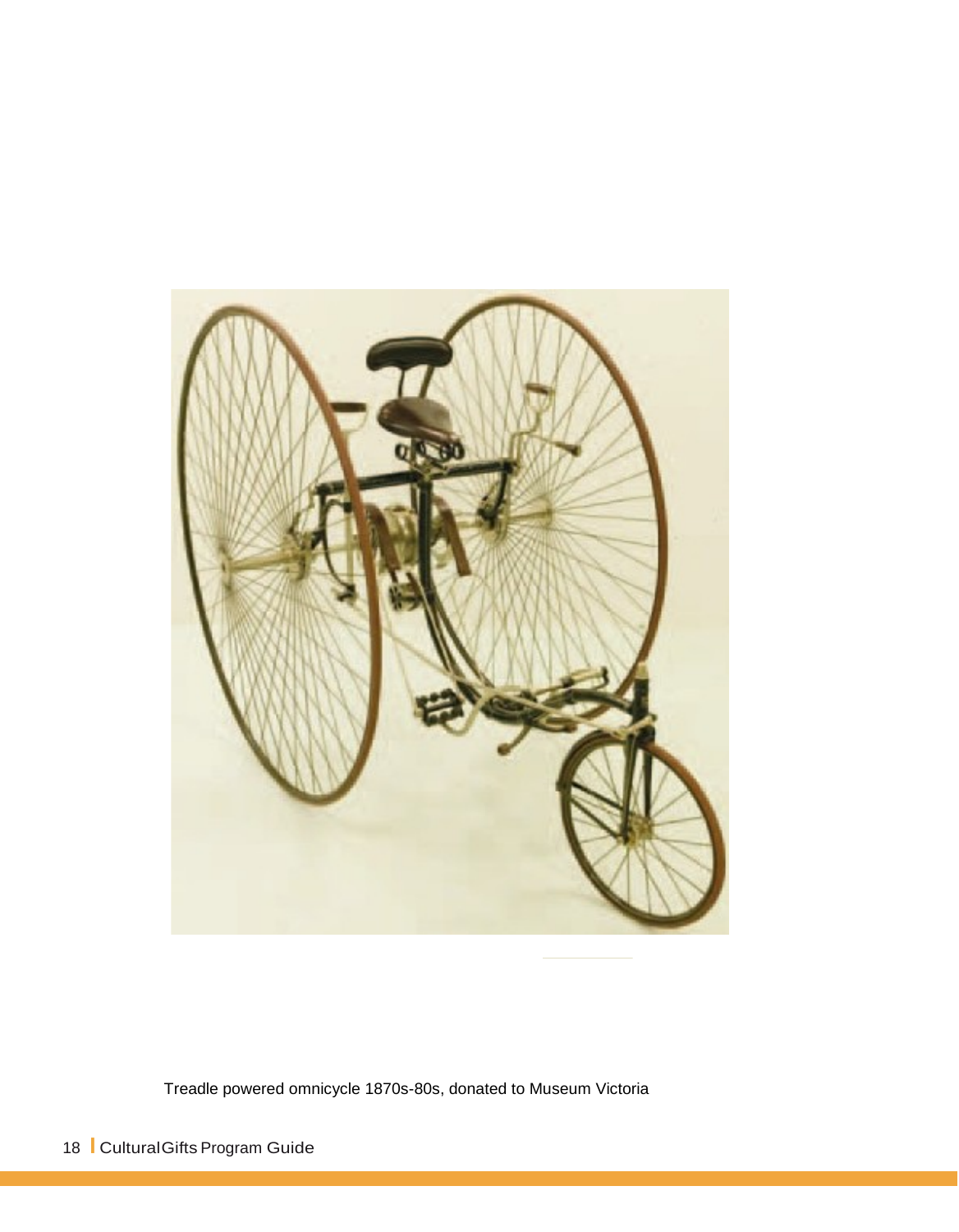# Limitations on tax deductions

The principal legal provision for the program is subdivision 30-A of the *Income Tax Assessment Act 1997* (the Act). An edited extract of the relevant sections of the Act as at May 2022 is at Appendix A of this guide.

It is important that participants in the program are aware of the following limitations imposed by the Act:

w Testamentary gifts do not qualify for a tax deduction under the Cultural Gifts Program. The term 'testamentary gift' not only applies to those gifts specifically bequeathed under a will or those made by trustees in pursuance of any requirement placed on them by a will, but also to any gifts made by trustees out of the corpus of the estate. Consequently, donations by executors of deceased estates do not qualify for deduction (subdivision 30-A). However, such gifts are exempt from capital gains tax (section 118-60).

- $w$  The Commissioner of Taxation may reduce by a reasonable amount the deductible amount if conditions are attached to the gift that prevent the institution having full custody, control and clear title (section 30-220).
- w The Commissioner of Taxation may also disallow a deduction if the donor receives any advantage of a material nature as a result of the gift (such as free or discounted entry or membership fees).
- $w$  If the item is
	- donated within 12 months of its acquisition by the donor (other than by inheritance);
	- acquired by the donor for the purpose of making the donation; or
	- acquired subject to an agreement that it would be gifted

the amount of the deduction to be claimed is restricted to either the item's current GST inclusive market value or the purchase price, whichever is the lesser (subsection 30-215(3), item 3).

 $\mathbf w$  If an artist or dealer makes a gift which is part of their trading stock, the deduction will be restricted to the cost of acquiring or producing the item(s) (subsection 30-215(3), items 1 and 2).

If the donation is not trading stock, that is, it is from the donor's personal collection, the donor must demonstrate to the satisfaction of the Commissioner of Taxation that the item(s) were not held for commercial gain. In order to qualify for a deduction of the current market value (i.e. the average of the valuations), the donor must have held the item(s) in their personal collection for a period of at least 12 months (see 'Donations by artists and/or dealers' for further information).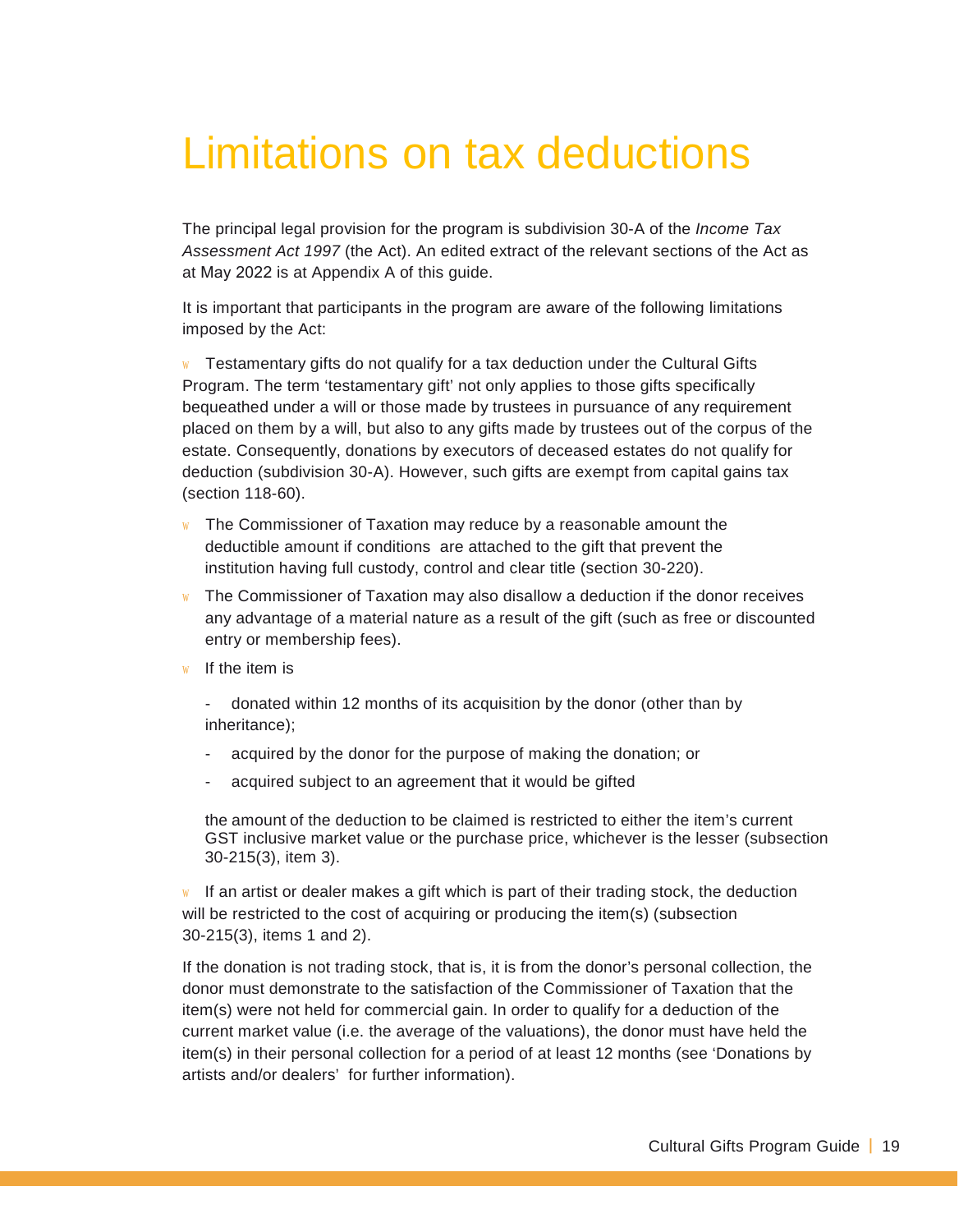

Child's surcoat with third rank badge and detail of badge c 1825, donated to the Art Gallery of New South Wales.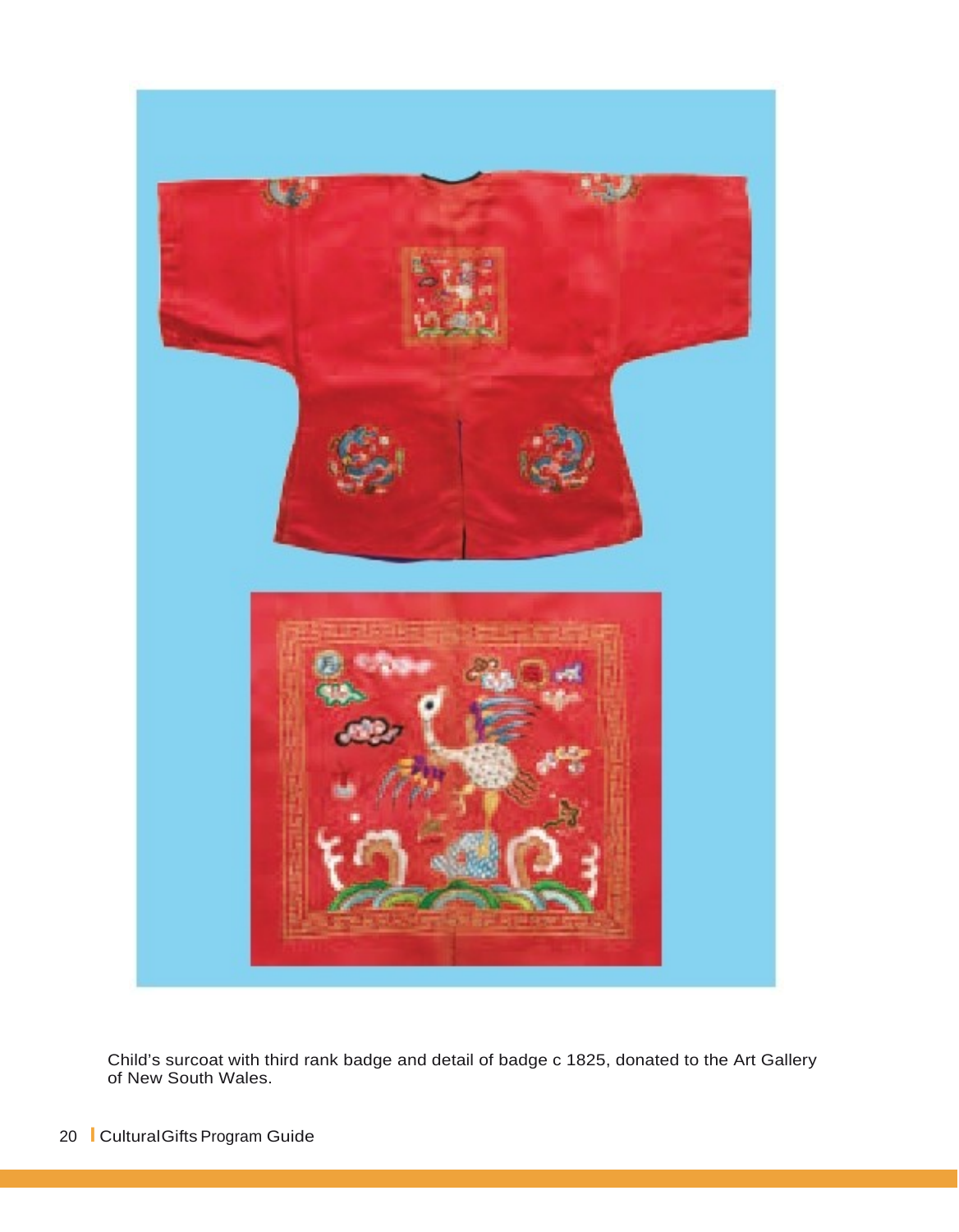## **Donations by artists and/or dealers**

#### **Transfer from trading stock to personal collection**

In order for an artist to donate from their personal collection an item that was previously held for commercial gain, it is necessary for the artist to "account" for this transfer on their tax return. The following example should assist in clarifying what is required:

- w An artist decides that an item that had been offered for sale will no longer be exhibited, and the work is moved to another part of the studio so that it will no longer be for sale. This work had cost the artist \$200 to produce (eg paint, canvas, frame).
- <sup>w</sup>The income tax provisions would treat this transfer as the artist having "bought" the item from the business at cost (\$200). Thus the artist would need to "account" for the transfer by including \$200 in their assessable income. However the artist would not be able to also claim a business expense deduction for the costs incurred in producing the work because the item had been "sold" from trading stock for the artist's personal use.

#### **Donations from personal collection**

It is assumed that, if the donor is in the business of creating art/craft, the items being donated have at some stage been part of the donor's trading stock and that the above transfer has been undertaken for items to now be held in the artist's personal collection. If this is not the case the donor must be able to demonstrate to the Commissioner of Taxation why the items were never part of the trading stock of the business.

If the transfer described in the example above has been carried out, the donor's tax benefit could fall within one of the following categories:

#### *Item held in personal collection for less than 12 months*

If the transfer was effected less than 12 months prior to the donation being made, the amount the artist donor could claim would be the lesser of the market value as finalised by the Department and the cost of creation (in the example above, \$200), reduced by the amount of any input tax credit which the artist would have claimed in respect of the item.

#### *Item held in personal collection for 12 months or more*

If the transfer was effected more than 12 months prior to the donation being made, the tax deduction entitlement in this case is the full market value as per the average of the valuations.

However the donor would need to be able to substantiate (not retrospectively) that:

- w the item was removed from trading stock on a particular date
- an amount was included in the donor's assessable income, and
- the item has been held in the donor's personal collection for more than 12 months.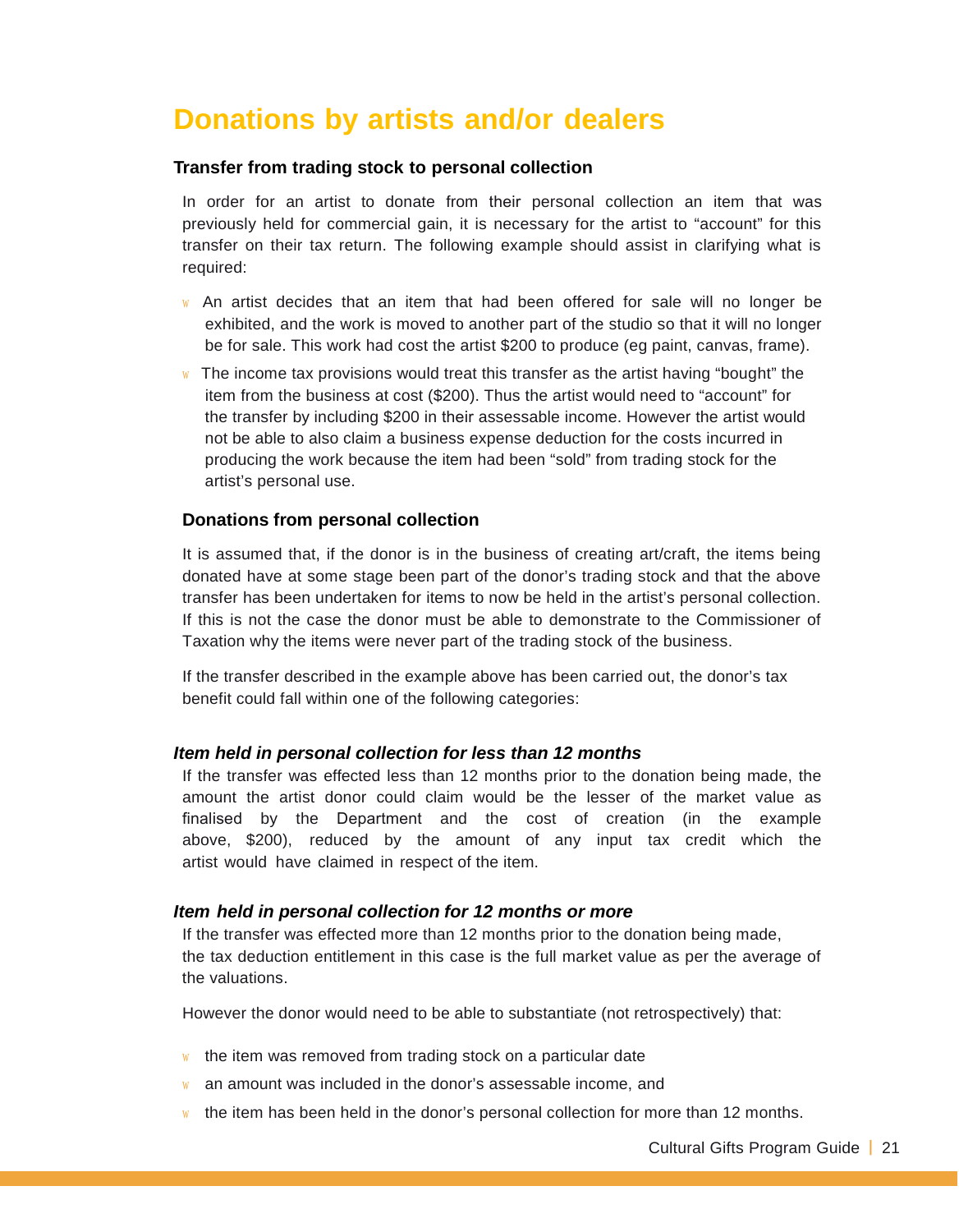## **Case studies – Limitations on tax deductions**

#### **Case study—12 month rule**

Maria purchases a rare book collection in July 2004 for \$8000 and donates it to a public library in February 2005. At the time of donation, the collection is valued at \$10 000 (average of two valuations). As the collection is being donated within 12 months of acquisition, Maria is only eligible to receive a tax deduction of \$8000—not \$10 000. If Maria waited until after July 2005 to donate, this would allow her to claim the average of the valuations as a tax deduction.

#### **Case study—testamentary and inherited gifts**

In his will, George stated that his prized ceramic vase was to be given to the Art Gallery of South Australia on his death. This would be a testamentary gift and would not qualify for a tax deduction under the program.

The remainder of George's ceramic collection is passed to his estate to be controlled by an executor. The executor decides to donate the collection to the National Museum of Australia. Again, this would be a testamentary gift and would not qualify for a tax deduction under the program.

George's vintage car is bequeathed to his grandson. The grandson decides to donate the car to the National Motor Museum. As the grandson is the rightful owner of the car, the gift is eligible under the Cultural Gifts Program. Should the grandson donate the car within 12 months of inheritance the 12 month rule would not apply in this case and he would be entitled to claim the average of the valuations as a tax deduction.

#### **Case study—gift by artist from personal collection**

Kim, a professional artist, transfers a painting from her trading stock to her personal collection. Kim will need to include the cost of producing the painting (\$1000 for paint, canvas and frame) in her assessable income for the financial year in which the transfer was made. Fourteen months later Kim decides to donate the painting under the Cultural Gifts Program. The average of the valuations is \$4000 and Kim is entitled to claim \$4000 as a tax deduction for the gift from her personal collection. If Kim donated the painting within 12 months of holding it in her personal collection, the 12 month rule would apply and she would be eligible to claim a tax deduction for the production costs only.

#### **Case study—donation from trading stock**

Jane, a professional artist, donates a painting from her trading stock to the National Gallery of Australia. The certified value is \$4,000. The cost of creating the painting was \$1,000. Jane is able to claim \$4,000 as a tax deduction. However, Jane must also declare the \$4,000 in her assessable income. This in effect results in no tax benefit. Jane can claim a deduction of \$1,000 (cost of creation) as a business expense.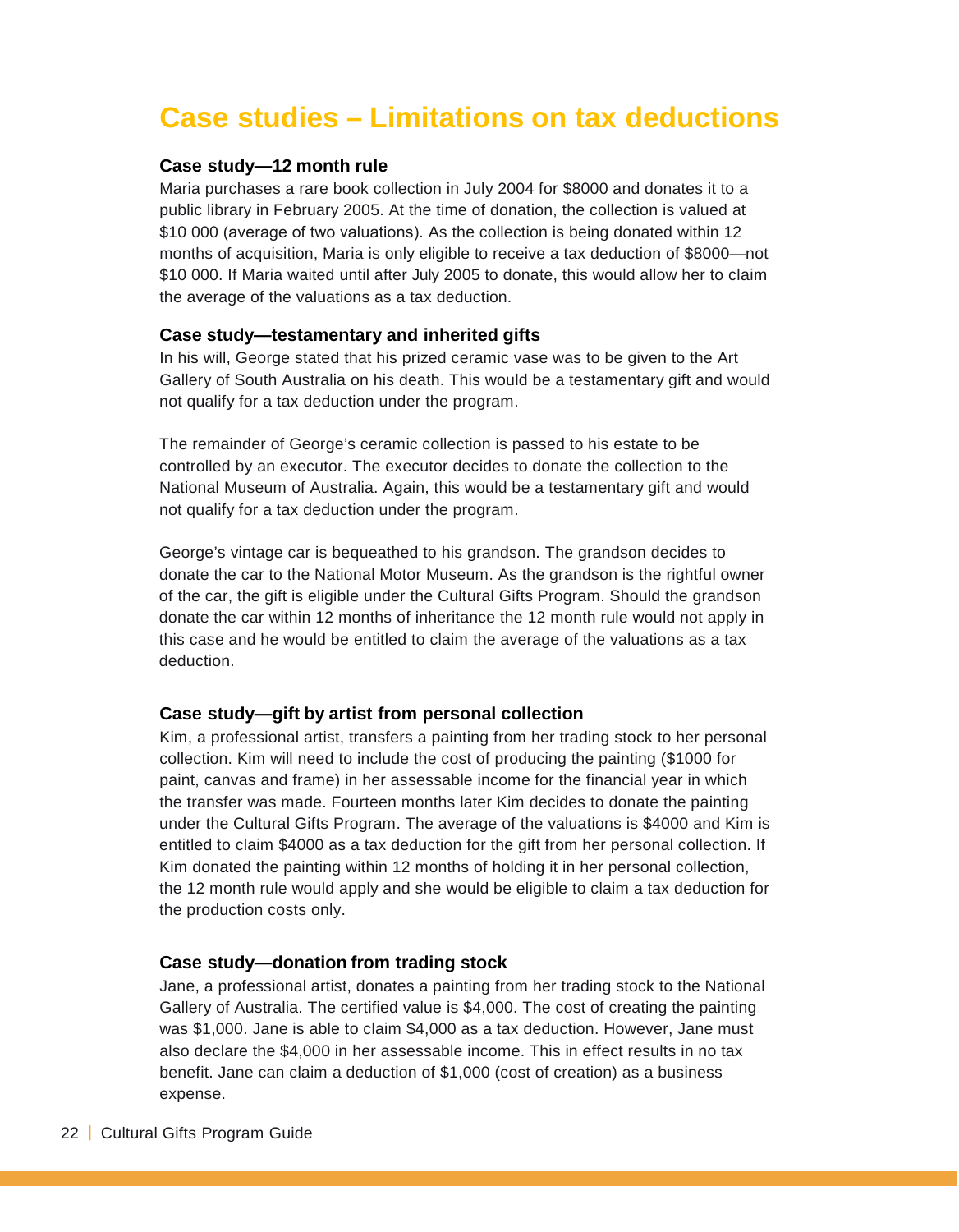# Appendices

Cultural Gifts Program Guide **|** 23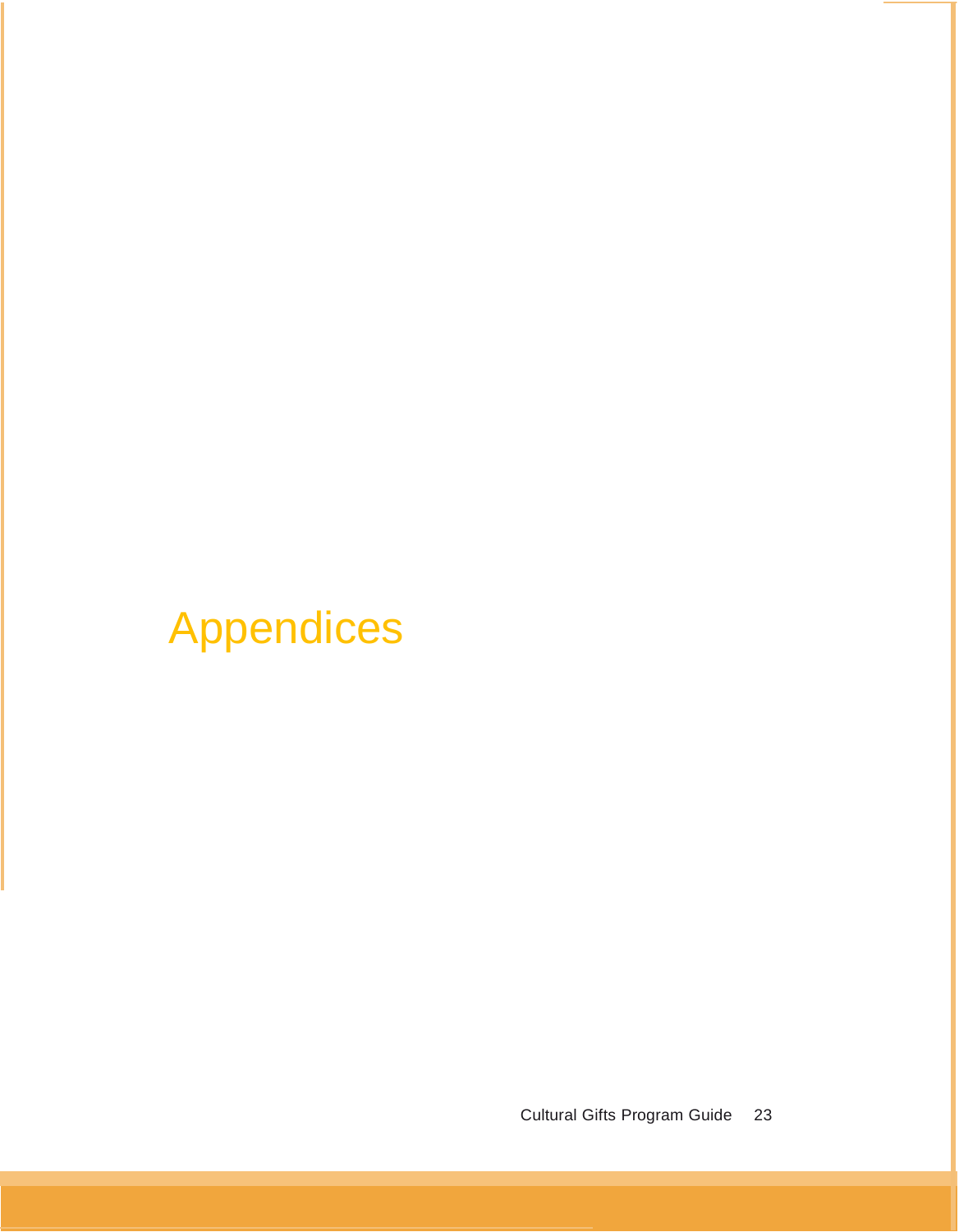Page intentionally blank

24 Cultural Gifts Program Guide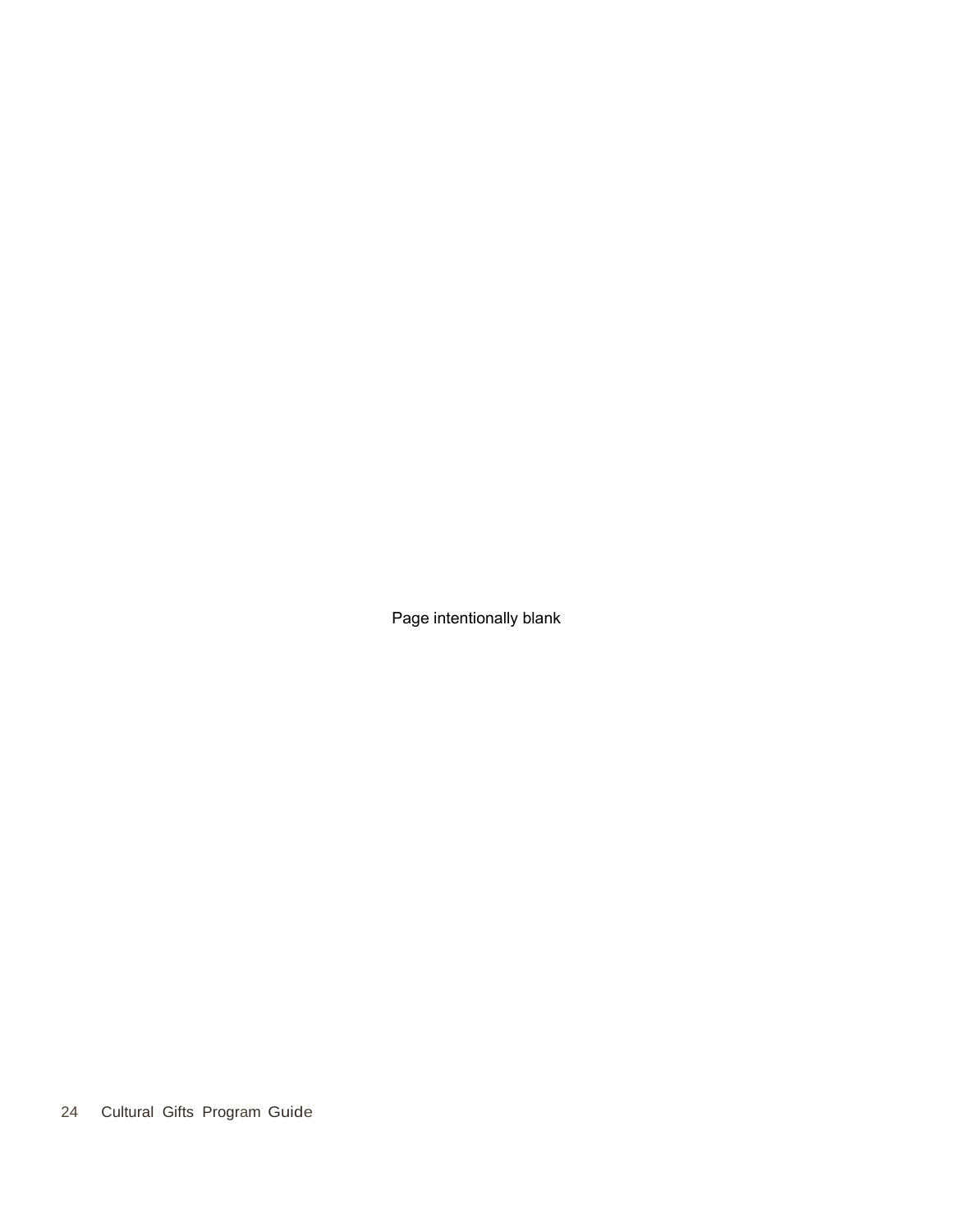# Appendix A

# **Extracts from the** *Income Tax Assessment Act 1997*

\*Please note that these are edited extracts for the purposes of the Cultural Gifts Program and you should not rely on them as a representation of the law.

### **Subdivision 30-A—Deduction for gifts or contributions**

#### **30-15 Table of gifts or contributions that you can deduct**

(1) You can deduct a gift or contribution that you make in the situations set out in the following table. It tells you:

- w who the recipient of the gift or contribution can be; and
- w the type of gift or contribution that you can make; and
- w how much you can deduct for the gift or contribution; and
- $w$  any special conditions that apply.
- (2) A testamentary gift or contribution is not deductible under this section.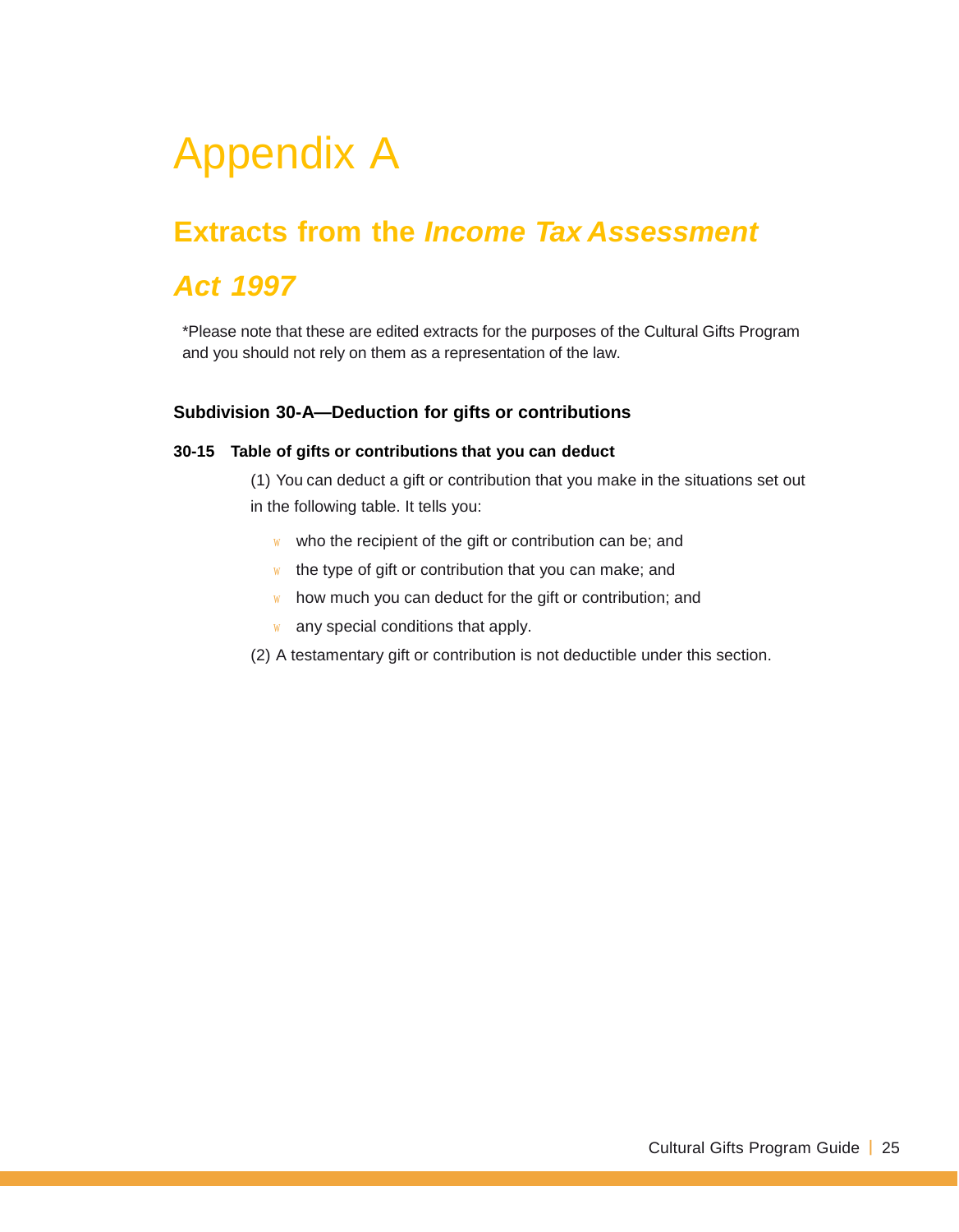| <b>Deductible gifts or contributions</b>                                                                                                                                                                                  |                                                                                                               |                                                                                                                                                                                                                                                                                                                                                      |                                                                                                                                                                                                                                                                                                                                                              |
|---------------------------------------------------------------------------------------------------------------------------------------------------------------------------------------------------------------------------|---------------------------------------------------------------------------------------------------------------|------------------------------------------------------------------------------------------------------------------------------------------------------------------------------------------------------------------------------------------------------------------------------------------------------------------------------------------------------|--------------------------------------------------------------------------------------------------------------------------------------------------------------------------------------------------------------------------------------------------------------------------------------------------------------------------------------------------------------|
| <b>Recipient</b>                                                                                                                                                                                                          | <b>Type of gift or</b><br>contribution                                                                        | How much you<br>can deduct                                                                                                                                                                                                                                                                                                                           | <b>Special conditions</b>                                                                                                                                                                                                                                                                                                                                    |
| $(4)$ (a) The<br>Australiana<br>Fund; or<br>(b) a public<br>library in<br>Australia; or<br>(c) a public<br>museum in                                                                                                      | A gift of property<br>(except an estate or<br>interest in land or in<br>a building or part of<br>a building). | The general rule is<br>that you can deduct<br>the average of the<br><b>GST</b> inclusive<br>market values<br>specified in the<br>written valuations<br>you get from<br>approved valuers.                                                                                                                                                             | (a) the property<br>must be<br>accepted by the<br>recipient for<br>inclusion in a<br>collection it is<br>maintaining or<br>establishing;<br>and                                                                                                                                                                                                              |
| Australia; or<br>(d) a public art<br>gallery in<br>Australia; or<br>(e) an institution<br>in Australia<br>consisting of<br>a public<br>library, a<br>public<br>museum and<br>a public art<br>gallery or any<br>2 of them. |                                                                                                               | Subdivision 30-C<br>sets out:<br>(a) how a person<br>becomes an<br>approved<br>valuer; and<br>(b) the exceptions<br>to the general<br>rule; and<br>(c) the situations<br>when the<br>amount you can<br>deduct is<br>reduced.<br>If the property is<br>jointly owned, see<br>section 30-225 to<br>work out how much<br>of the gift you can<br>deduct. | (b) the value of<br>the gift must be<br>\$2 or more;<br>(c) the institution<br>must meet the<br>requirements of<br>section 30-17,<br>unless it is the<br>Australiana<br>Fund; and<br>(d) you must<br>satisfy the<br>valuation<br>requirements in<br>section 30-200,<br>unless section<br>30-205 (about<br>the sale price<br>being<br>assessable)<br>applies. |

30-15(1) item 4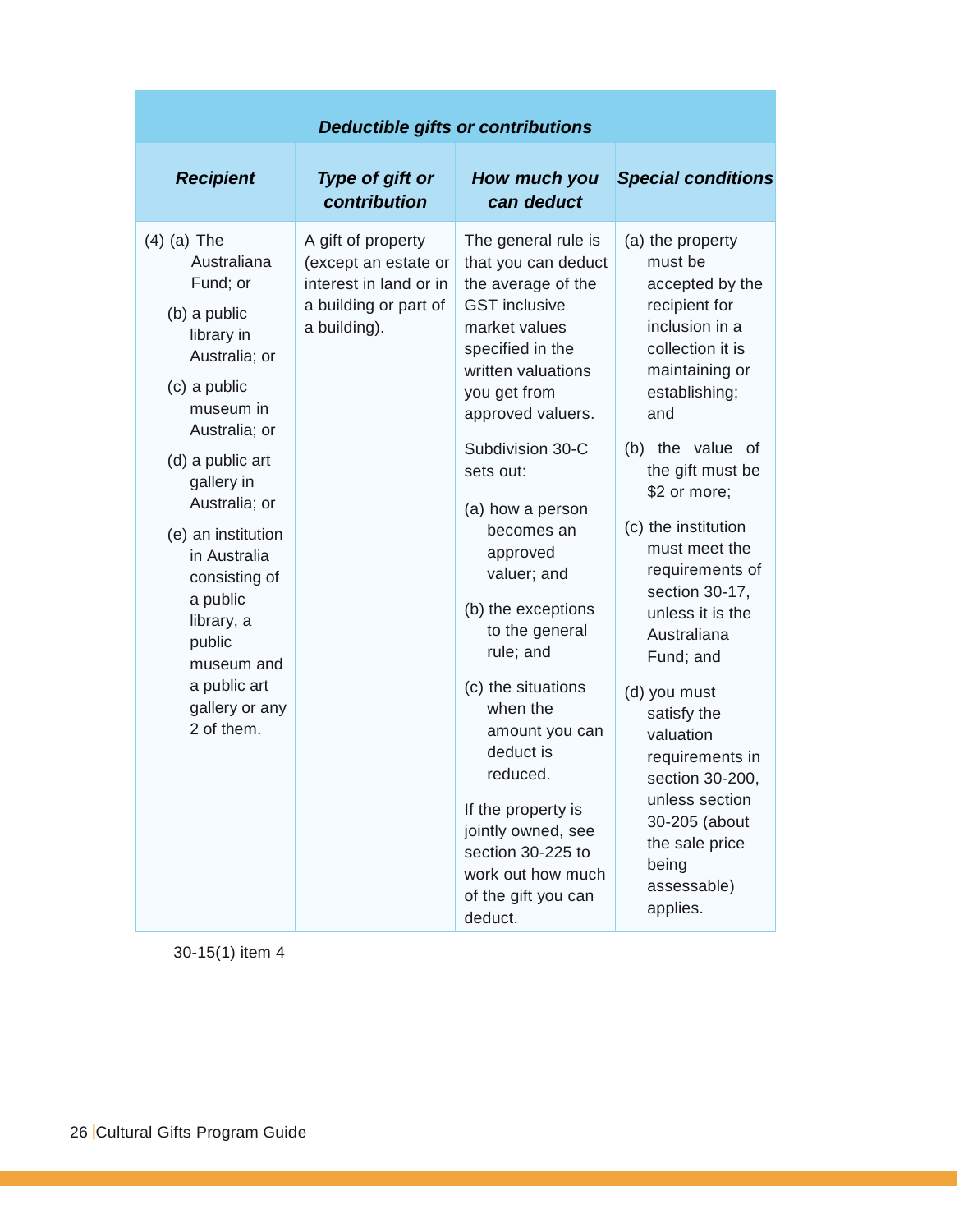### **Subdivision 30-C—Rules applying to particular gifts of property**

#### *Table of sections*

#### *Valuation requirements*

30-200 Getting written valuations 30-205 Proceeds of the sale would have been assessable 30-210 Approved valuers

#### *Working out the amount you can deduct for a gift of property*

30-215 How much you can deduct 30-220 Reducing the amount you can deduct

#### *Joint ownership of property*

30-225 Gift of property by joint owners (not included in this Guide)

#### *30-200 Getting written valuations*

- (1) You satisfy the valuation requirements if you get 2 or more written valuations of the gift you made.
	- Note 1: In most cases, you need to get these written valuations to be able to deduct a gift of property that you make to a recipient covered by item 4 of the table in section 30-15.
	- Note 2: You do not need to get written valuations in the circumstances set out in section 30-205.
- (2) The valuations must be by different individuals, each of whom is an approved valuer of the kind of property you are giving away.

Note: Section 30-210 deals with how an individual becomes an approved valuer.

- (3) Each valuation must state the amount that, in the opinion of the valuer, was:
	- (a) the GST inclusive market value of the property on the day you made the gift; or
	- (b) the GST inclusive market value of the property on the day the valuation was made.
- (4) If a valuation states the GST inclusive market value of the property on the day the valuation was made, it must have been made within 90 days before or after the gift was made. However, the Commissioner may allow a longer period than this.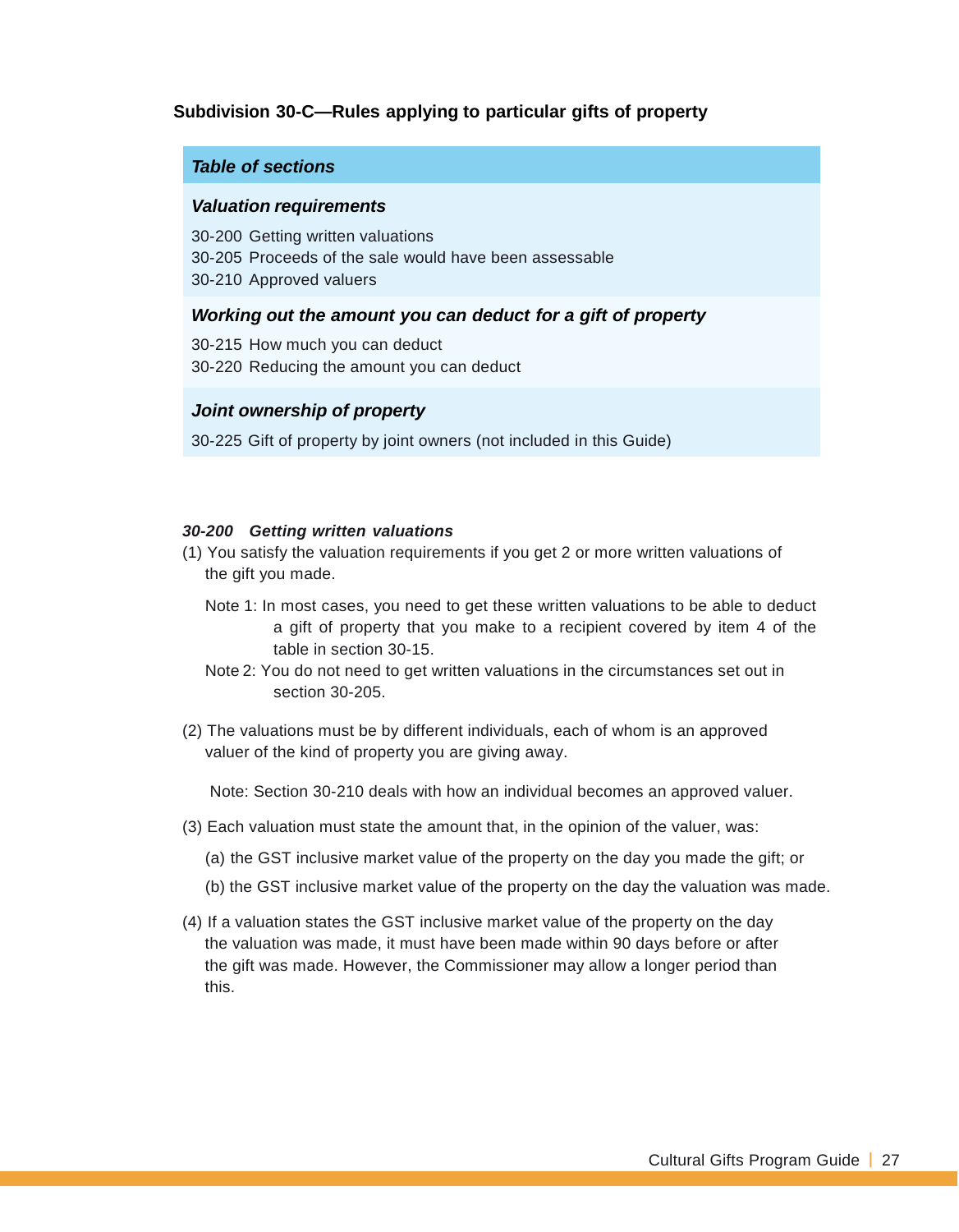#### *30-205 Sale price would have been assessable*

You do not need to get written valuation/s of the gift you made if:

- (a) no amount is included in your assessable income in respect of the gift you made; but
- (b) an amount would have been included in your assessable income if you had sold the property instead of making the gift.

#### *30-210 Approved valuers*

- (1) The Arts Secretary may approve an individual as a valuer of a particular kind of property. The approval must be in writing, signed by the Secretary.
- (2) The Secretary must, in deciding whether to approve an individual, have regard to:

(a) the individual's qualifications, experience and knowledge in valuing that kind of

property; and

(b) the individual's knowledge of the current GST inclusive market value of that kind of property; and

(c) the individual's standing in the professional community.

(d) Note: the department now responsible for this function is the Department of Infrastructure, Transport, Regional Development and Communications.

#### **Working out the amount you can deduct for a gift of property**

#### *30-215 How much you can deduct*

- (1) This section contains the rules for working out how much you can deduct for a gift of property that you make to a recipient covered by item 4, 5 or 6 of the table in section 30-15.
- (2) The general rule is that the amount you can deduct for a gift of this kind is the average of the GST inclusive market values specified in the written valuations you got from the approved valuers.
	- Note: In some situations you must reduce the amount you can deduct: see section 30-220.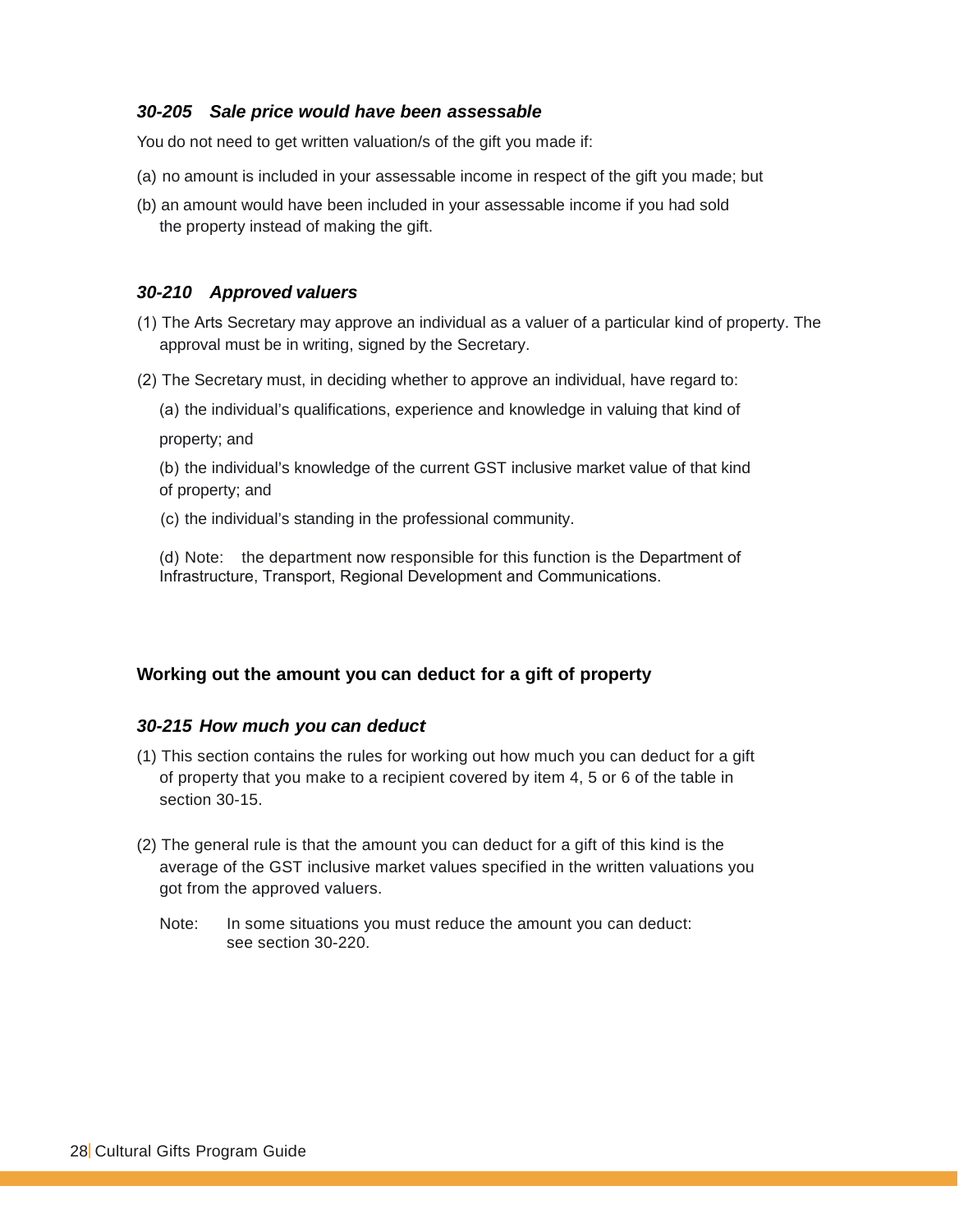(3) The exceptions to the general rule are set out in this table:

| <b>Item</b>    | In this case:                                                                                                                                                                                                       | The amount you can deduct is:                                                                                                                                                                                        |
|----------------|---------------------------------------------------------------------------------------------------------------------------------------------------------------------------------------------------------------------|----------------------------------------------------------------------------------------------------------------------------------------------------------------------------------------------------------------------|
| 1              | Section 30-205 (which is about the<br>sale price being assessable)<br>applies, and you bought the property                                                                                                          | the amount you paid for the property                                                                                                                                                                                 |
| $\overline{2}$ | Section 30-205 (which is about the<br>sale price being assessable)<br>applies, and you created or<br>produced the property                                                                                          | so much of the cost of creation or<br>production as you would have been<br>able to deduct if you had sold the<br>property                                                                                            |
| 3              | Neither of cases 1 and 2 applies,<br>and you acquired the property:<br>(a) less than<br>before<br>one year<br>making the gifts (otherwise than by<br>inheriting it; or<br>(b) for the purpose of giving it away; or | the lesser of the amount you paid for<br>the property and:<br>(a) if the average of the written<br>valuations you got fairly represents<br>the GST inclusive market value of the<br>property on the day you made the |
|                | (c) subject to an arrangement that the<br>property would be given away                                                                                                                                              | gift-that average; or<br>(b) if it does not-the GST inclusive<br>market value of the property on the<br>day you made the gift                                                                                        |
| $\overline{4}$ | None of cases 1 to 3 applies, and<br>the average of the written valuations<br>you got does not fairly represent the<br>GST inclusive market value of the<br>property on the day you made the<br>gift                | the GST inclusive market value of<br>the property on the day you made<br>the gift                                                                                                                                    |

#### **Amount you can deduct for a gift of property**

#### *30-220 Reducing the amount you can deduct*

- (1) The amount you can deduct is reduced by a reasonable amount if:
	- (a) the terms and conditions on which the gift is made are such that the recipient:
		- (i) does not receive immediate custody and control of the property; or
		- (ii) does not have the unconditional right to retain custody of the property in perpetuity; or
		- (iii) does not obtain an immediate, indefeasible and unencumbered legal and equitable title to the property; or
	- (b) the custody, control or use of the property by the recipient is affected by an arrangement entered into in respect of the making of the gift.

(2) In deciding what is a reasonable amount, have regard to the effect of those terms and conditions, or that arrangement, on the GST inclusive market value of the gift.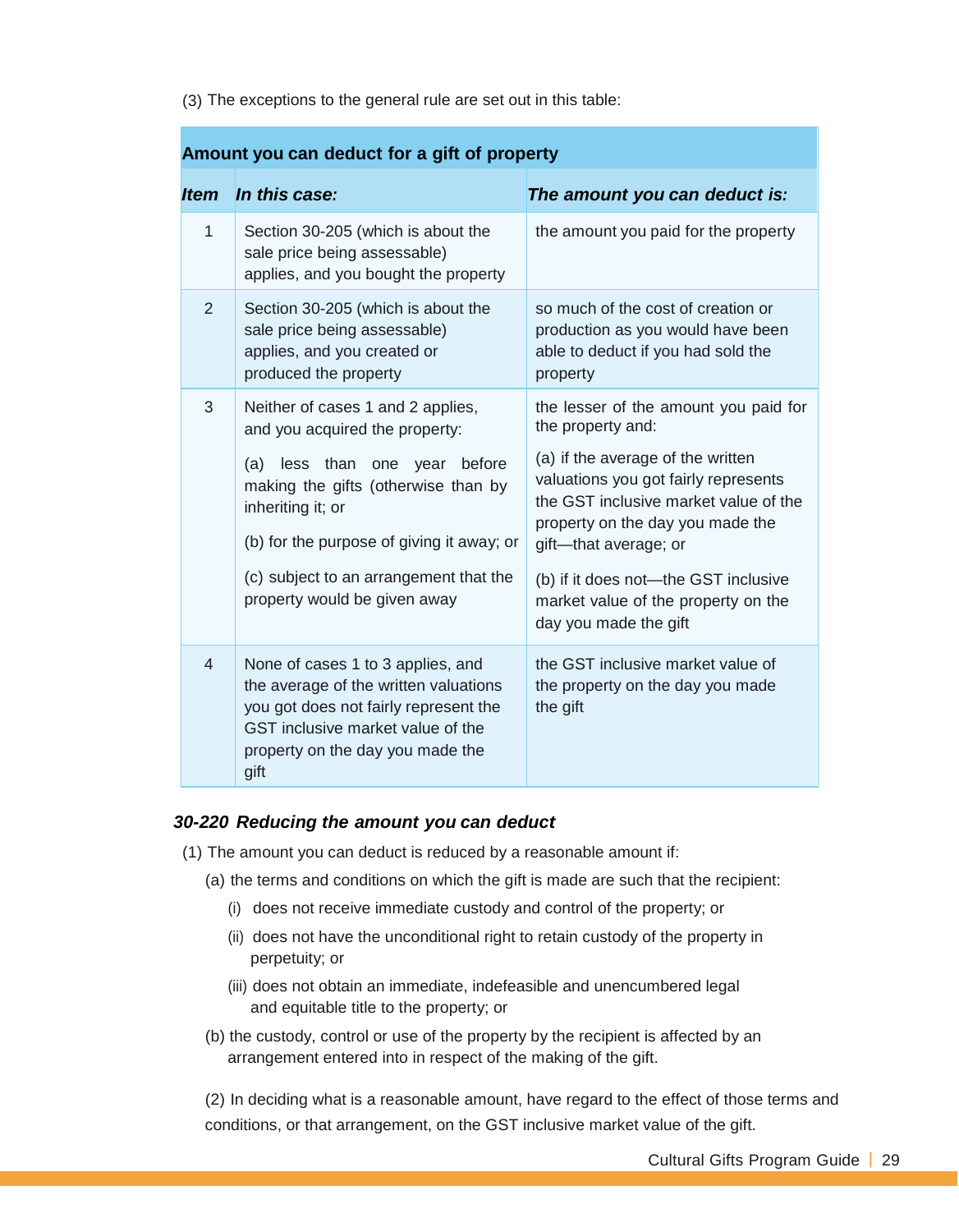30 Cultural Gifts Program Guide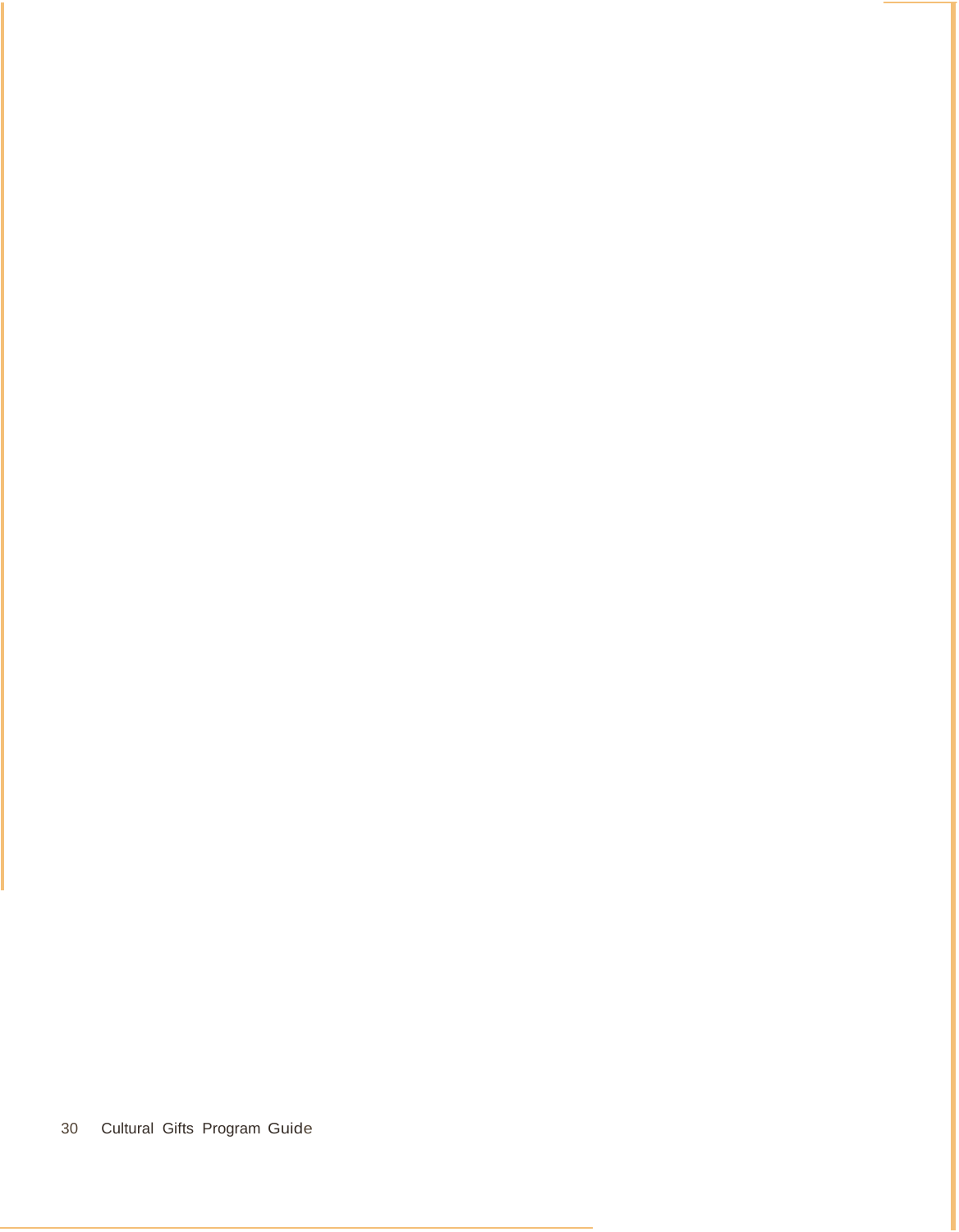# Appendix B

# **Valuer classification guidelines**

#### **Valuer approval categories**

The areas of specialisation for which valuers are approved are defined by geographical limitation, physical nature and historical range of the valued material.

In order to gain approval prospective valuers should specify, in as much detail as possible, their areas of expertise in relation to these three fields and in this order:

- w Geographical limitation;
- Physical nature; and
- Historical range.

Appendix C specifies categories for Australian Indigenous material.

Some valuers may trade in a very broad range of goods and may, therefore, find it difficult to confine their field to a limited area. However, as the valuers are required to be sufficiently qualified in an area to be able to state that the objects in question are authentic, the depth of knowledge required is often based on valuers' knowledge over a limited range of material.

The Department may rephrase descriptions of areas of expertise provided by valuers where it considers consistency is required.

### **Terminology**

Valuers should use concise terms clearly outlining their field(s) and should avoid unnecessary or vague adjectives such as 'genuine', 'early', 'modern' or 'antique'.

In order to effectively group valuers of similar fields together, a 'Glossary of terms for valuers' follows at Appendix D that lists common terms and their definitions.

The glossary also includes common undesirable terms, acceptable alternatives and words relating to specialised disciplines.

Valuers experiencing difficulty in applying these glossary terms to their respective fields are advised to contact the Department for assistance.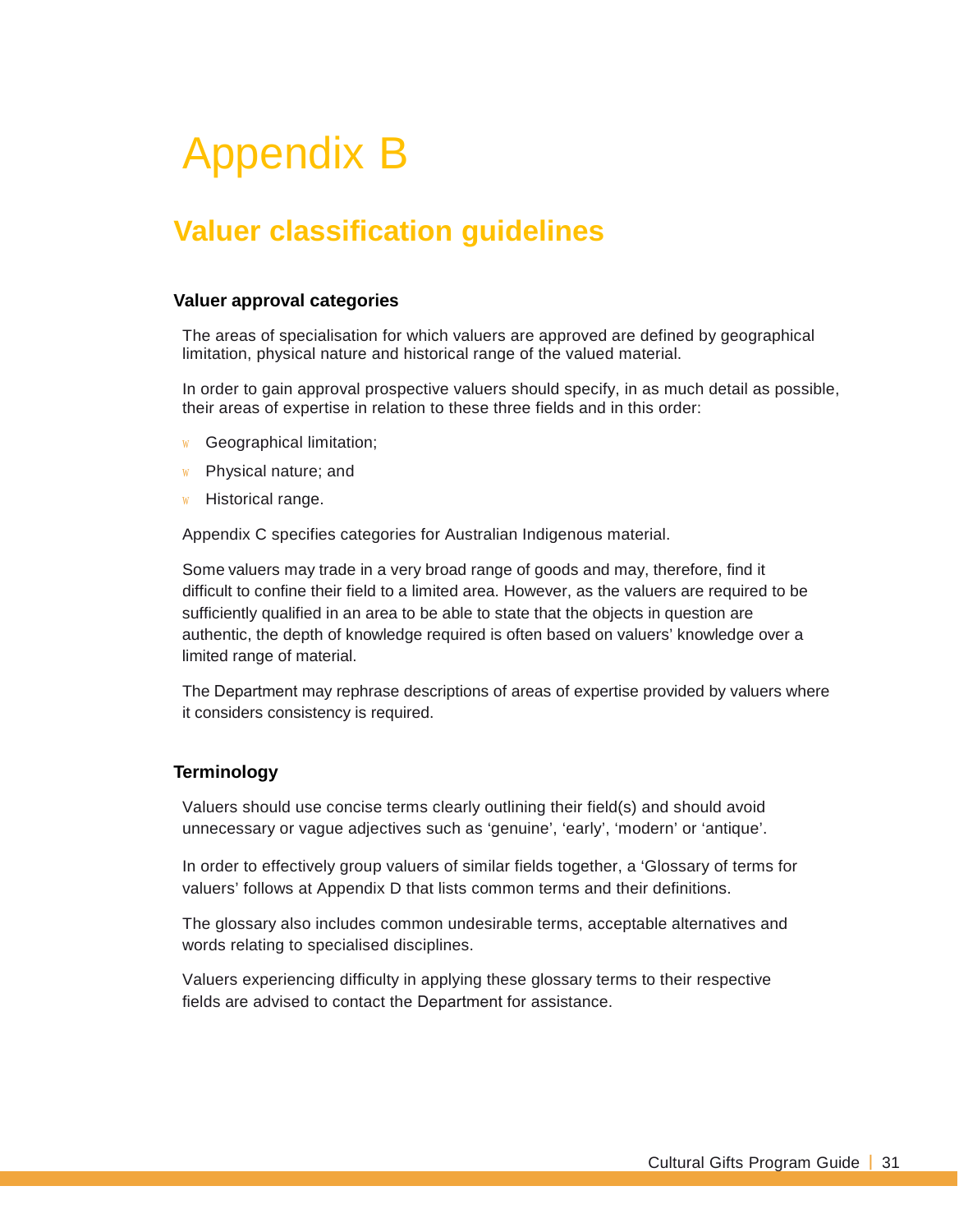## **Geographical limits**

The following guidelines apply in relation to the geographical limits that operate for valuer classifications:

- w Where appropriate, the Department permits valuers to operate to a small degree outside the geographical limitations approved for their areas of expertise.
- w As stylistic influence can extend beyond national boundaries a valuer may appropriately value certain works created in countries not specifically approved. For example, a valuer of 'French furniture 1715-1821' might value a work created in imitation of the French style in Hungary or Belgium without applying for reclassification.
- w Where an understanding of the works involved requires different background knowledge, as in European Chinoiserie porcelain and Chinese ceramics, the Department would not accept that a valuer's area of approval covers both areas.
- $w$  It is the valuer's responsibility to justify the grounds for stepping outside the approved limits, and the Department should be consulted beforehand.
- w As a rule a geographical area should be described by giving the names of countries, continents or states in adjectival form.
	- *Examples*: Australian paintings after 1960 English and French furniture 1800–1900 African art
- w When it is inappropriate to list the names of all countries involved in the valuer's field, broader designations may be used. Definitions of the most common groups are included in the 'Glossary of terms for valuers', in Appendix D.
	- *Examples:* Southeast Asian sculptures before 1800 Melanesian art
- w Limiting fields relating to stylistic or cultural boundaries rather than national ones is often appropriate and acceptable.
	- *Examples*: Hindu and Lamaist sculptures Wedgwood pottery of all periods Australian Indigenous material culture
- Valuers specialising in the work of a single artist, a small group of artists, or in a tightly limited field of valuation may state geographical limitations using the name of the artist or through the parameters imposed by the field itself.
	- *Examples*: Norman Lindsay The New English Arts Club Art Nouveau
- $w$  In certain disciplines whose content is limited, it is acceptable to use the phrase 'of all countries' or similar generalisations.
	- *Examples*: All coins and paper money after 1700 Photographs of all countries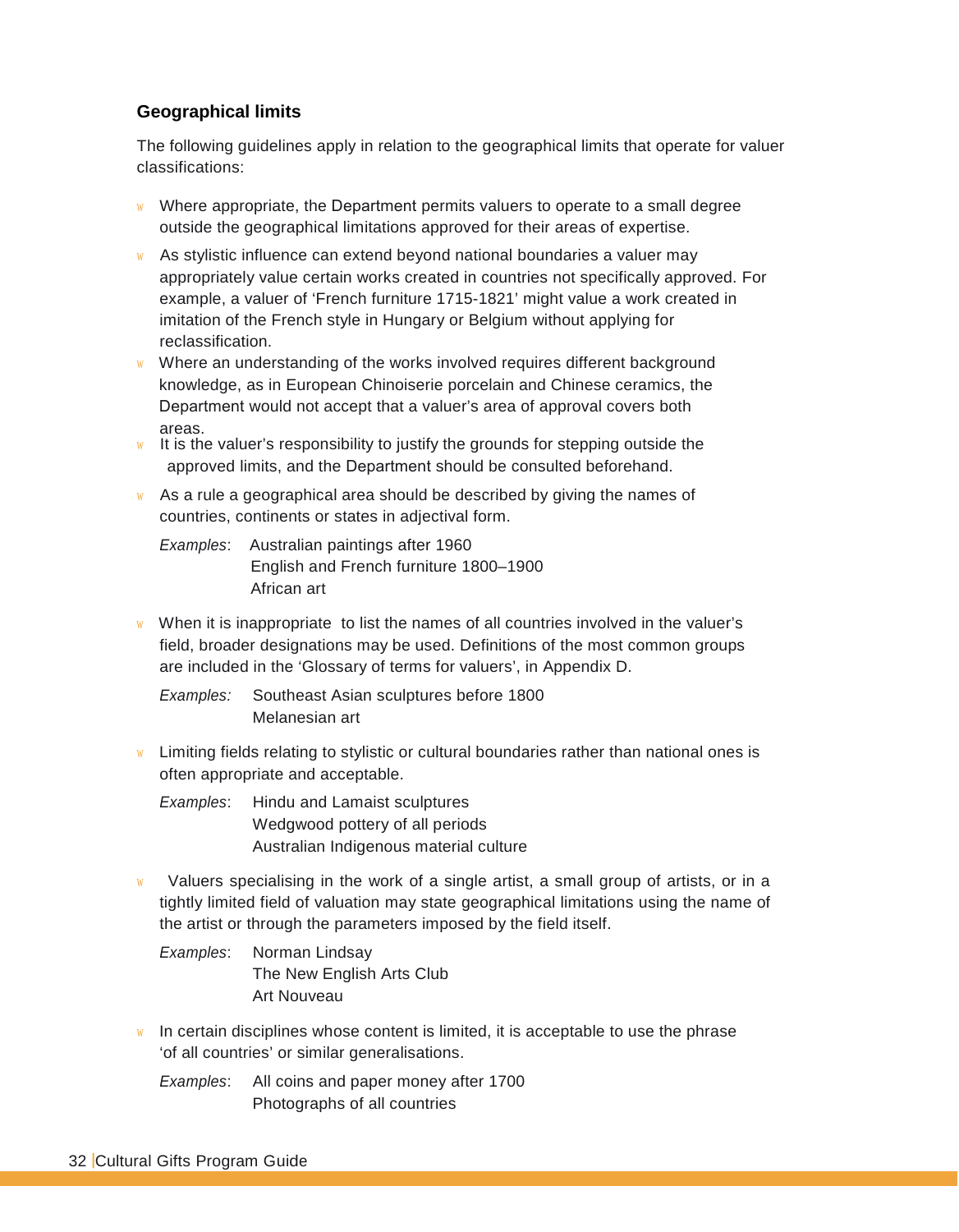$\bf{w}$  Geographical limits may be omitted completely if they are not applicable in the valuer's area of expertise.

*Examples*: Minerals and fossils Whaling vessels

w Ancient or historical geographical terms may be used if they are commonly referred to as such by accepted academia.

*Examples*: Roman sculptures Persian carpets

w Valuers may be expert in valuing material concerned with, but not produced in, a particular region or country. This is often the case with manuscripts and books. Phrases such as 'relating to' are acceptable in these scenarios.

*Examples*: Books and manuscripts relating to Australia after 1788 Australian artists' tapestries woven in any country after 1900

### **Physical nature**

- The physical nature should be described using nouns or a series of nouns using the most specific generic term or terms possible. Loose definitions or implications should be avoided.
	- *Examples*: Rough gemstones Scientific zoological specimens and collections Australian paintings, sculptures and drawings before 1900
- $\bf{w}$  Except in fields of activity whose contents are very limited or to which the same criteria of expertise applies despite the breadth of the field, sweeping categories are not acceptable. This is particularly applicable to valuers of works of art.

*Examples*: American paintings, sculptures and drawings after 1945 European bronze sculptures 1600–1900

 $\bf{w}$  The following examples of broad fields of activity are acceptable because the contents of those fields are limited.

*Examples*: Minerals and fossils Veteran and vintage cars

- $\bf{w}$  In some areas of expertise it is appropriate to list broad ranges of physical material if the field is reduced to a reasonable scope by the geographical limitation and historical range associated with it.
	- *Examples*: Australian paintings and sculptures after 1950 French furniture 1750–1821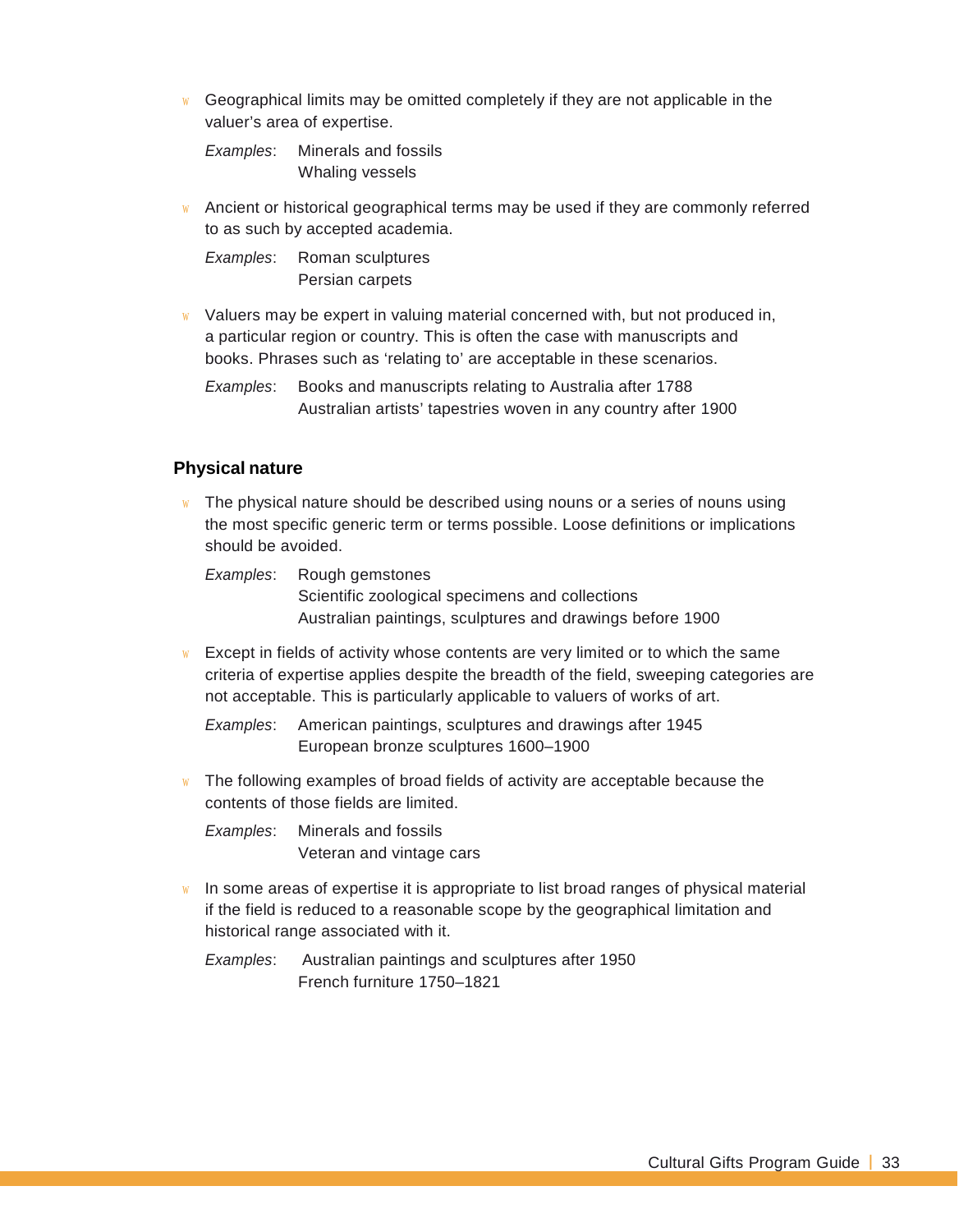$\bf{w}$  In certain fields (particularly in the natural sciences and occasionally in areas of limited productivity in the arts), restriction of a broad field of activity by historical or geographical references may be unnecessary. The Department will scrutinise such cases closely to ensure they are not unreasonably wide.

*Examples:* Entomological material Film and video recordings

### **Historical range**

A certain degree of flexibility is assumed with regard to the historical range approved for each valuer. Valuations outside the specified dates are permitted as long as they are within the bounds of accepted academia.

In general, the more historical the period in question the greater the degree of flexibility allowed in the date.

For example, an Australian painting dating from 1943 could be valued by a valuer approved for 'Australian paintings after 1945'. However, a work dated from 1930 would be considered outside the valuer's field.

Similarly, a valuer approved for 'English glass 1600–1800', for example, could value an item dating from 1820.

A valuer of antiquities could apply an even greater degree of flexibility.

 $w$  As a rule the period covered should be listed as a range of centuries or decades.

*Examples:* British paintings 1600–1900 Australian books and manuscripts 1890–1950

w It is acceptable to use 'before' or 'after' to limit an historical range.

*Examples:* Photographs before 1900 Australian paintings, sculptures, drawings and prints after 1960

w Preferably give the beginning and end dates of a range by using a dash rather than the names of the centuries.

*Examples:* English prints 1600–1900 Australian costume and accessories 1900–1950

w In areas where the content is limited it is acceptable to use the phrase 'of all periods' or another general phrase.

*Examples:* Glass of all periods

 $\mathbf w$  If it is unreasonable or irrelevant to define the time span covered by their expertise (as is often the case with valuers of material in the natural sciences), the historical range may be omitted completely.

*Examples:* Minerals and fossils Opisthobranch molluscs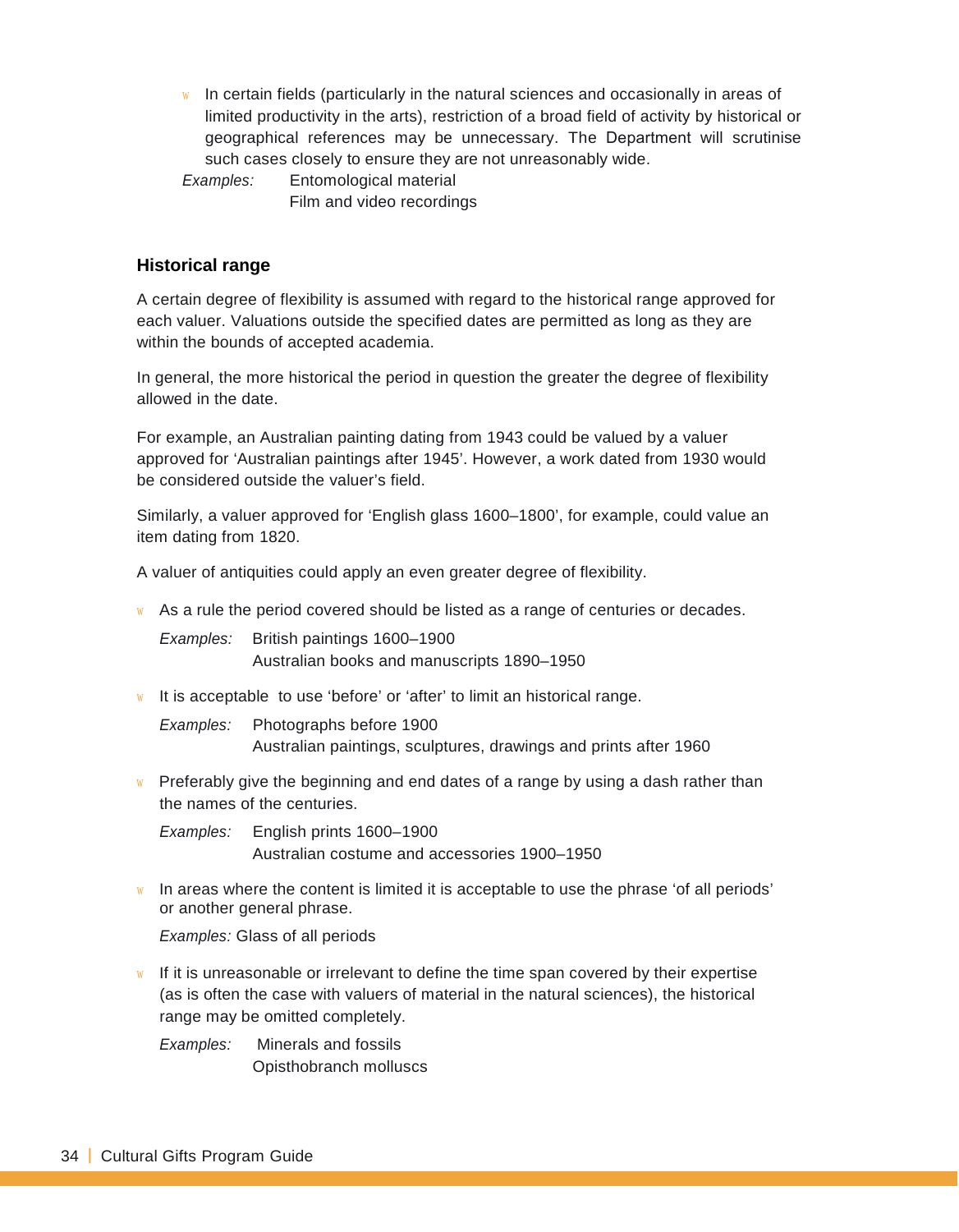<sup>w</sup>Valuers specialising in the work of a single artist or a small group of artists or in an unusually limited field of valuation, may state the period by implication in the name of the artist, group or type of material.

*Examples:* Norman Lindsay The New English Arts Club Persian rugs

 $w$  In certain disciplines (for example motor cars), there are terms defining dates that have clear meaning in their own fields. These terms and their definitions appear in the 'Glossary of terms for valuers' (Appendix D).

*Examples:* Veteran cars

 $\mathbf w$  Periods may be defined by using standard historical terms such as 'dynasties' or 'reigns' of monarchs. The use of absolute dates is preferable, however some valuers may prefer to make reference to a particular style associated with the period.

*Examples:* Victorian textiles and costumes Pre-Dynastic to Ptolemaic ceramics Quing (Ching) Dynasty paintings and prints

### **Approval to value items outside field of approval**

In some cases a valuer is asked to value a collection which, although predominantly within their areas of expertise, contains items which are outside their approved classes of property.

When these objects appear to be of low value and bear some relation to the valuer's already approved class of property, the Arts Secretary may provide a one-off approval for a specific task.

The Department permits this practice as it regards as obstructive an insistence for a separate valuer to deal with a small body of material of little financial worth that is contained within a larger more important collection.

Approval must be obtained from the Department prior to submission of a valuation for an object outside the valuer's approved field(s).

#### **Valuation of cartoons and architectural drawings**

Cartoons and architectural drawings are regarded as separate and distinct categories in the field of drawings.

Valuers who are applying to value drawings must specify whether they are also applying to value cartoons and/or architectural drawings.

#### **Extra explanatory information**

Valuers may add their own words or phrases to their definitions of expertise so as to point to particular areas of interest within their field or to further clarify the nature of their involvement in a discipline.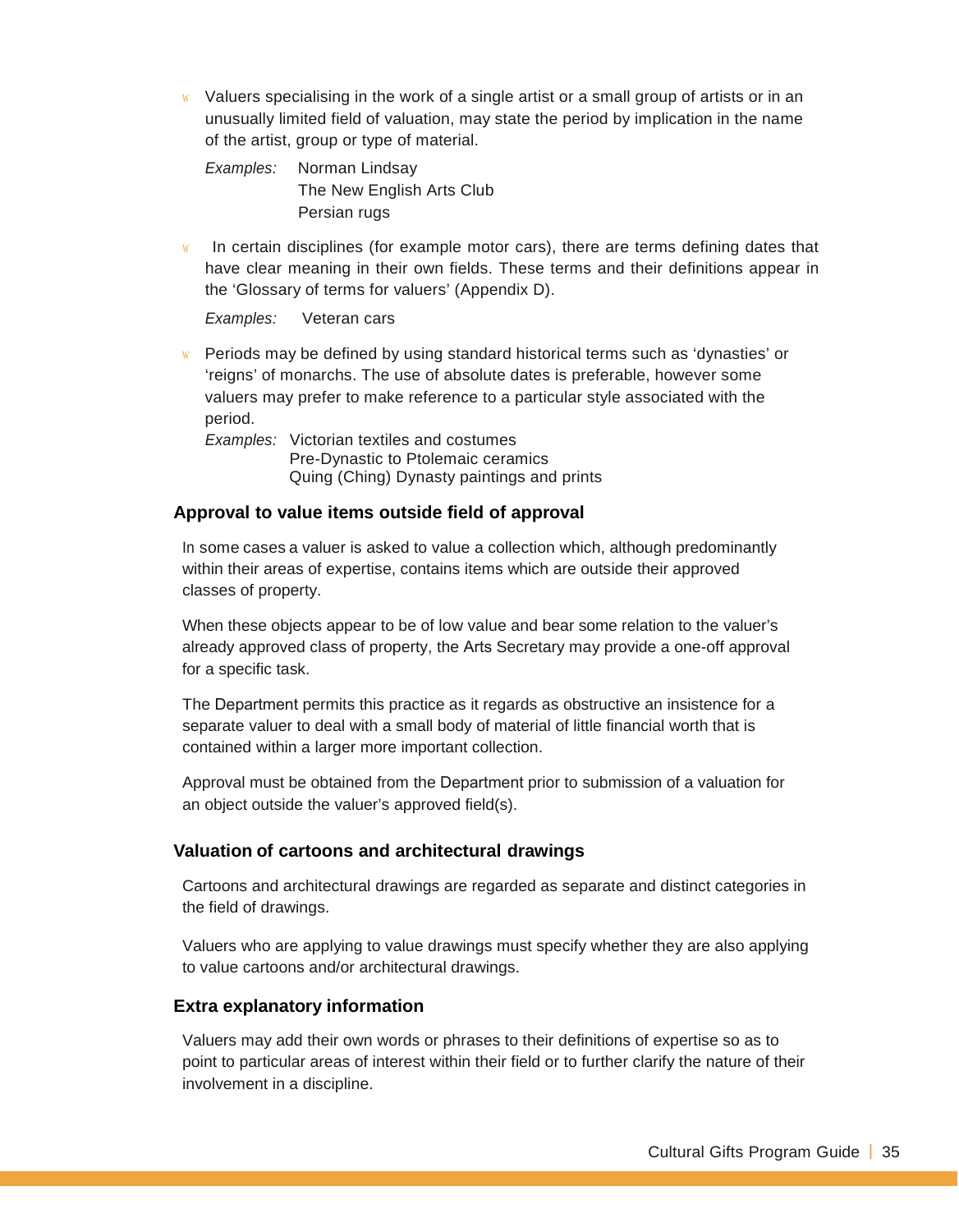Such elaboration should avoid vague, meaningless or unnecessary words such as 'rare', 'genuine' or 'fine'.

In the examples of useful elaboration below, the words in bold text do not strictly fall within the preceding guidelines, but are examples of terms that can help to provide an accurate picture of the valuers' strengths.

*Examples:* Hand-woven Persian carpets of all periods. Australian photographs before 1900 as historical material. Melanesian art of all periods especially that of New Guinea. Zoological specimens, in particular invertebrate fossil collections. Australian paintings after 1900 in a traditional style. Gramophone records of all periods and countries with special emphasis on 78 rpm records of operatic singers.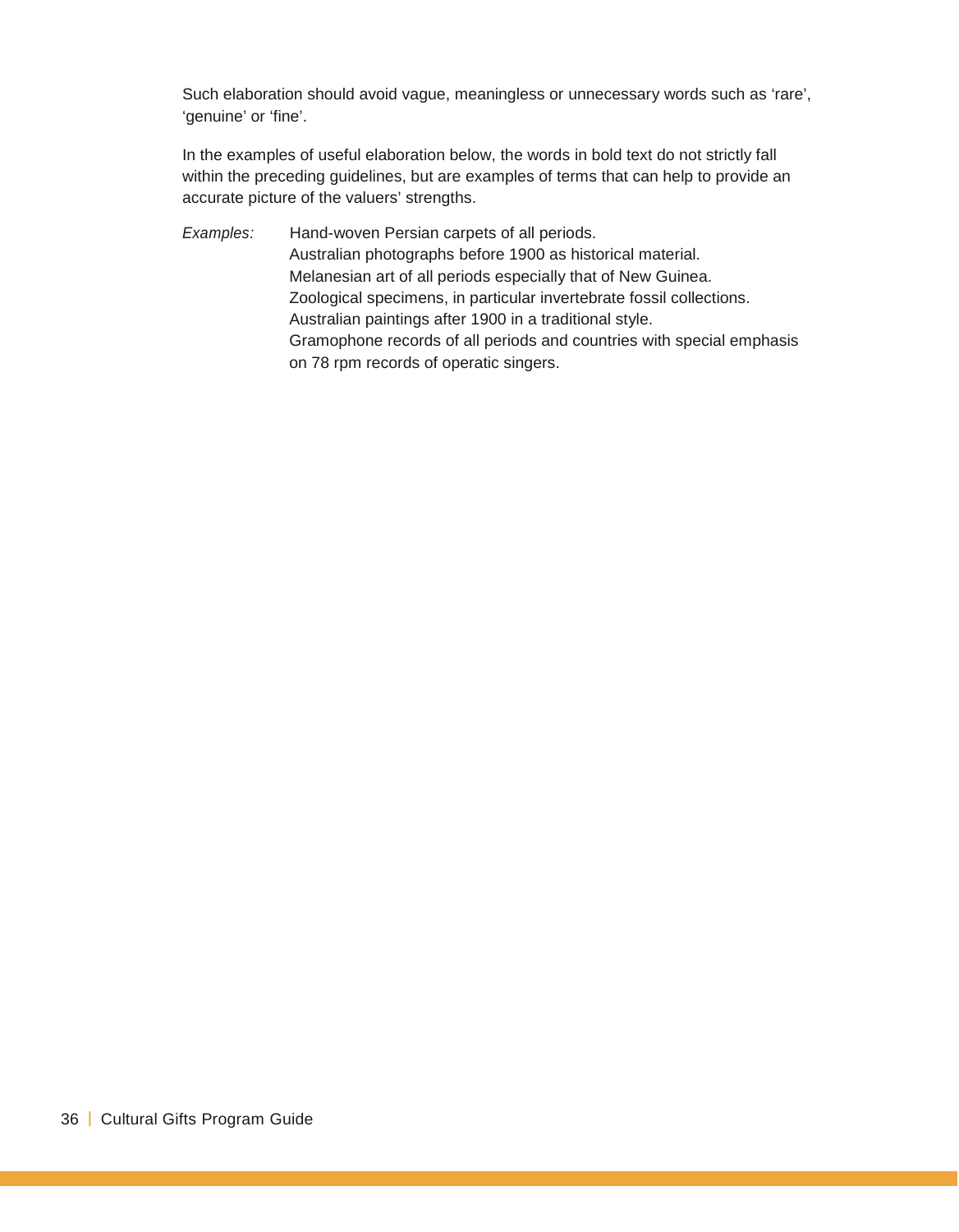# Appendix C

# **Australian Indigenous art and material culture categories for valuers**

Due to the diverse range of Indigenous art and material culture being donated under the Cultural Gifts Program valuers are required to identify the specific area(s) of Aboriginal/Indigenous art they wish to be approved to value. The following general terms are acceptable for valuers to use:

- w The preferred overall term to be used is 'Australian Indigenous art and material culture'.
- w The term 'Australian Aboriginal' excludes Torres Strait Islanders.
- <sup>w</sup>The term 'Indigenous' includes Aboriginal and Torres Strait Islander people.
- w The term 'artefacts' can be used instead of art and material culture.
- w The term 'traditional' should be avoided.

If you intend to seek approval for valuing Australian Indigenous art/material culture the following categories need to be considered when completing the Application for Approval as a Valuer form.

#### **Visual art categories**

The following visual arts categories are acceptable terms for use in valuer applications:

- w Prints
- w Drawings
- w Textiles
- w Paintings
- w Sculptures
- Ceramics
- Glassware
- Fibre items
- w New media

*Examples of specialist visual art areas:*

- Hermannsburg watercolours
- Western Desert art
- Arnhem Land art
- w Carrolup School
- w Urban art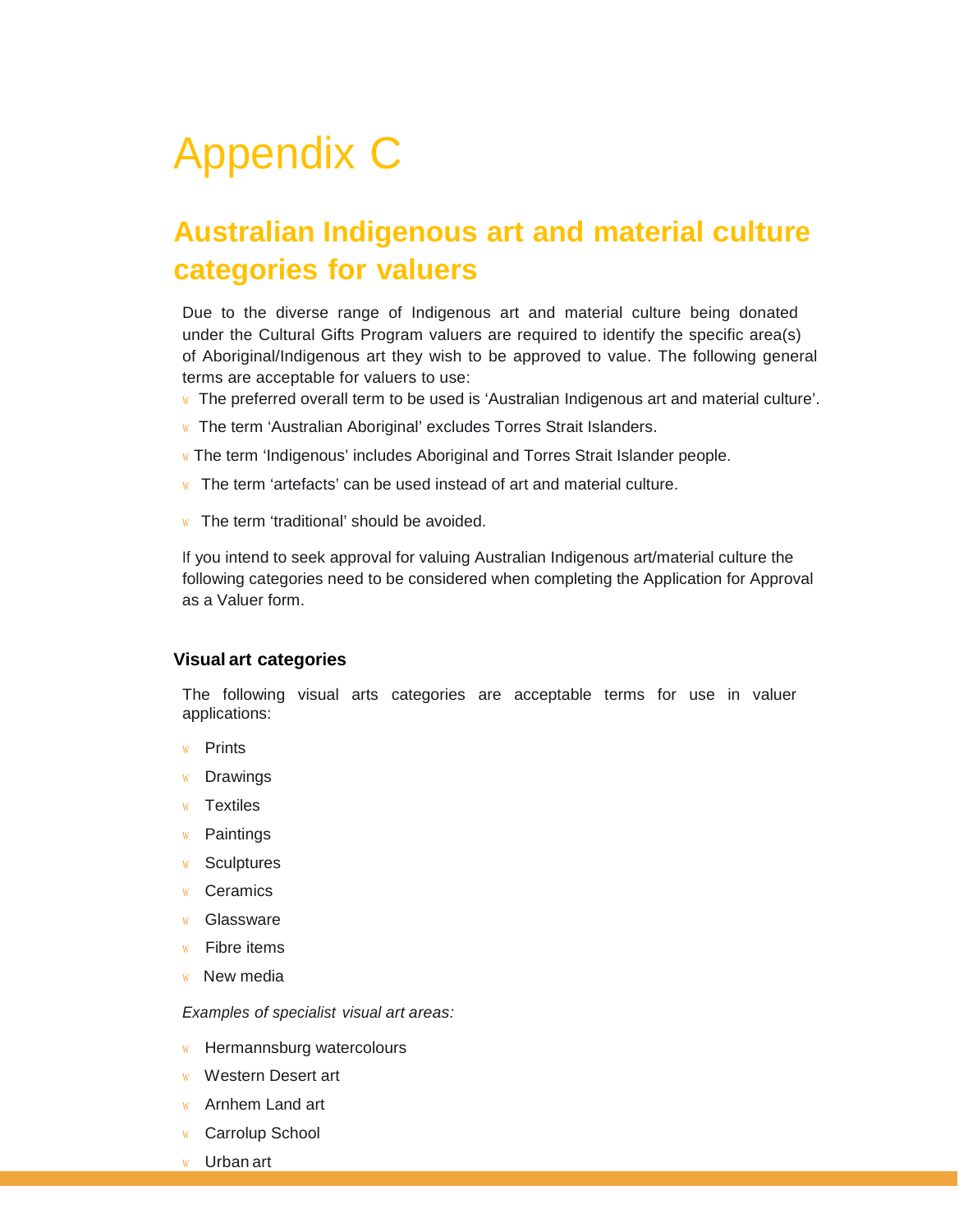#### **Material culture categories**

The following material culture categories are acceptable terms for use in valuer applications:

- weapons (shields, spears, spear-throwers, clubs, boomerangs);
- w stone tools (axe, scraper, adze, grind stone, pestle/pounder, knife or spearhead);
- w hunting and gathering implements (awl, digging stick, wooden dish, bark/kelp bucket, netted bag, basket, food pounder, spear, net, trap, fish fence, fish hook, harpoon or firestick);
- w toys (spinning top, truck, ball doll or propeller);
- w ceremonial decorations and objects (belts, pubic cover, head ornament, armband, neck/chest ornament, didgeridoo, nose bone, music stick, burial pole, burial ornament, hollow-log bone-coffin, feathered pole or message stick);
- w restricted ceremonial objects (sacred sculpture, string cross, sacred stone, wooden board, bull-roarer or sorcery paraphernalia);and
- w watercraft (canoes, paddle, bailer or sail).

#### **Regions**

Valuers seeking approval for a field of activity should specify regions for their expertise.

*Examples:* Australia wide Torres Strait Islands Kimberley South-east Australia Northern Australia Central Australia South-west Australia

#### **Dates**

Valuers seeking approval for a field of activity should specify a time period for their expertise.

*Examples:* Pre-contact (applicable to stone tools) Historic, after 1800 Contemporary, after 1970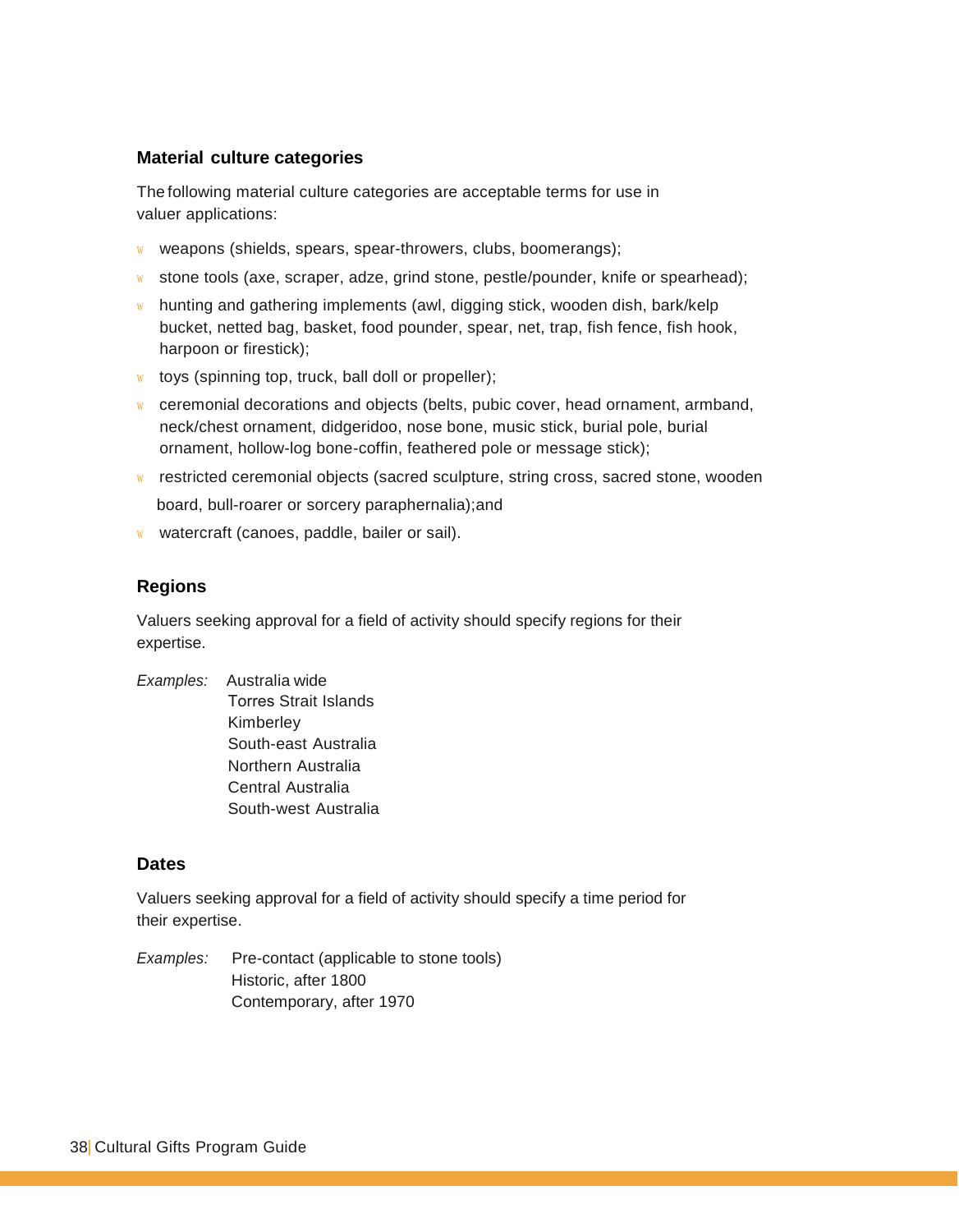# Appendix D

## **Glossary of terms for valuers**

This glossary lists common terms and their definitions for the purposes of the Cultural Gifts Program. It also includes common undesirable terms, acceptable alternatives and words relating to specialised disciplines.

Wherever possible valuers should use the terminology recommended in this 'Glossary of terms for valuers', particularly in completing the Application for Approval as a Valuer form.

However, valuers should note that the glossary is not comprehensive and that valuers may have to describe their parameters using terms that are not included here.

Valuers experiencing difficulty in applying these glossary terms to their respective fields are advised to contact the Department for assistance.

| <b>TERM</b>                                                                                                                                                                                                                                                                                                                                                                                     | <b>SUGGESTED</b><br>USE |
|-------------------------------------------------------------------------------------------------------------------------------------------------------------------------------------------------------------------------------------------------------------------------------------------------------------------------------------------------------------------------------------------------|-------------------------|
| Accessories: Refers to items of exterior apparel other than the main<br>garments. These items often are made of materials and with<br>techniques that do not generally form part of the vocabulary of<br>clothing manufacture. Examples include shoes, hats, fans and<br>gloves. Jewellery is not included. A valuer approved for costume is<br>automatically approved for accessories as well. | Recommended             |
| Aircraft: Encompasses all manufactured vehicles intended for<br>transport through the air, by mechanical means, such as aeroplanes<br>and helicopters, and through the properties of lighter than air gases<br>or heat, such as balloons or dirigibles. See Appendix E for guidelines<br>on the valuation of aircraft.                                                                          | Recommended             |
| <b>American:</b> Refers to the lands of the Western Hemisphere including<br>North, Central and South America and the islands of the West<br>Indies, but not Greenland.                                                                                                                                                                                                                          | Recommended             |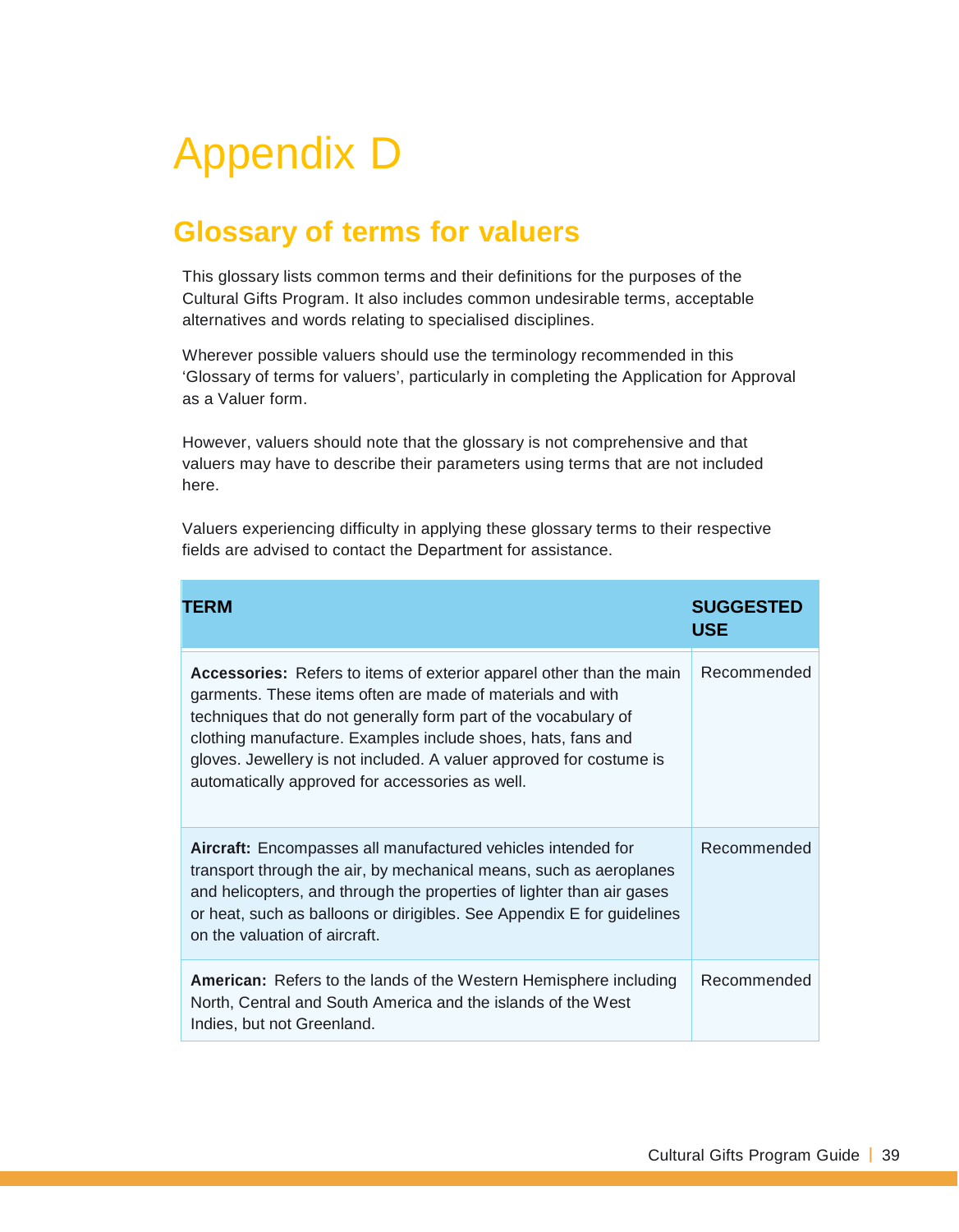| <b>TERM</b>                                                                                                                                                                                                                                                                                                                                                                                                                                                                                                                                                                                                                                                                                                                                                                                                                                                                                  | <b>SUGGESTED</b><br><b>USE</b> |
|----------------------------------------------------------------------------------------------------------------------------------------------------------------------------------------------------------------------------------------------------------------------------------------------------------------------------------------------------------------------------------------------------------------------------------------------------------------------------------------------------------------------------------------------------------------------------------------------------------------------------------------------------------------------------------------------------------------------------------------------------------------------------------------------------------------------------------------------------------------------------------------------|--------------------------------|
| Antiquarian: A term used in the book selling trade to denote the<br>dealer's concern with rare and high-quality second-hand books. It<br>does not imply a specific period or area of expertise.                                                                                                                                                                                                                                                                                                                                                                                                                                                                                                                                                                                                                                                                                              | Use with<br>caution            |
| Antique(s): Do not use this term. Its meanings are varied and<br>imprecise. As a definition of period it is generally taken to refer to<br>material over one hundred years old, but a range of dates should be<br>given instead. As a description of the material involved it suggests<br>virtually any sort of man-made object not of recent manufacture.                                                                                                                                                                                                                                                                                                                                                                                                                                                                                                                                   | Avoid<br>using                 |
| Antiquities: Do not use this term if possible. It is very broad. The<br>Department takes it to refer to any material created before 600 AD.                                                                                                                                                                                                                                                                                                                                                                                                                                                                                                                                                                                                                                                                                                                                                  | Avoid using                    |
| Applied arts: An obsolete term referring to mundane utilitarian<br>objects embellished by decorative elements so as to raise them to an<br>aesthetically satisfactory state. The phrase is often used loosely as a<br>synonym for decorative arts. Do not use the term if possible.                                                                                                                                                                                                                                                                                                                                                                                                                                                                                                                                                                                                          | Avoid using                    |
| Archival material: Refers to documents or other records created in<br>the course of the administrative activities of an organisation, such as<br>a government Department, an institution, a business firm or<br>company. The materials have been permanently preserved because<br>of their continuing administrative usefulness, or because of<br>anticipated research use not connected with the original reasons for<br>their creation. While family records or records relating to an individual<br>may sometimes be of an archival nature, they are more likely to be<br>classed as 'manuscripts'.                                                                                                                                                                                                                                                                                       | Recommended                    |
| Arms and armour: Refers to offensive weapons including and<br>especially swords, daggers, spears and firearms. Armour is defined<br>as defensive or protective clothing. In both cases a fairly<br>sophisticated level of technology is assumed. For instance, the<br>'armour' of woven natural fibres used in the Cook Islands would not<br>generally fall into this category. Examples of such defensive clothing<br>should be valued by an individual approved for Polynesian art or<br>ethnography, or for 'weapons'.<br>Most arms and armour as the terms are generally understood are<br>basically fashioned of metal. Some degree of historical range,<br>geographic limitation, or more specific physical nature is required to<br>qualify this category, for example, 'Asian arms and armour'; 'Arms<br>and armour before 1700'; 'firearms'. See also 'militaria' and<br>'weapons'. | Recommended                    |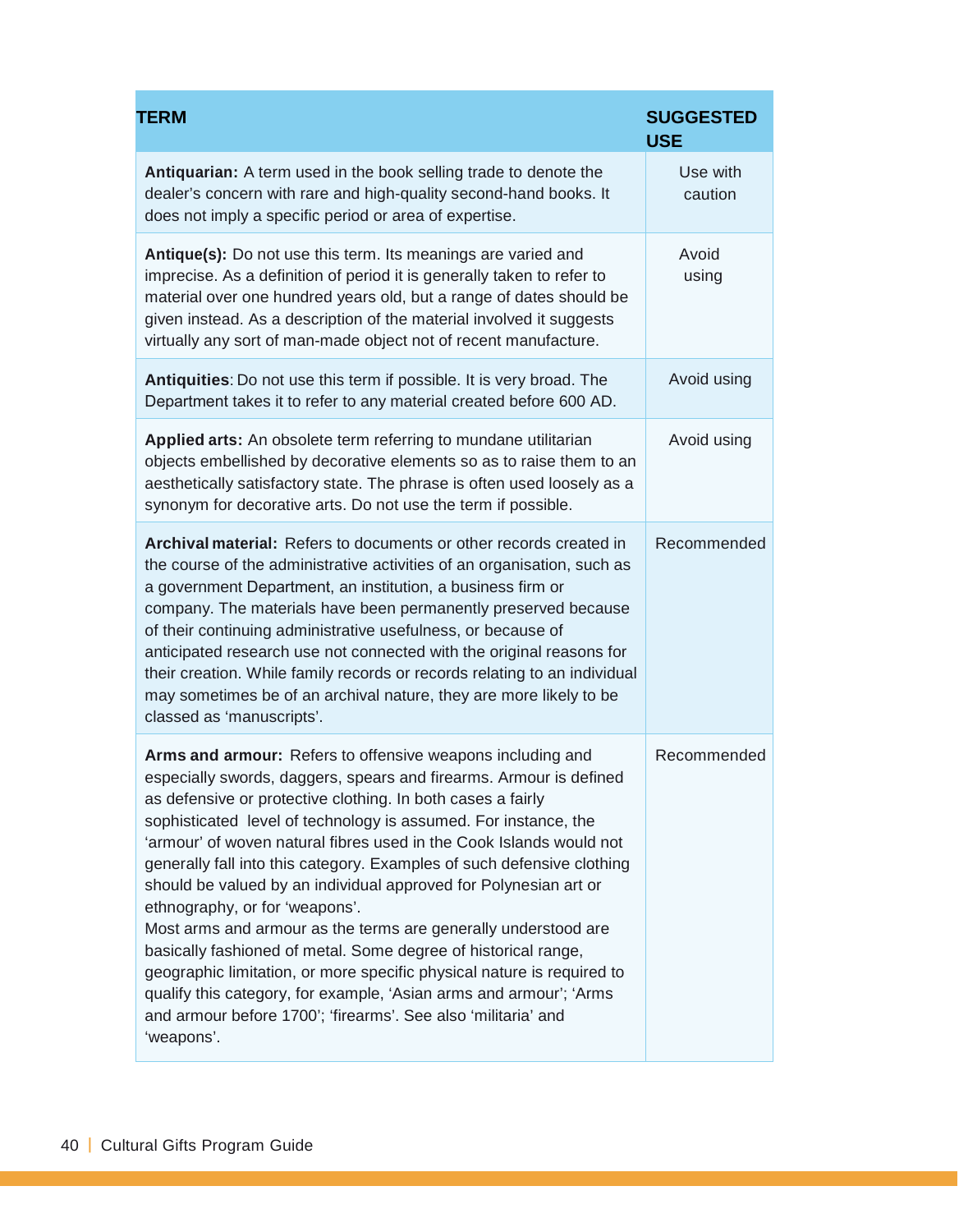| <b>TERM</b>                                                                                                                                                                                                                                                                                                                                                                                                                                                                                                                                                                                                            | <b>SUGGESTED</b><br><b>USE</b> |
|------------------------------------------------------------------------------------------------------------------------------------------------------------------------------------------------------------------------------------------------------------------------------------------------------------------------------------------------------------------------------------------------------------------------------------------------------------------------------------------------------------------------------------------------------------------------------------------------------------------------|--------------------------------|
| Art: Do not use this word, if possible, except as part of a more<br>specific phrase such as 'Art Nouveau' or 'art glass'. It is too broad.<br>List specific disciplines within the general category of art such as<br>'paintings', 'tapestry', 'prints', 'ceramics' and the like. There can be<br>rare exceptions (such as 'Melanesian art') in which the disciplines<br>are insufficiently categorised to allow for easy classification, and in<br>which few specialists covering only one area of the field have<br>emerged.                                                                                         | Qualified<br>use<br>only       |
| Art Deco: The dominant decorative arts style of the period 1920-<br>1940. Unless otherwise qualified, it is taken to cover all European<br>and European oriented countries such as Australia and the United<br>States.                                                                                                                                                                                                                                                                                                                                                                                                 | Recommended                    |
| Artefacts: This word, most commonly applied to anthropological<br>material, implies an even broader base to a valuer's expertise than<br>does the word 'art'. Hence a valuer of both art and specimens of<br>material anthropology might list the category 'Melanesian artefacts'.<br>The terms should be used with caution, if at all, in reference to<br>cultures with highly developed technology, as in most cases the<br>Department requires a more specific description of physical nature.<br>'British artefacts after 1800', for example, would be rejected as an<br>insufficiently defined class of property. | Use with<br>caution            |
| Art Nouveau: A style covering all European and European oriented<br>countries such as Australia and the United States in the period from<br>c1880-1910. Art Nouveau has influenced to one degree or another<br>all the visual arts, so it is necessary to list the disciplines within the<br>style in which a valuer wishes to be classified.<br>Classification as a valuer for 'Art Nouveau' objects does not imply<br>qualification to value material in other styles of that same period.<br>Use of the term is limited to works in the anti-academic mode<br>associated with the style.                            | Specific use<br>only           |
| Asian: Refers to the continent occupying the eastern part of the land<br>mass whose western portion constitutes the continent of Europe.<br>The dividing line between the two is accepted as the Ural Mountains.<br>The other borderlines of Asia are the Arctic Ocean on the north, the<br>Pacific Ocean on the east, the Indian Ocean on the south and (as<br>well as the Ural Mountains) the Red Sea, the Isthmus of Suez, the<br>Mediterranean, Aegean and Black Seas, and the Caucasus<br>Mountains on the west. The main outlying island group included in<br>Asia is Japan.                                     | Recommended                    |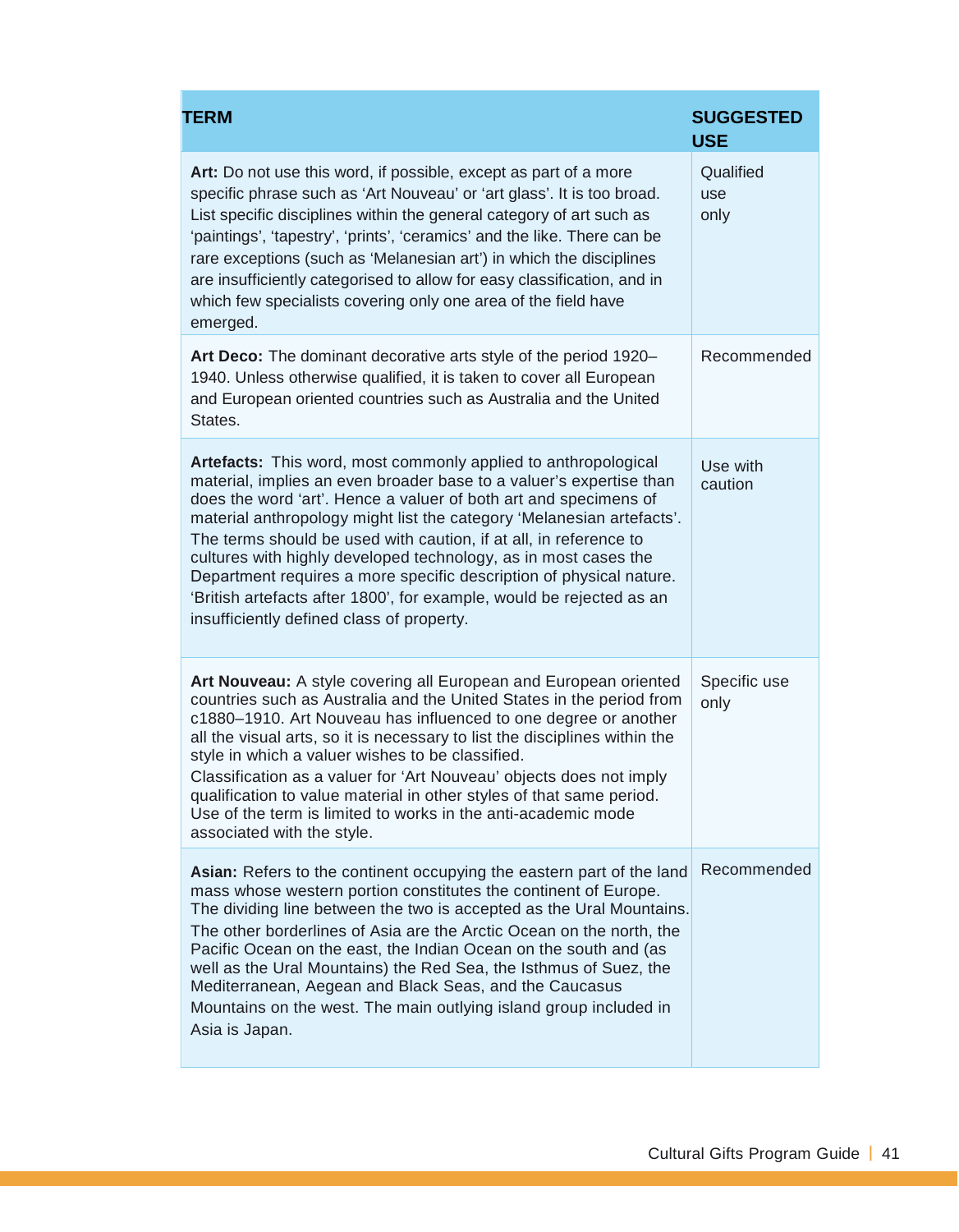| <b>TERM</b>                                                                                                                                                                                                                                                                                                                                                                                                                                                                                                                                                                                                                                                               | <b>SUGGESTED</b><br><b>USE</b> |
|---------------------------------------------------------------------------------------------------------------------------------------------------------------------------------------------------------------------------------------------------------------------------------------------------------------------------------------------------------------------------------------------------------------------------------------------------------------------------------------------------------------------------------------------------------------------------------------------------------------------------------------------------------------------------|--------------------------------|
| Assemblage: Refers to a combination of various elements, such<br>as found objects not intended originally as 'art material',<br>assembled together to form a three-dimensional work of art. It<br>may be free-standing or mounted, and may include painting,<br>carving and modelling.                                                                                                                                                                                                                                                                                                                                                                                    | Recommended                    |
| Associated documentation: This term is used as a means of<br>including in a valuer's approved area appropriate printed material<br>related to the major field of valuation, for example, 'film and video<br>recordings and associated documentation'. The phrase must<br>always be linked to a specific class of property.                                                                                                                                                                                                                                                                                                                                                | <b>Qualified use</b><br>only   |
| Audio recordings: See 'sound recordings'.                                                                                                                                                                                                                                                                                                                                                                                                                                                                                                                                                                                                                                 |                                |
| Australasian: Do not use this word if possible as the extent of<br>the area intended is not clearly defined. It can mean anything<br>from the entire southern part of the Pacific Ocean to the<br>community of Australia, New Zealand and Papua New Guinea.                                                                                                                                                                                                                                                                                                                                                                                                               | Avoid using                    |
| Australian Indigenous: Refers to Australian Aboriginal and Torres<br>Strait Islander people.                                                                                                                                                                                                                                                                                                                                                                                                                                                                                                                                                                              | Recommended                    |
| Australiana: Refers to material which may have value above and<br>beyond that suggested by its inherent nature due to its<br>association with Australian history or culture. Items pertaining to<br>Australiana are not generally covered by other terms in this<br>glossary.                                                                                                                                                                                                                                                                                                                                                                                             | Recommended                    |
| Avant-garde: A term implying interest in advanced forms of<br>contemporary art. It merely indicates the general aesthetic<br>direction of a valuer's knowledge and does not alone serve to<br>establish a valuer's historical range of expertise.                                                                                                                                                                                                                                                                                                                                                                                                                         | Qualified use<br>only          |
| <b>Bindings:</b> Refer to the covers of books. Valuers approved for<br>'bindings' are expected to take into account their value as works of<br>art as well as their rarity in the book market.                                                                                                                                                                                                                                                                                                                                                                                                                                                                            | Recommended                    |
| Books: Usually, collections of sheets primarily or entirely devoted<br>to transcriptions of the written word whether produced in quantity<br>through mechanical means (printing, photocopying) or in unique<br>form (manuscripts written or typed) collected together in some type<br>of bound form. The term includes books that are composed entirely<br>or mainly of illustrations, private press books, periodicals, and<br>second-hand as well as new books. It can also include sections of<br>books although individual prints used originally as book illustrations<br>are regarded as'prints'. 'Illuminated manuscripts' also constitute a<br>separate category. | Recommended                    |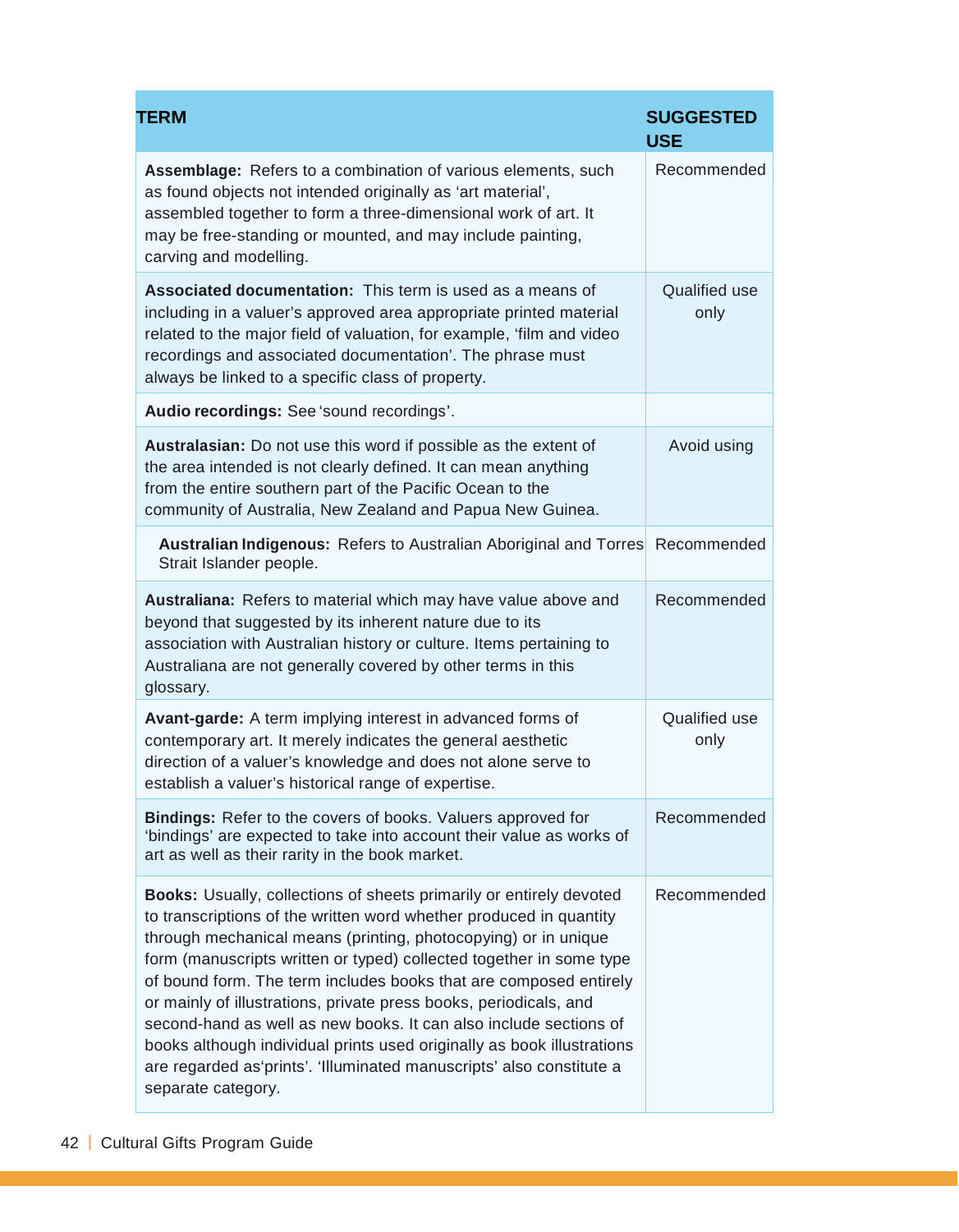| <b>TERM</b>                                                                                                                                                                                                                                                                                                                                                                         | <b>SUGGESTED</b><br><b>USE</b> |
|-------------------------------------------------------------------------------------------------------------------------------------------------------------------------------------------------------------------------------------------------------------------------------------------------------------------------------------------------------------------------------------|--------------------------------|
| British: Refers to the United Kingdom, that is, England, Scotland,<br>Wales and Northern Ireland. It is also assumed to incorporate<br>Ireland.                                                                                                                                                                                                                                     | Recommended                    |
| Carpets: Refers to stout, hard-wearing fabrics generally intended<br>as floor coverings. The terms 'rug' and 'carpet' imply a distinction<br>in size, rugs being under 40 square feet and carpets being over 40<br>square feet. For the purposes of classifying valuers the terms are<br>interchangeable.                                                                           | Specific use<br>only           |
| Cars: Refers to motor vehicles intended as conveyances for a<br>small number of passengers.                                                                                                                                                                                                                                                                                         | Recommended                    |
| Cartoon: A narrative drawing, or series of drawings, where the<br>message implied is of prime importance. Valuers of 'drawings' are<br>required to specify whether they wish to value cartoons.                                                                                                                                                                                     | Recommended                    |
| Cartophilia: Refers to material printed on small cards, frequently<br>produced as an adjunct to a commercial product with the intent of<br>inducing the customer to collect series of the cards through<br>repeated purchases of the product to which it is attached. Playing<br>cards, cards from cigarette packets, greeting cards and post cards<br>are examples of cartophilia. | Recommended                    |
| Ceramics: Objects made of clay and subsequently fired, usually in<br>a kiln. The category encompasses all accepted sub-disciplines<br>such as porcelain, pottery and earthenware.                                                                                                                                                                                                   | Recommended                    |
| Chattels: Movable objects of unspecified types; household effects.<br>The Department will not accept valuations from persons authorised<br>for this category of material if the objects seem to require more<br>specialised appraisal.                                                                                                                                              | Recommended                    |
| Circa: Do not use this term. The Department assumes a reasonable<br>range of latitude with regard to historical range and thus<br>automatically creates 'circa' dates. See the guidelines for historical<br>range at Appendix B.                                                                                                                                                    | Avoid using                    |
| <b>Classic:</b> This term is to be used for motor vehicles only. Covers<br>the calendar years 1931-1940.                                                                                                                                                                                                                                                                            | Specific use<br>only           |
| <b>Clocks:</b> Refers to mechanical instruments for the measurement<br>of time. Watches should be listed as a separate category.                                                                                                                                                                                                                                                    | Recommended                    |
| <b>Coins</b> See 'Numismatic material'.                                                                                                                                                                                                                                                                                                                                             |                                |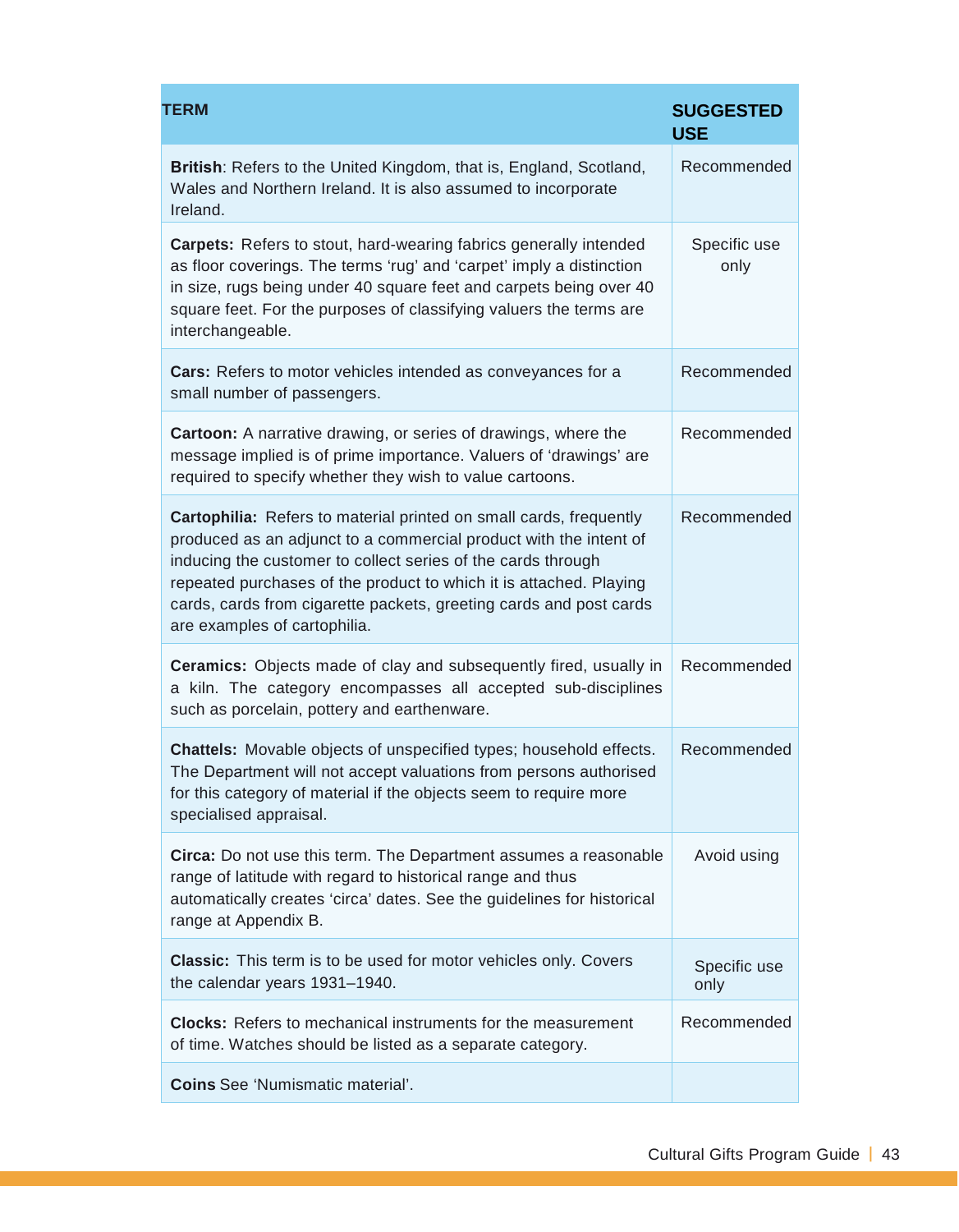| <b>TERM</b>                                                                                                                                                                                                                                                                                                                                                                                                                                                                                                                                                                                                                                 | <b>SUGGESTED</b><br><b>USE</b> |
|---------------------------------------------------------------------------------------------------------------------------------------------------------------------------------------------------------------------------------------------------------------------------------------------------------------------------------------------------------------------------------------------------------------------------------------------------------------------------------------------------------------------------------------------------------------------------------------------------------------------------------------------|--------------------------------|
| Collage: A two-dimensional or low-relief work of art created by<br>attaching paper, fabric or any other substance to a support. It is<br>frequently used in combination with painting or other media. A valuer<br>approved for paintings is automatically approved for collage as well.                                                                                                                                                                                                                                                                                                                                                     | Recommended                    |
| <b>Colonial:</b> Do not use this term. It is too vague.                                                                                                                                                                                                                                                                                                                                                                                                                                                                                                                                                                                     | Avoid using                    |
| <b>Commercial vehicles:</b> Motor vehicles intended for commercial use<br>such as trucks, buses and taxis. Private passenger cars and farm<br>equipment including tractors are not included in this category.                                                                                                                                                                                                                                                                                                                                                                                                                               | Recommended                    |
| Commonwealth: Refers to member countries of the<br>Commonwealth. The term is assumed to include both past and<br>present members of the British Commonwealth.                                                                                                                                                                                                                                                                                                                                                                                                                                                                               | Recommended                    |
| Conceptual art: Refers to art that is intended to convey an idea or a<br>concept that rejects the creation or appreciation of a traditional art<br>object such as a painting or a sculpture as a precious commodity.                                                                                                                                                                                                                                                                                                                                                                                                                        | Recommended                    |
| Contemporary: Do not use this term except for Indigenous art. It is<br>too vague. Use a range of dates instead, for example, 'after 1960'.                                                                                                                                                                                                                                                                                                                                                                                                                                                                                                  | Avoid using                    |
| <b>Continental:</b> Refers to the countries of Europe, excluding the<br>British Isles.                                                                                                                                                                                                                                                                                                                                                                                                                                                                                                                                                      | Recommended                    |
| Costume: Refers to articles of dress or attire. This category must be<br>listed separately from 'textiles'.                                                                                                                                                                                                                                                                                                                                                                                                                                                                                                                                 | Recommended                    |
| Costume jewellery: Refers to jewellery set with artificial stones.                                                                                                                                                                                                                                                                                                                                                                                                                                                                                                                                                                          | Recommended                    |
| Crafts: This term is closely related to 'decorative arts' but in its<br>application tends to refer to objects individually hand-made generally<br>during the 19th and 20th centuries. These objects, while not<br>necessarily created for practical purposes, are made of materials<br>customarily associated with functional ends. It also suggests work<br>which, in its artistic appeal, emphasises its hand-made qualities.<br>The term is acceptable if suitably qualified by geographical and<br>historical limitations and by specific lists of media, for example,<br>'Australian crafts after 1945 in ceramic, textile and glass'. | Qualified use<br>only          |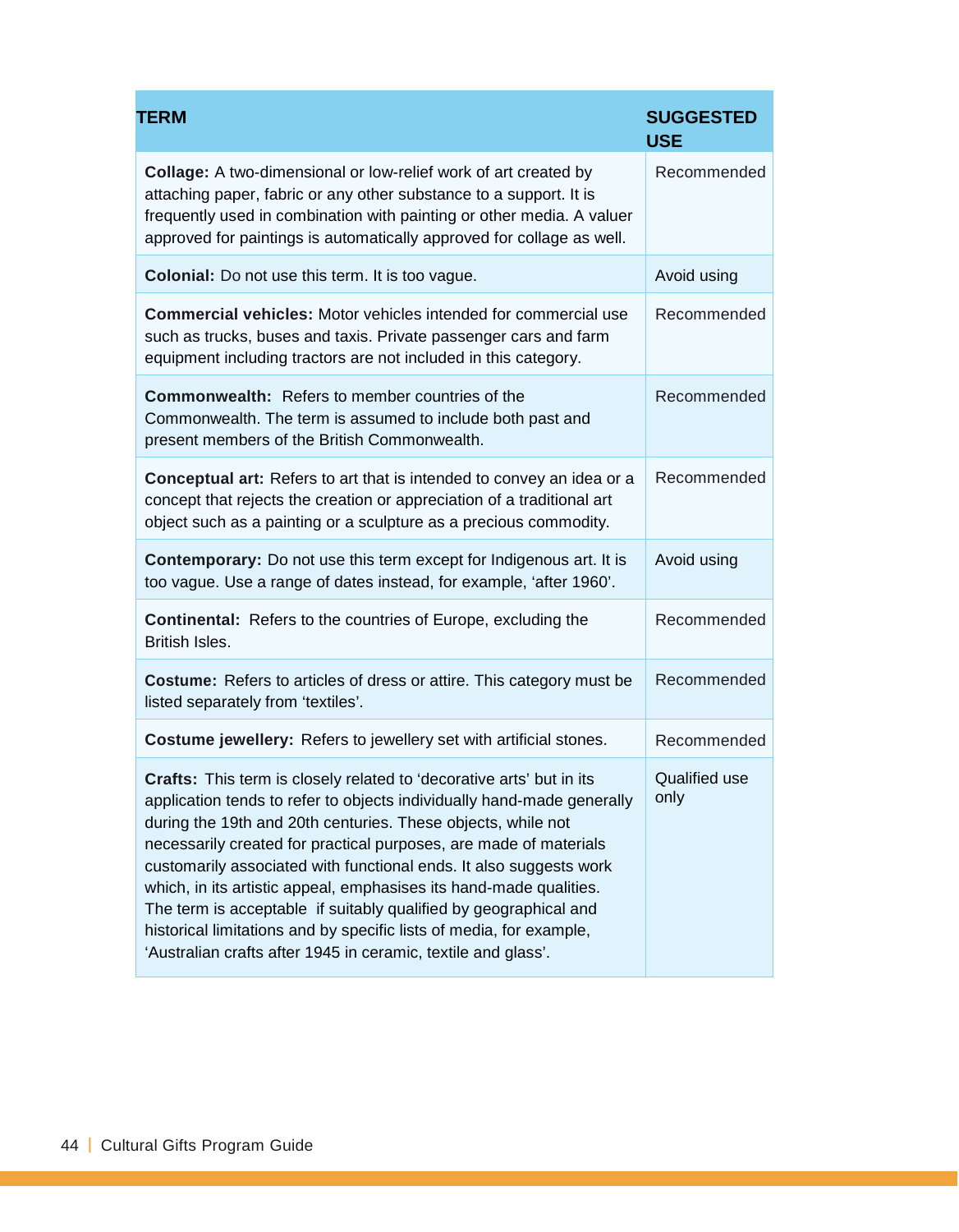| TERM                                                                                                                                                                                                                                                                                                                                                                                                                                                                                                                                                                                | <b>SUGGESTED</b><br><b>USE</b>  |
|-------------------------------------------------------------------------------------------------------------------------------------------------------------------------------------------------------------------------------------------------------------------------------------------------------------------------------------------------------------------------------------------------------------------------------------------------------------------------------------------------------------------------------------------------------------------------------------|---------------------------------|
| Decorative arts: This term refers to visual art forms found in objects<br>of practical utility. While it is possible that a valuer might legitimately<br>specialise in all the decorative arts of a small country or region, the<br>Department prefers that valuers spell out the disciplines within the<br>overall framework of the decorative arts in which they possess<br>expertise, such as'costume' and 'textiles', 'furniture', 'silver', 'glass',<br>'ceramics' or the like. See also 'crafts'.                                                                             | Qualified use<br>only           |
| Digital art: This term includes work that is usually, but not<br>necessarily, screen-based and is experienced via computer, on<br>CD-ROM or online, in galleries, on screens and in installations, and<br>is increasingly interactive. Digital art has emerged from various<br>fusions of experimental tendencies in performance, film and video-<br>based media. Digital technologies are integrally involved in their<br>production, distribution or presentation.                                                                                                                | Recommended                     |
| Documentary art: Refers to any work of art whose purpose is to<br>present facts objectively, without inserting fictional matter. Such<br>work records and/or comments on some content, often political or<br>social, by accumulating factual detail.                                                                                                                                                                                                                                                                                                                                | Recommended                     |
| Documentation: Textual and/or recorded visual and auditory<br>information that describes a work of art or image, recording its<br>physical characteristics and placing it in context, as in records of<br>works of conceptual art, earth art, or performance art.                                                                                                                                                                                                                                                                                                                   | Recommended                     |
| Documents: Manuscripts of an official nature which may consist<br>of printed or typed material as well as handwritten sheets.                                                                                                                                                                                                                                                                                                                                                                                                                                                       | Recommended                     |
| <b>Drawings:</b> Refers to two-dimensional works of art dependent<br>upon the predominance of linear representation as opposed to<br>paintings which depend mainly on the representation of masses.<br>In its technical sense, the term refers to a work of art created by<br>means of linear media such as pencil, charcoal, chalk, pen and<br>ink or the like. It is impossible to establish a firm borderline<br>between drawings and paintings. The Department requires<br>valuers of drawings to specify whether they wish to value<br>cartoons and/or architectural drawings. | Qualified<br><b>use</b><br>only |
| Early: Do not use this term if it is possible to avoid it. Use<br>specific dates instead. For example, say '1700-1750' rather<br>than 'Early 18th century'.                                                                                                                                                                                                                                                                                                                                                                                                                         | Avoid<br>using                  |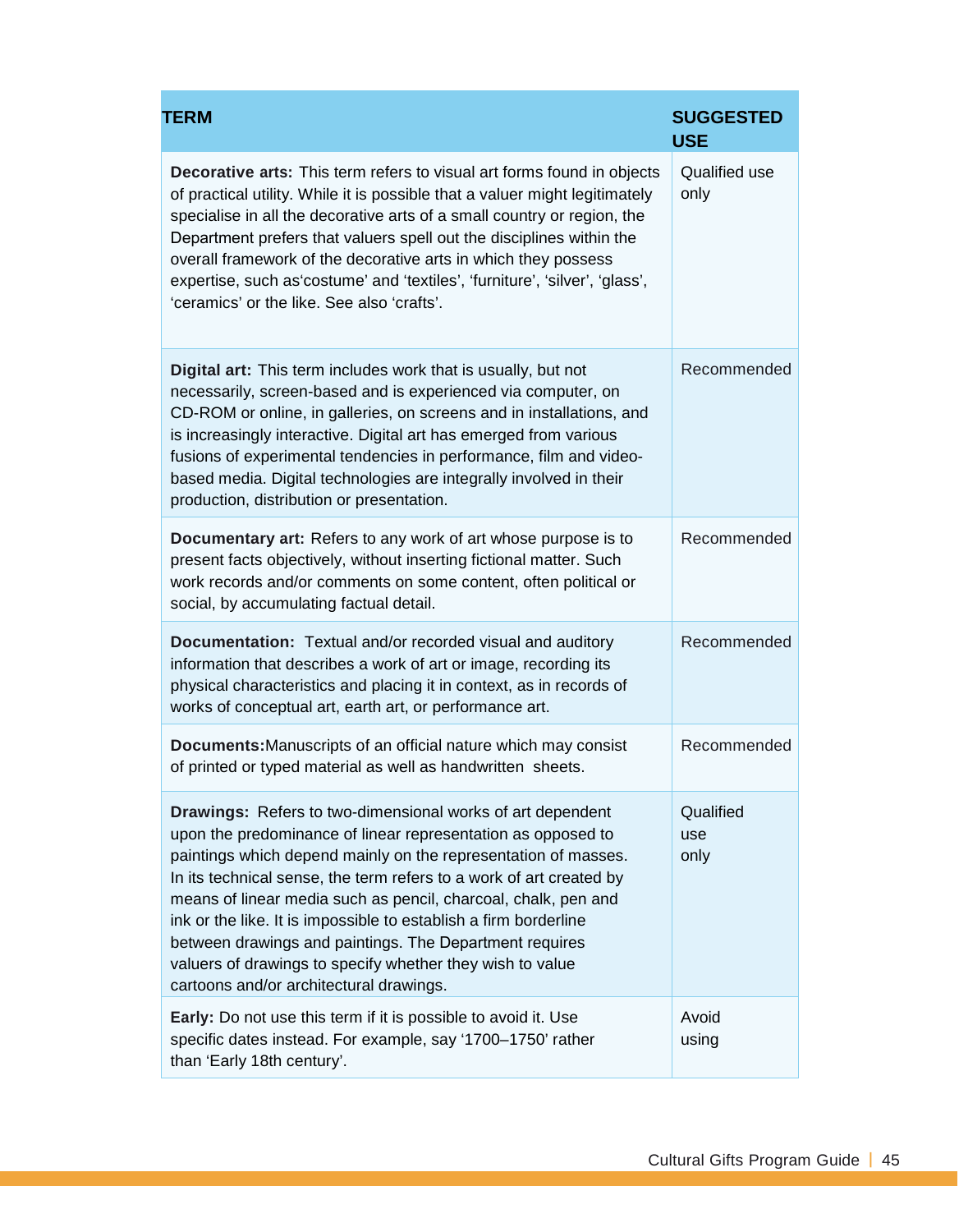| <b>TERM</b>                                                                                                                                                                                                                                                                                                                                                                                                                                                                                                                                                                                                                                                                                                                                                                                                                                                                                  | <b>SUGGESTED</b><br><b>USE</b> |
|----------------------------------------------------------------------------------------------------------------------------------------------------------------------------------------------------------------------------------------------------------------------------------------------------------------------------------------------------------------------------------------------------------------------------------------------------------------------------------------------------------------------------------------------------------------------------------------------------------------------------------------------------------------------------------------------------------------------------------------------------------------------------------------------------------------------------------------------------------------------------------------------|--------------------------------|
| Earth art / Earthworks: Earth art (also called 'land art') refers to a<br>movement of artists with wide ranging goals, all created in the<br>natural environment, employing such materials as stones, dirt, and<br>leaves. 'Earthworks' is the same movement. Most works are<br>sculptural and can be witnessed mainly through documentation.                                                                                                                                                                                                                                                                                                                                                                                                                                                                                                                                                | Recommended                    |
| Edwardian: Refers to the period of the reign of King Edward VII,<br>1901-1910. It applies only to works created in the United<br>Kingdom and its colonies.                                                                                                                                                                                                                                                                                                                                                                                                                                                                                                                                                                                                                                                                                                                                   | Recommended                    |
| English: Refers to England proper, excluding Wales, Scotland and<br>Northern Ireland.                                                                                                                                                                                                                                                                                                                                                                                                                                                                                                                                                                                                                                                                                                                                                                                                        | Recommended                    |
| <b>Entomological material:</b> Refers to insects or insect collections.<br>See also 'lepidoptera' which forms the main order often singled out<br>by valuers as a separate area of expertise.                                                                                                                                                                                                                                                                                                                                                                                                                                                                                                                                                                                                                                                                                                | Recommended                    |
| Ephemera: Material (most often on paper) intended for a brief<br>span of useful life. Objects such as newspapers, theatre programs,<br>costume drawings, Christmas decorations and greeting cards could<br>fall into this category. The use of this term as a class of material for<br>valuers is permitted by the Department only under one of the<br>following two circumstances:<br>when valuers may specialise in ephemera within a particular<br>W<br>discipline - in such cases, the Department will permit such a<br>classification if it is qualified by the general area within which<br>the valuer operates, for example, 'fashion ephemera',<br>'theatrical ephemera' or the like; or<br>when valuers are called upon to value a collection consisting<br>W<br>primarily of material in their approved field, but which also<br>contains a few objects of a miscellaneous nature. | Recommended                    |
| The Department does not insist upon a clear distinction between<br>'ephemera' and 'memorabilia'. See also 'miscellany', 'memorabilia',<br>'objets d'art'.                                                                                                                                                                                                                                                                                                                                                                                                                                                                                                                                                                                                                                                                                                                                    |                                |
| <b>Ethnography / ethnology:</b> Do not use these terms as they are too<br>broad and ambiguous. Preferred terms are 'material culture' or<br>'artefacts'. Define as specifically as possible the physical nature of<br>the material within this category.                                                                                                                                                                                                                                                                                                                                                                                                                                                                                                                                                                                                                                     | Avoid using                    |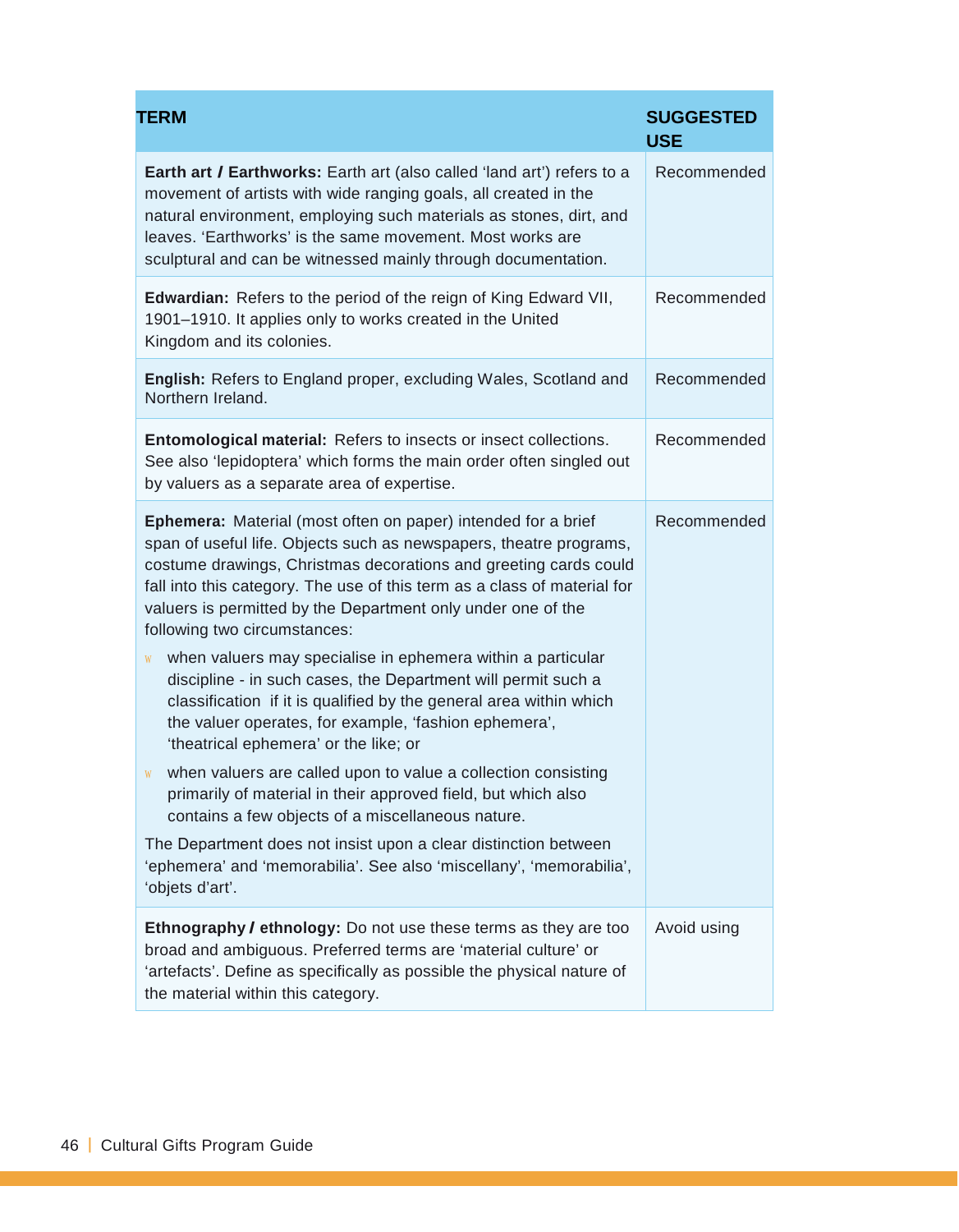| <b>TERM</b>                                                                                                                                                                                                                                                                                                                                                                                                                                                                                                  | <b>SUGGESTED</b><br><b>USE</b> |
|--------------------------------------------------------------------------------------------------------------------------------------------------------------------------------------------------------------------------------------------------------------------------------------------------------------------------------------------------------------------------------------------------------------------------------------------------------------------------------------------------------------|--------------------------------|
| European: Refers to the continent occupying the western part of<br>the land mass whose eastern portion constitutes the continent of<br>Asia. The dividing line between the two is accepted as the Ural<br>Mountains. The other borderlines of Europe are the Arctic Ocean<br>on the north, the Caucasus Mountains and the Black and<br>Mediterranean Seas on the south, and the Atlantic Ocean on the<br>west. The main outlying islands included in Europe are the British<br>Isles, Iceland and Greenland. | Recommended                    |
| Film: The Department limits the use of this term to motion picture<br>film. It regards videotape and still photography as separate<br>categories. See Appendix E for guidelines on valuing film and video<br>material.                                                                                                                                                                                                                                                                                       | Specific use<br>only           |
| Fine Art: Refers to art whose value is considered to be<br>aesthetic rather than of practical use (see 'decorative arts').<br>This term is unnecessary.                                                                                                                                                                                                                                                                                                                                                      | Avoid using                    |
| Fine Art prints: A term used to describe limited edition multiple<br>images printed under the artist's supervision (see 'prints'), as<br>opposed to reproductions which are mass-produced replicas of<br>visual material and which are often referred to incorrectly as<br>'prints'. The qualifier 'fine art' is unnecessary in defining the field<br>of prints.                                                                                                                                             | Avoid using                    |
| Fossils: Refers to animal or plant remains as imprints or moulds<br>or replaced by minerals which may include calcium carbonate,<br>silica (including opals), pyrite, phosphate or the like.                                                                                                                                                                                                                                                                                                                 | Recommended                    |
| Gemstones: Precious or semi-precious minerals that assume a high<br>level of financial worth deriving from the rarity, beauty and quality of<br>the raw material often in combination with the skill with which the<br>finishing process has been carried out.                                                                                                                                                                                                                                               | Recommended                    |
| Gemstones may be further subdivided into the following states:                                                                                                                                                                                                                                                                                                                                                                                                                                               |                                |
| Rough or uncut-in their natural state;<br>W                                                                                                                                                                                                                                                                                                                                                                                                                                                                  |                                |
| <b>Cut</b> —faceted, a process in finishing transparent stones;<br>W                                                                                                                                                                                                                                                                                                                                                                                                                                         |                                |
| Polished—mechanically smoothed, often used to finish stones<br>W<br>inappropriate to cutting; and                                                                                                                                                                                                                                                                                                                                                                                                            |                                |
| Set-mounted, most frequently as jewellery.<br>W                                                                                                                                                                                                                                                                                                                                                                                                                                                              |                                |
| Carved or polished rocks or minerals which fall at the lower end of<br>the range of semi-precious stones (such as agate spheres or<br>malachite slabs) or stone worked into artistic forms (such as Oriental<br>jade carvings) are regarded as separate categories. Similarly, pearls<br>and coral should be listed as independent areas of expertise. See<br>also 'precious', 'semi-precious', 'rocks' and 'minerals'.                                                                                      |                                |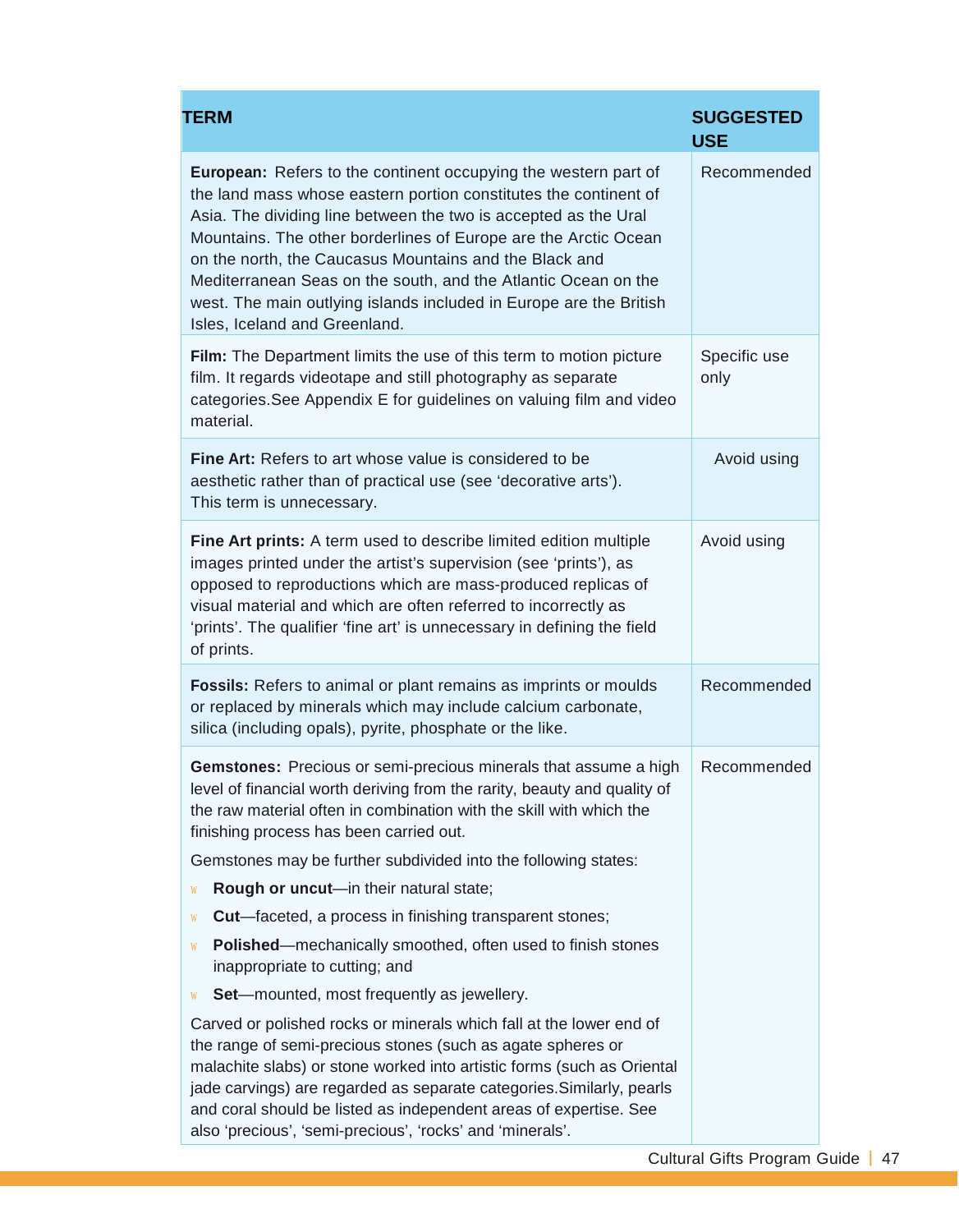| <b>TERM</b>                                                                                                                                                                                                                                                                                                                                                                                                                                                                                                             | <b>SUGGESTED</b><br><b>USE</b> |
|-------------------------------------------------------------------------------------------------------------------------------------------------------------------------------------------------------------------------------------------------------------------------------------------------------------------------------------------------------------------------------------------------------------------------------------------------------------------------------------------------------------------------|--------------------------------|
| Geological material: Use the terms 'rocks' and/or<br>'minerals' instead.                                                                                                                                                                                                                                                                                                                                                                                                                                                | Avoid using                    |
| Georgian: A term referring to the period from the accession of King<br>George I in 1714 to the death of King George IV in 1830.                                                                                                                                                                                                                                                                                                                                                                                         | Recommended                    |
| Glass: A compound made from the fusion of silica and an<br>alkaline flux under intense heat, and often in combination with<br>other ingredients. Glass is a specific area of expertise which must<br>be specified by valuers wishing to be approved for this discipline.                                                                                                                                                                                                                                                | Recommended                    |
| Gold: See 'minerals' for naturally occurring specimens and 'silver' for<br>fabricated items or works of art.                                                                                                                                                                                                                                                                                                                                                                                                            | Specific use<br>only           |
| <b>Graphics:</b> This term refers to commercially printed material not<br>capable of being classified as 'books'. Valuers of works of art printed<br>in limited edition should describe their field of expertise as 'prints'.                                                                                                                                                                                                                                                                                           | Recommended                    |
| Historic: Not acceptable as a limitation of date as the meaning is too<br>vague. It is acceptable as a definition of the physical nature<br>of material to differentiate it from 'artistic', for example,<br>'historic Australian photographs before 1940'.                                                                                                                                                                                                                                                             | Specific use<br>only           |
| Hologram: Refers to a three-dimensional image of an object<br>created by recording on photographic film the pattern of<br>interference formed by a split laser beam and then<br>illuminating the pattern either with a laser or with ordinary<br>light. Holograms serve as both objects of scientific and<br>artistic interest. Where a hologram is donated as a work of art<br>the valuers must be able to assess both the artistic worth of<br>the image and the value of the equipment involved in<br>displaying it. | Recommended                    |
| Holographic material: Refers to letters, documents or manuscripts<br>entirely in the author's handwriting.                                                                                                                                                                                                                                                                                                                                                                                                              | Recommended                    |
| Horological material: Refers to devices (including clocks, watches<br>and pre-mechanical clocks) for the measurement of time as well as<br>material and literature associated with the subject.                                                                                                                                                                                                                                                                                                                         | Recommended                    |
| Hybrid art: Hybrid art (also known as multi-platform) involves the<br>merging of art forms, media and cultures. It features most prominently<br>in installation and in performance. See also 'interdisciplinary art'.                                                                                                                                                                                                                                                                                                   | Recommended                    |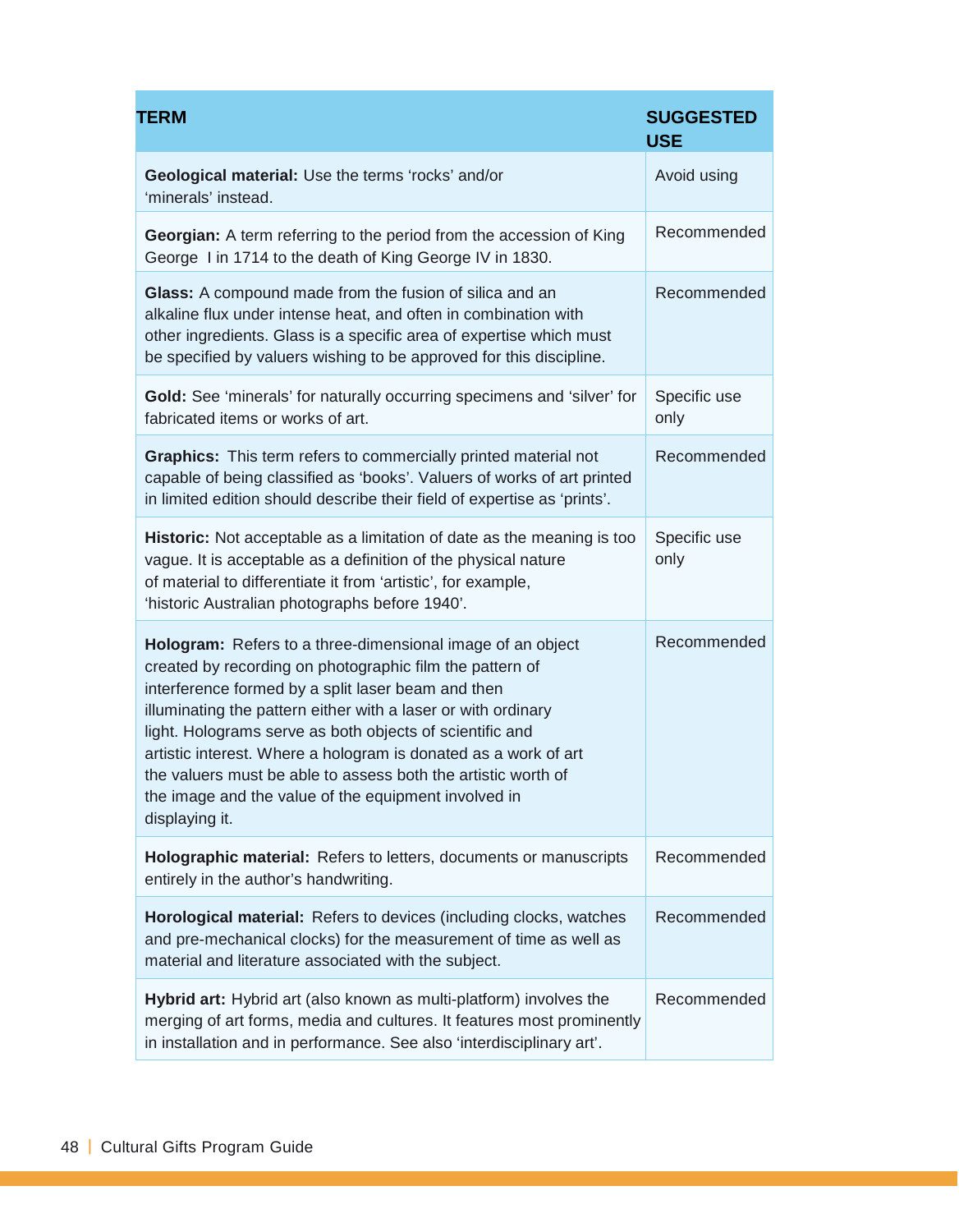| TERM                                                                                                                                                                                                                                                                                                                                                                                                                                                                                                                                                                                                                                                                                                       | <b>SUGGESTED</b><br><b>USE</b> |
|------------------------------------------------------------------------------------------------------------------------------------------------------------------------------------------------------------------------------------------------------------------------------------------------------------------------------------------------------------------------------------------------------------------------------------------------------------------------------------------------------------------------------------------------------------------------------------------------------------------------------------------------------------------------------------------------------------|--------------------------------|
| <b>Illuminated manuscripts:</b> Refers to books or pages from<br>books written by hand and ornamented with small paintings or<br>embellishments.                                                                                                                                                                                                                                                                                                                                                                                                                                                                                                                                                           | Recommended                    |
| Indigenous: Refers to the Aboriginal and Torres Strait<br>Islander peoples of Australia.                                                                                                                                                                                                                                                                                                                                                                                                                                                                                                                                                                                                                   | Recommended                    |
| Installation / Installation art: Art made for a space,<br>exploiting certain qualities of that space, more often indoors<br>than out and frequently not in a gallery. Installations may be<br>temporary or permanent, but most will be known to posterity<br>through documentation.                                                                                                                                                                                                                                                                                                                                                                                                                        | Recommended                    |
| Interdisciplinary art: A process where artists combine conventional<br>art forms to create new forms of artistic expression, sometimes<br>referred to as hybrid arts. For example, collaboration between a<br>visual artist and a performer, or a dancer, a writer and a sculptor; or<br>collaboration of teams of artists with expertise in a range of arts<br>practices to create a work. Interdisciplinary art can also describe the<br>collaboration between artists and practitioners from other non-arts<br>fields, eg artists and scientists working together, artists working in<br>industrial settings or collaborations between artists wanting to<br>explore cultural and artistic differences. | Recommended                    |
| <b>Interiors:</b> Refers to the fittings of buildings. The term is taken to<br>cover two overlapping areas.<br>First, it encompasses bodies of material of value more for the<br>historical worth of the assembled paraphernalia of a given trade<br>or way of life than for the individual values of the component<br>parts.<br>Second, it covers material associated with a building, such as<br>original wallpaper, light fittings, carpets and the like. It should be<br>noted, however, that parts of buildings are not eligible for tax<br>deductibility under the Cultural Gifts Program. See also 'premises'.                                                                                      | Recommended                    |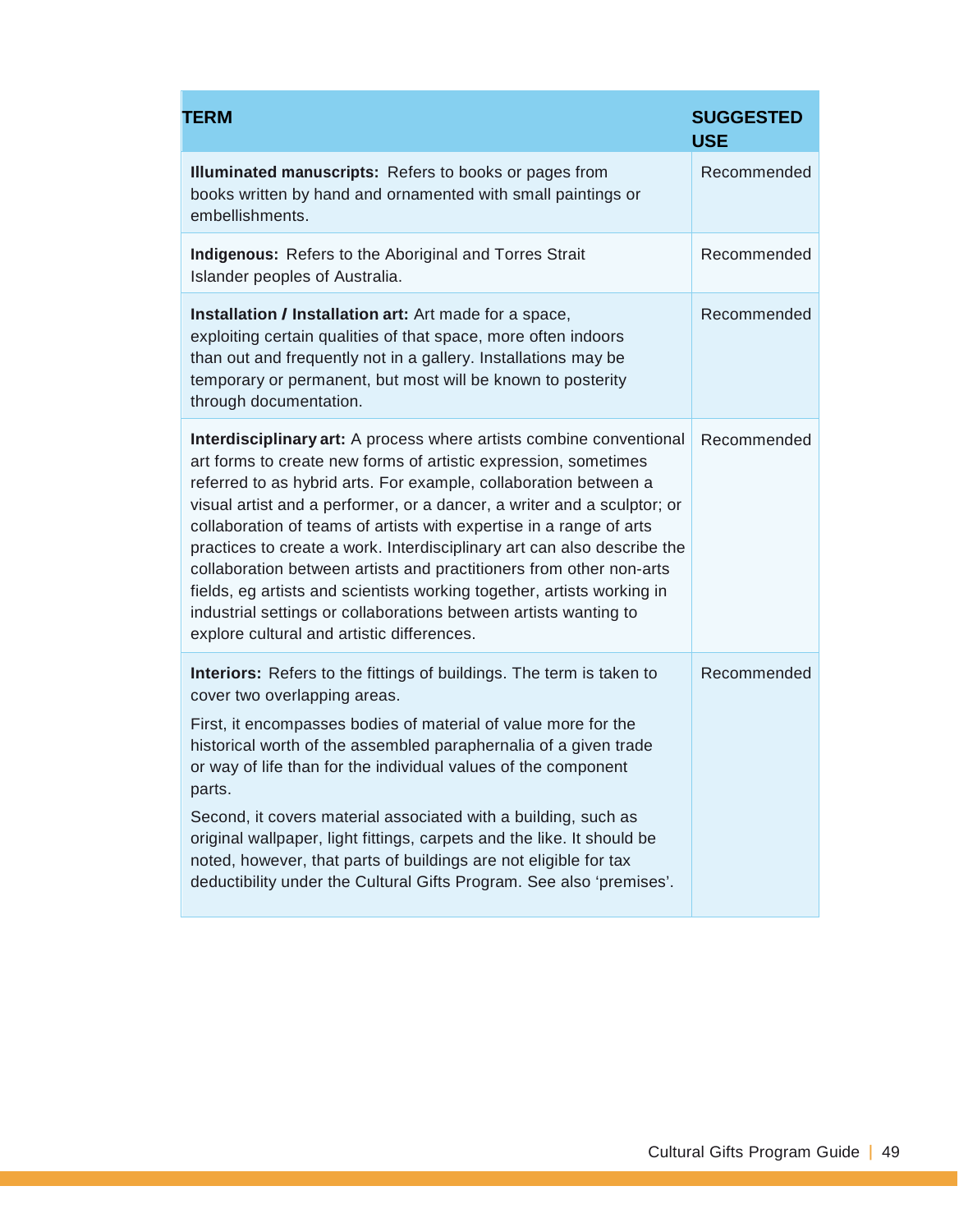| <b>TERM</b>                                                                                                                                                                                                                                                                                                                                                                                                                                                                                                                                                                                                                                                                                                                                                                                                                                                                                          | <b>SUGGESTED</b><br><b>USE</b> |
|------------------------------------------------------------------------------------------------------------------------------------------------------------------------------------------------------------------------------------------------------------------------------------------------------------------------------------------------------------------------------------------------------------------------------------------------------------------------------------------------------------------------------------------------------------------------------------------------------------------------------------------------------------------------------------------------------------------------------------------------------------------------------------------------------------------------------------------------------------------------------------------------------|--------------------------------|
| Jewellery: Artefacts fashioned traditionally from precious metals<br>and stones or enamels designed to ornament parts of the human<br>body. Much contemporary jewellery is made of non-precious<br>materials such as plastic and steel, but its function remains the<br>same. A valuer of jewellery must have expertise to assess the<br>historical and artistic components of an object as well as the<br>intrinsic value of the stones and metals of which it is composed.<br>In short, jewellery is taken to consist of a combination of natural<br>materials and human creative effort. Valuers whose knowledge is<br>only in the geological properties and values of the raw stones<br>should list themselves as a valuer of minerals, rocks or fossils.<br>Valuers of mounted, finished stones should describe themselves as<br>qualified to appraise gemstones. See also 'costume jewellery'. | Recommended                    |
| Lacquer ware: Objects finished with an overlay of tree sap or a<br>synthetic equivalent usually built up in multiple layers over a core,<br>most frequently of wood. The surface is often enhanced by such<br>techniques as carving, encrustation, painting or a sprinkling of<br>powdered metal.<br>In its narrow sense the term is confined to products of China or<br>Japan, the European imitation being differentiated by the word<br>'japanning'. The Department, however, does not assume the term<br>implies geographical limitations.                                                                                                                                                                                                                                                                                                                                                       | Recommended                    |
| Lasers: Refers to devices for the production of high intensity,<br>closely focussed light created through synchronisation of the<br>component beams.                                                                                                                                                                                                                                                                                                                                                                                                                                                                                                                                                                                                                                                                                                                                                 | Recommended                    |
| Late: Do not use this term if it is possible to avoid it. Use specific<br>dates instead. For example, say '1750-1800' rather than 'late<br>18th century'.                                                                                                                                                                                                                                                                                                                                                                                                                                                                                                                                                                                                                                                                                                                                            | Avoid using                    |
| Lepidoptera: Refers to an order of insects comprising butterflies and Recommended<br>moths which have four membranous wings covered with scales.                                                                                                                                                                                                                                                                                                                                                                                                                                                                                                                                                                                                                                                                                                                                                     |                                |
| Look-alike: Refers to an artefact with a superficial resemblance<br>to the original but made with different techniques and of different<br>materials.                                                                                                                                                                                                                                                                                                                                                                                                                                                                                                                                                                                                                                                                                                                                                | Recommended                    |
| Machinery: Do not use this term without qualification. On its own<br>the word is too broad. A field such as 'farm machinery' is<br>acceptable.                                                                                                                                                                                                                                                                                                                                                                                                                                                                                                                                                                                                                                                                                                                                                       | Qualified use<br>only          |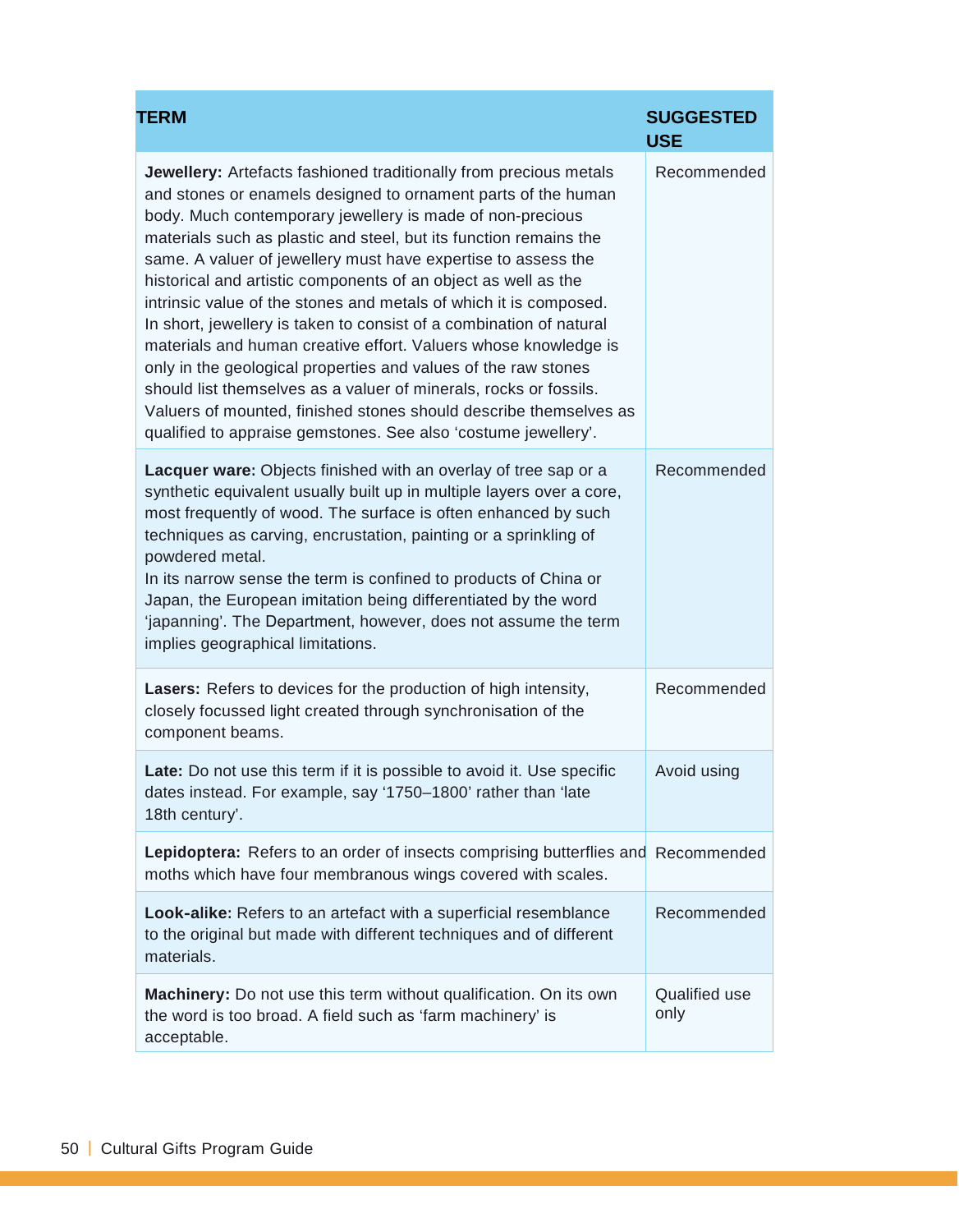| TERM                                                                                                                                                                                                                                                                                                                                                                                                                                                                                                                           | <b>SUGGESTED</b><br><b>USE</b> |
|--------------------------------------------------------------------------------------------------------------------------------------------------------------------------------------------------------------------------------------------------------------------------------------------------------------------------------------------------------------------------------------------------------------------------------------------------------------------------------------------------------------------------------|--------------------------------|
| Manuscripts: Refers to original documents produced by hand, as<br>opposed to printed material. See also 'illuminated manuscripts'.<br>See Appendix E for guidelines for the valuation of manuscripts and<br>other paper based documentary material.                                                                                                                                                                                                                                                                            | Recommended                    |
| Maps: Refers to representations of portions of the earth's surface<br>which show political or geographical features, or representations<br>of the heavens showing positions of stars or planets.<br>Generally, maps are set out on a flat sheet, but this term does<br>not exclude valuers of maps from valuing globes (spherical<br>representations of the earth or the heavens).<br>Many maps (particularly early or hand-drawn examples) must be<br>valued with regard to their artistic as well as their historical value. | Recommended                    |
| Marquetry: Refers to a surface of inlaid, small pieces of wood,<br>shell, ivory and/or metal. Generally included in the category of<br>'crafts'.                                                                                                                                                                                                                                                                                                                                                                               | Recommended                    |
| Medals: Small commemorative designs in metal, as opposed to<br>coins which form media of exchange and plaquettes (which lack<br>the commemorative function).                                                                                                                                                                                                                                                                                                                                                                   | Recommended                    |
| Melanesian: Refers to the southern-most group of islands in the<br>Pacific including New Guinea, the Bismarck Archipelago, the<br>Solomon Islands, Vanuatu, New Caledonia and the Loyalty<br>Islands.                                                                                                                                                                                                                                                                                                                          | Recommended                    |
| <b>Memorabilia:</b> Refers to material of a minor nature associated with<br>a particular area of interest. Its chief distinctions from 'ephemera'<br>are:                                                                                                                                                                                                                                                                                                                                                                      | Specific use<br>only           |
| $w$ that these objects are less frequently on paper and are often<br>three dimensional;                                                                                                                                                                                                                                                                                                                                                                                                                                        |                                |
| the longer intended life span of many objects of memorabilia;<br>W<br>that 'memorabilia' may not originally have served<br>W<br>utilitarian functions.<br>Trophies can be classed as memorabilia.                                                                                                                                                                                                                                                                                                                              |                                |
| The term on its own is virtually meaningless and must, therefore,<br>be used only in relation to specific disciplines, the physical nature<br>of which cannot clearly be defined, for example, 'memorabilia of<br>rail transport', 'memorabilia of the theatre'. The Department does<br>not insist upon a clear distinction between 'ephemera' and<br>'memorabilia'. See also 'ephemera', 'miscellany' and<br>'objets d'art'.                                                                                                  |                                |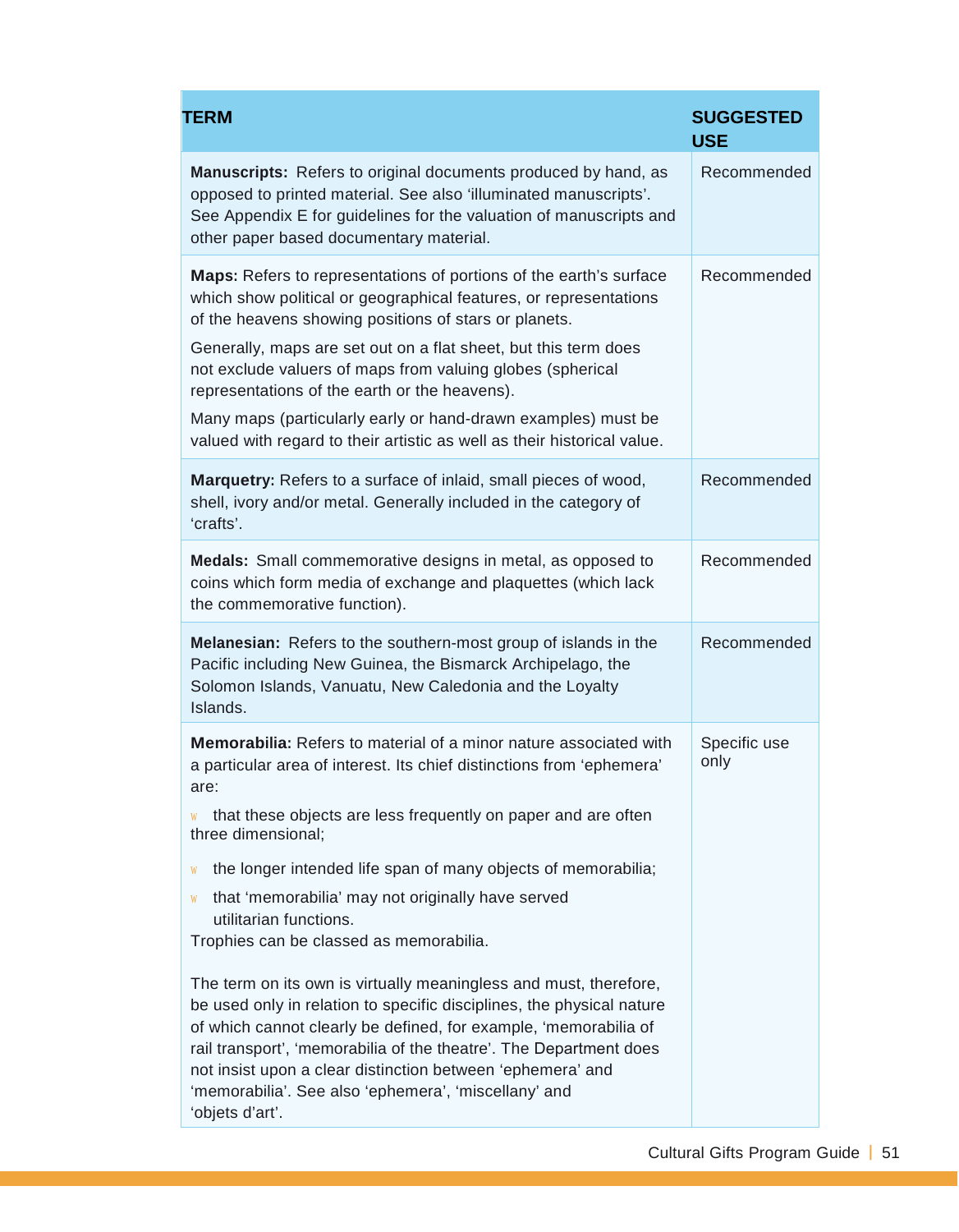| <b>TERM</b>                                                                                                                                                                                                                                                                                                                                                                                                                                                                                                                                                                                                                                                                                                         | <b>SUGGESTED</b><br><b>USE</b> |
|---------------------------------------------------------------------------------------------------------------------------------------------------------------------------------------------------------------------------------------------------------------------------------------------------------------------------------------------------------------------------------------------------------------------------------------------------------------------------------------------------------------------------------------------------------------------------------------------------------------------------------------------------------------------------------------------------------------------|--------------------------------|
| Metalwork: Do not use this term if possible. It is too broad. Rather<br>valuers to list their specific fields such as 'silver', 'pewter', 'ironwork',<br>'jewellery' or the like.                                                                                                                                                                                                                                                                                                                                                                                                                                                                                                                                   | Avoid using                    |
| Meteorites: Refers to fragments of organic extra-terrestrial material<br>which survive their fall to earth from space. These are subdivided<br>into iron, stony (chondrites and achondrites) and stony-iron varieties.                                                                                                                                                                                                                                                                                                                                                                                                                                                                                              | Recommended                    |
| Micronesian: Refers to the islands northwest of the Melanesian<br>Islands of the Pacific. The group includes the Carolines, the<br>Marianas, the Marshalls and the Gilbert Islands.                                                                                                                                                                                                                                                                                                                                                                                                                                                                                                                                 | Recommended                    |
| Militaria: Refers to material of a small or minor nature pertaining<br>to the armed forces. The term excludes armaments and major<br>equipment such as machine guns, tanks or aeroplanes.                                                                                                                                                                                                                                                                                                                                                                                                                                                                                                                           | Recommended                    |
| Minerals: Refers to naturally occurring chemical elements<br>or compounds often showing natural crystalline form.                                                                                                                                                                                                                                                                                                                                                                                                                                                                                                                                                                                                   | Recommended                    |
| Miniatures: The term refers most commonly to very small portraits<br>of a type common in Europe and European-influenced countries<br>before the use of photography became widespread. It also refers to<br>decorative Indian and Persian manuscript pages.<br>As these two forms are historically distinct areas of expertise<br>involving material commonly referred to as 'miniatures', valuers<br>should qualify the term with the appropriate geographical limitation.                                                                                                                                                                                                                                          | Recommended                    |
| Miscellany: The use of this term is acceptable only in<br>circumstances in which valuers are called upon to value a collection<br>consisting primarily of material in their approved field, but which<br>also contains a few objects which can best be described as<br>'miscellany'.<br>When these objects appear to be of low value and bear some<br>relation to the valuer's already approved class of property, the<br>Department will entertain an application to value 'miscellany',<br>'ephemera', 'objets d'art' or some such general category for a<br>specific task. Approval must be obtained in advance of submitting a<br>valuation for any object not already covered by a valuer's approved<br>field. | Recommended                    |
| Models: Refers to scale replicas of utilitarian man-made devices,<br>for example, 'ship models', 'model aeroplanes', and so forth.                                                                                                                                                                                                                                                                                                                                                                                                                                                                                                                                                                                  | Recommended                    |
| <b>Modern:</b> Do not use this term. It is too vague.                                                                                                                                                                                                                                                                                                                                                                                                                                                                                                                                                                                                                                                               | Avoid using                    |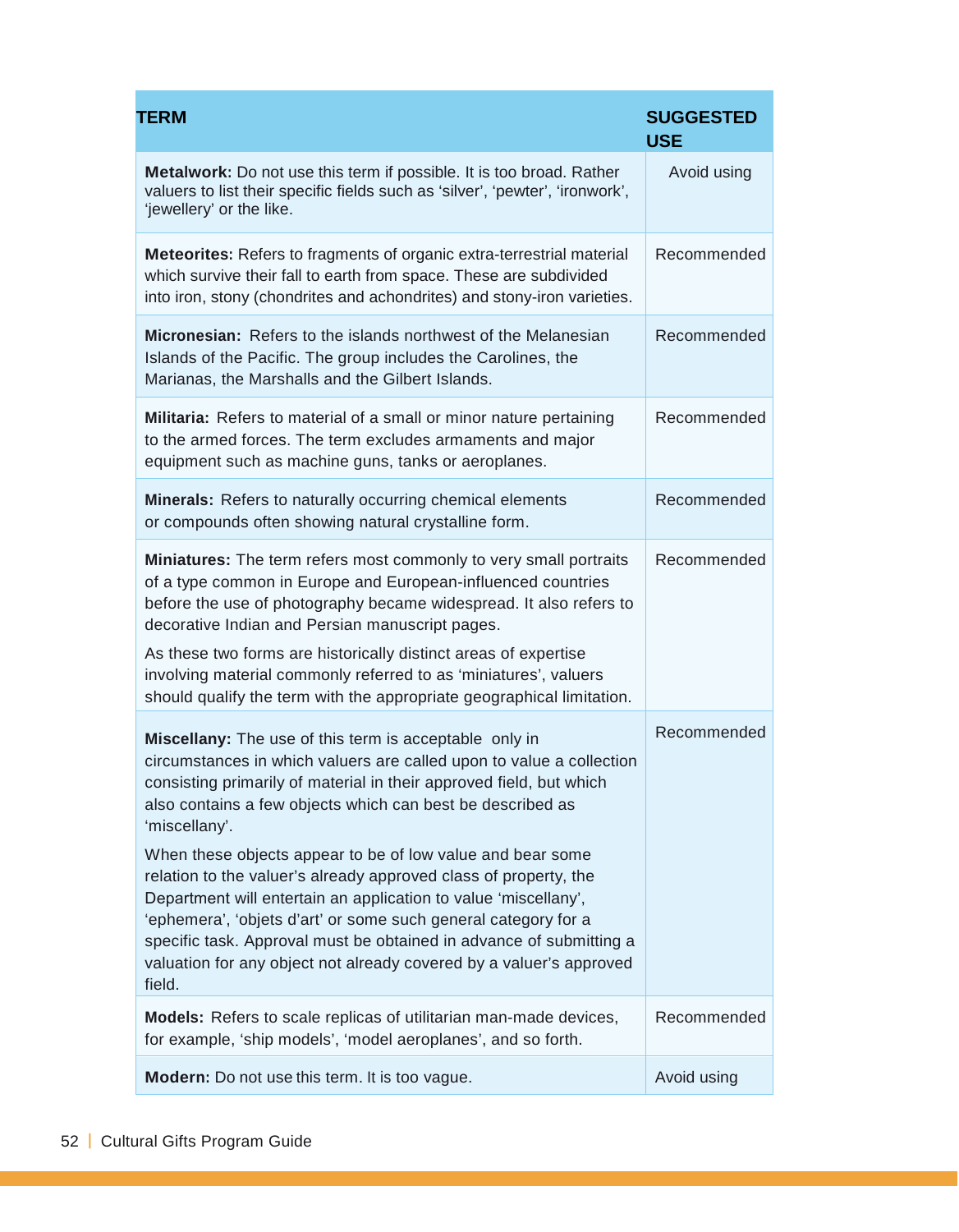| TERM                                                                                                                                                                                                                                                                                                                                                                          | <b>SUGGESTED</b><br><b>USE</b> |
|-------------------------------------------------------------------------------------------------------------------------------------------------------------------------------------------------------------------------------------------------------------------------------------------------------------------------------------------------------------------------------|--------------------------------|
| Mollusca: Refers to a phylum comprising soft-bodied<br>unsegmented animals (usually in a hard shell) of the classes<br>Amphineura, Gastropoda, Cephalopoda and Lamellibrachia. The<br>term is taken to refer to the shells of such animals.                                                                                                                                   | Recommended                    |
| Motor vehicles: Wheeled, mechanically powered vehicles intended<br>for transport on land. The category includes steam and electric<br>driven vehicles as well as those powered by combustion engines. It<br>primarily includes trucks, cars, buses and motorcycles.                                                                                                           | Recommended                    |
| <b>Musical instruments Refers to devices for producing sounds</b><br>in harmonic or melodic combinations.                                                                                                                                                                                                                                                                     | Recommended                    |
| Musical instruments, stringed or chordophones: Refers to<br>stringed instruments that are plucked and include zithers,<br>harpsichords, virginals, spinets, lyres, harps, guitars, lutes,<br>banjos and so forth. Chordophones which have frets include<br>lutes, sitars, theorbos, mandolins and guitars which are plucked<br>and viols which are bowed.                     | Recommended                    |
| Natural history: Do not use this term if possible. Use 'biological<br>specimens', 'botanical specimens', 'entomological material' or the<br>like to define the field within a tighter and more scientifically<br>accurate framework. On occasion it may be appropriate to use the<br>term as, for example, in the class 'natural history books and<br>manuscripts'.           | Avoid using                    |
| This category is taken to refer to organic disciplines only.                                                                                                                                                                                                                                                                                                                  |                                |
| New media art: This term encompasses digital art and hybrid art,<br>a considerable range of works, forms and experiences where new<br>technology is used to create works that explore new modes of<br>artistic expression. New technologies used include computers,<br>information and communications technology, virtual or immersive<br>environments, or sound engineering. | Recommended                    |
| The following categories are included in new media art materials<br>and also appear in this glossary: 'conceptual art'; 'documentary<br>art'; 'documentation'; 'earth art and earthworks'; 'installation or<br>installation art'; 'interdisciplinary art'; 'performance art'; 'time-based<br>art'; 'holograms'; and 'video recordings'.                                       |                                |
| See Appendix E for guidelines for the valuation of new and<br>multimedia art materials.                                                                                                                                                                                                                                                                                       |                                |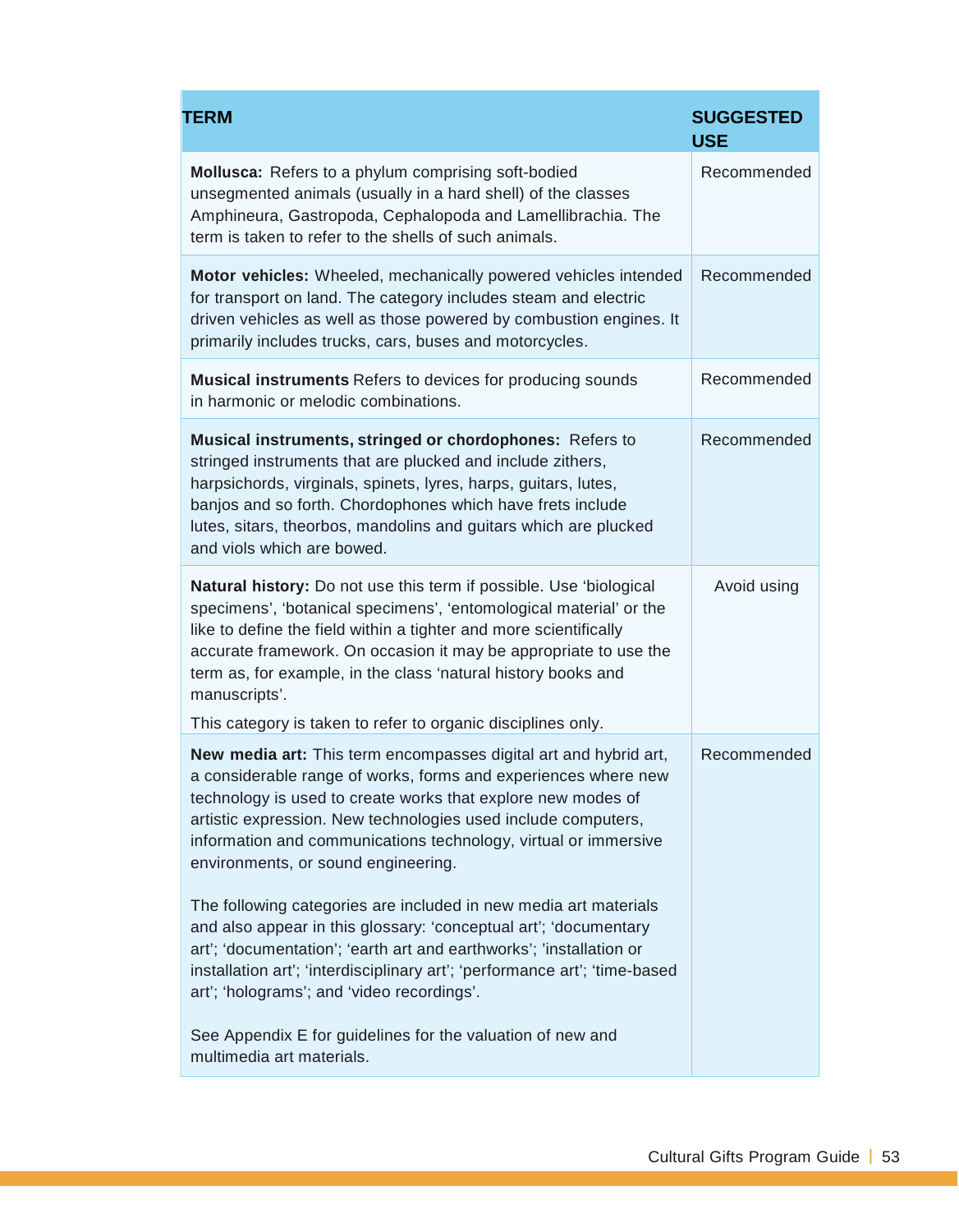| <b>TERM</b>                                                                                                                                                                                                                                                                                                                                                                                                                                                                                                                                                                                                                                                                                                                                                                                                                                                   | <b>SUGGESTED</b><br><b>USE</b> |
|---------------------------------------------------------------------------------------------------------------------------------------------------------------------------------------------------------------------------------------------------------------------------------------------------------------------------------------------------------------------------------------------------------------------------------------------------------------------------------------------------------------------------------------------------------------------------------------------------------------------------------------------------------------------------------------------------------------------------------------------------------------------------------------------------------------------------------------------------------------|--------------------------------|
| Numismatic material: This term includes coins, paper<br>money, commemorative medals and scripophaly (bond and<br>stock certificates). It excludes campaign and other military<br>medals.                                                                                                                                                                                                                                                                                                                                                                                                                                                                                                                                                                                                                                                                      | Recommended                    |
| Objets d'art: Refers to small objects of aesthetic merit. The<br>term implies that the object so categorised possesses intrinsic<br>as well as artistic value. The use of this phrase is acceptable<br>only in circumstances in which valuers are called upon to<br>value a collection consisting primarily of material in their<br>approved field, but which also contains a few objects of an<br>artistic nature which cannot reasonably be more specifically<br>categorised.<br>When these objects appear to be of low value and bear some<br>relation to the valuer's approved class of property, the<br>Department will entertain an application to value 'objets d'art'<br>(as defined here) for a specific task. Approval must be<br>obtained in advance of submitting a valuation for any object<br>not already covered by a valuer's approved field. | Recommended                    |
| Oceanic: Refers to the island groups of Melanesia, Micronesia and<br>Polynesia. The term does not cover Australia. The Department<br>requires that separate reference be made to Australia.                                                                                                                                                                                                                                                                                                                                                                                                                                                                                                                                                                                                                                                                   | Recommended                    |
| Old: Do not use this term. It is too broad. Use a range of dates.                                                                                                                                                                                                                                                                                                                                                                                                                                                                                                                                                                                                                                                                                                                                                                                             | Avoid using                    |
| Oriental: In the field of rugs and carpets, the term refers to<br>material produced from the Balkans east through China. It does<br>not include rugs and carpets from North African centres such as<br>Egypt, Tunisia and Libya. Except in relation to rugs and carpets,<br>the term is a synonym for 'Asian' and valuers should use the latter<br>term (Asian).                                                                                                                                                                                                                                                                                                                                                                                                                                                                                              | Specific use<br>only           |
| Pacific: Do not use this term. It is too general to serve as a<br>definition of geographic limitation for valuers. It is most commonly<br>used as a synonym for 'Oceanic', which is preferred.                                                                                                                                                                                                                                                                                                                                                                                                                                                                                                                                                                                                                                                                | Avoid using                    |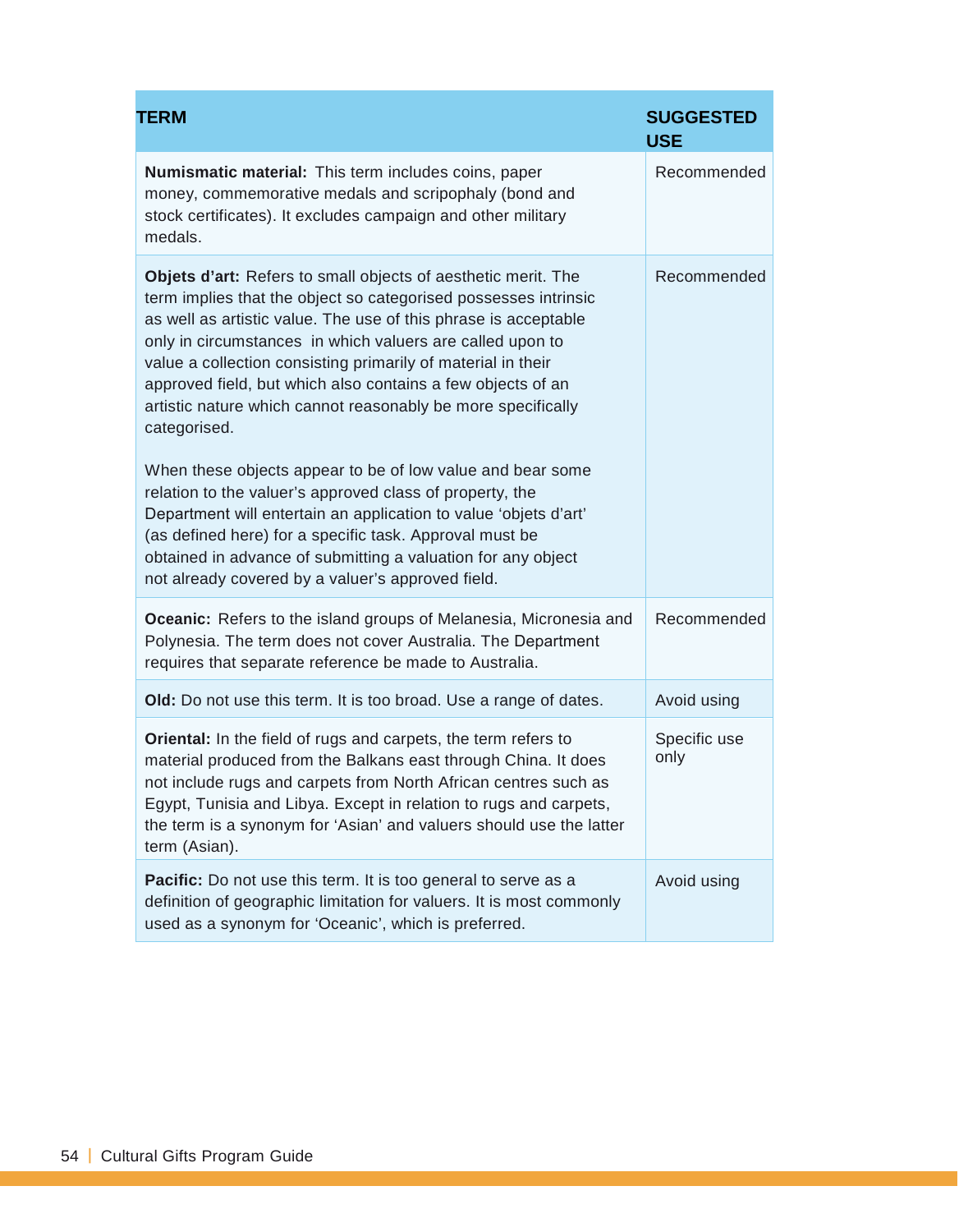| <b>TERM</b>                                                                                                                                                                                                                                                                                                                                                       | <b>SUGGESTED</b><br><b>USE</b> |
|-------------------------------------------------------------------------------------------------------------------------------------------------------------------------------------------------------------------------------------------------------------------------------------------------------------------------------------------------------------------|--------------------------------|
| Paintings: Refers to two-dimensional works of art dependent upon<br>the predominance of representation of masses as opposed to<br>drawings which depend largely on linear representation.                                                                                                                                                                         | Recommended                    |
| In its technical sense, the term refers to works of art usually created<br>with a brush by means of a medium oriented to the depiction of mass<br>areas such as oil, gouache, synthetic polymer paint, tempera or<br>watercolour.                                                                                                                                 |                                |
| Pastel is a dry medium often regarded by museums as a form of<br>painting, and its inclusion is acceptable in the approved area for<br>valuers of paintings. Collage is also regarded as being a form of<br>painting.                                                                                                                                             |                                |
| Pastel: Refers to chalk or crayon made from pigments and fillers<br>held together (in modern times) in stick form, although historically it<br>took other forms as well.                                                                                                                                                                                          | Recommended                    |
| It is regarded as a painting medium because, although applied dry,<br>the colour is treated as an overall mass rather than as an<br>arrangement of lines. Approval to value paintings incorporates<br>approval to value pastels. It is the distinction in treatment rather than<br>medium which distinguishes pastel paintings from chalk drawings.               |                                |
| Performance art: Refers to art in which works in any of a variety of<br>media are premeditated and executed before a live audience.<br>Performance art presents actual events as art as distinct from<br>theatrical performances which present illusions of events. By their<br>nature performance art works will be known to posterity through<br>documentation. | Recommended                    |
| Persian: Literally, Iranian. In the discipline of rugs and carpets,<br>however, the term is taken to refer to the main rug weaving tribes of<br>the former Persian Empire comprising the Caucasian, Iranian and<br>Turkoman groups.                                                                                                                               | Recommended                    |
| Personalia: Refers to material which may have value above and<br>beyond that suggested by its inherent nature due to its association<br>with a particular individual or group of historical note.                                                                                                                                                                 | Recommended                    |
| Philatelic material: Postage stamps and related material of value to<br>collectors of stamps.                                                                                                                                                                                                                                                                     | Recommended                    |
| <b>Phillumeny:</b><br>Refers<br>pyrotechnic<br>material<br>the<br>and<br>to<br>paraphernalia associated with it, including such<br>things<br>as<br>matchboxes, cigarette lighters and the like.                                                                                                                                                                   | Recommended                    |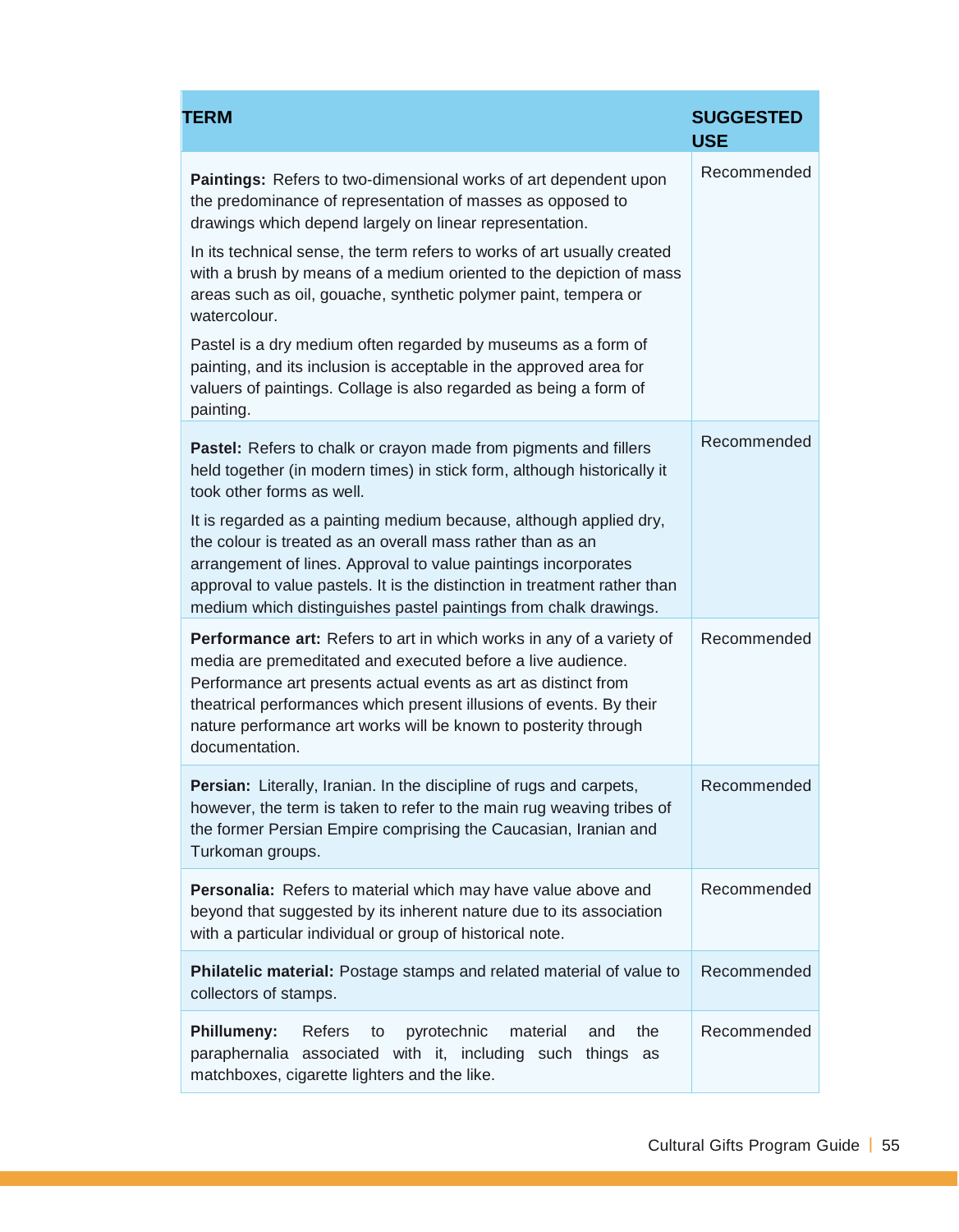| <b>TERM</b>                                                                                                                                                                                                                                                                                                                                                                                                                                                | <b>SUGGESTED</b><br><b>USE</b> |
|------------------------------------------------------------------------------------------------------------------------------------------------------------------------------------------------------------------------------------------------------------------------------------------------------------------------------------------------------------------------------------------------------------------------------------------------------------|--------------------------------|
| Photographs: Images reproduced through the chemical action of<br>light on sensitised paper or other material. Although photographs are<br>often used as an element of collage, a valuer approved for this<br>discipline is assumed to be involved with photographs in their own<br>right, not as elements of works whose major aesthetic thrust derives<br>from other techniques or motivation.                                                            | Recommended                    |
| The category 'photographs' only refers to still images but also<br>includes valuation of photographic negatives. Some valuers may<br>wish to specify their expertise by referring to 'historic' or 'pictorial'<br>photographs (as documentary material) or 'artistic' photographs (as<br>aesthetic statements).                                                                                                                                            |                                |
| The qualification 'still' in reference to photographs need only be used<br>where it is necessary to draw a distinction between such<br>photographs and motion pictures. Motion pictures should be<br>described as 'film'. See Appendix E for specific guidelines on the<br>valuation of photographic material.                                                                                                                                             |                                |
| Polynesian: Refers to the islands of the central Pacific including the<br>Hawaiian Islands, Tuvalu, Fiji and New Zealand along its western-<br>most extremity.                                                                                                                                                                                                                                                                                             | Recommended                    |
| Post-classic: Refers only to motor vehicles and covers the period<br>from calendar year 1941 onwards.                                                                                                                                                                                                                                                                                                                                                      | Specific use<br>only           |
| Posters: Refers to announcements or advertisements, printed in<br>multiple editions intended for public display.                                                                                                                                                                                                                                                                                                                                           | Recommended                    |
| Precious: Refers to gemstones, and includes the most highly<br>desirable range of that category including diamonds, emeralds,<br>rubies and the like.<br>As the distinction between 'precious' and 'semi-precious' is open<br>to interpretation and can depend upon the individual quality of a<br>particular gem, valuers of gemstones are assumed to be<br>concerned with both areas unless they state a particular<br>limitation. See also 'gemstones'. | Recommended                    |
| <b>Pre-Columbian:</b> Refers to the native arts of North and South<br>America specifically before the discovery of the Americas by<br>Columbus in 1492, but by extension to the traditional arts of<br>the Americas before they were affected by European culture.                                                                                                                                                                                         | Recommended                    |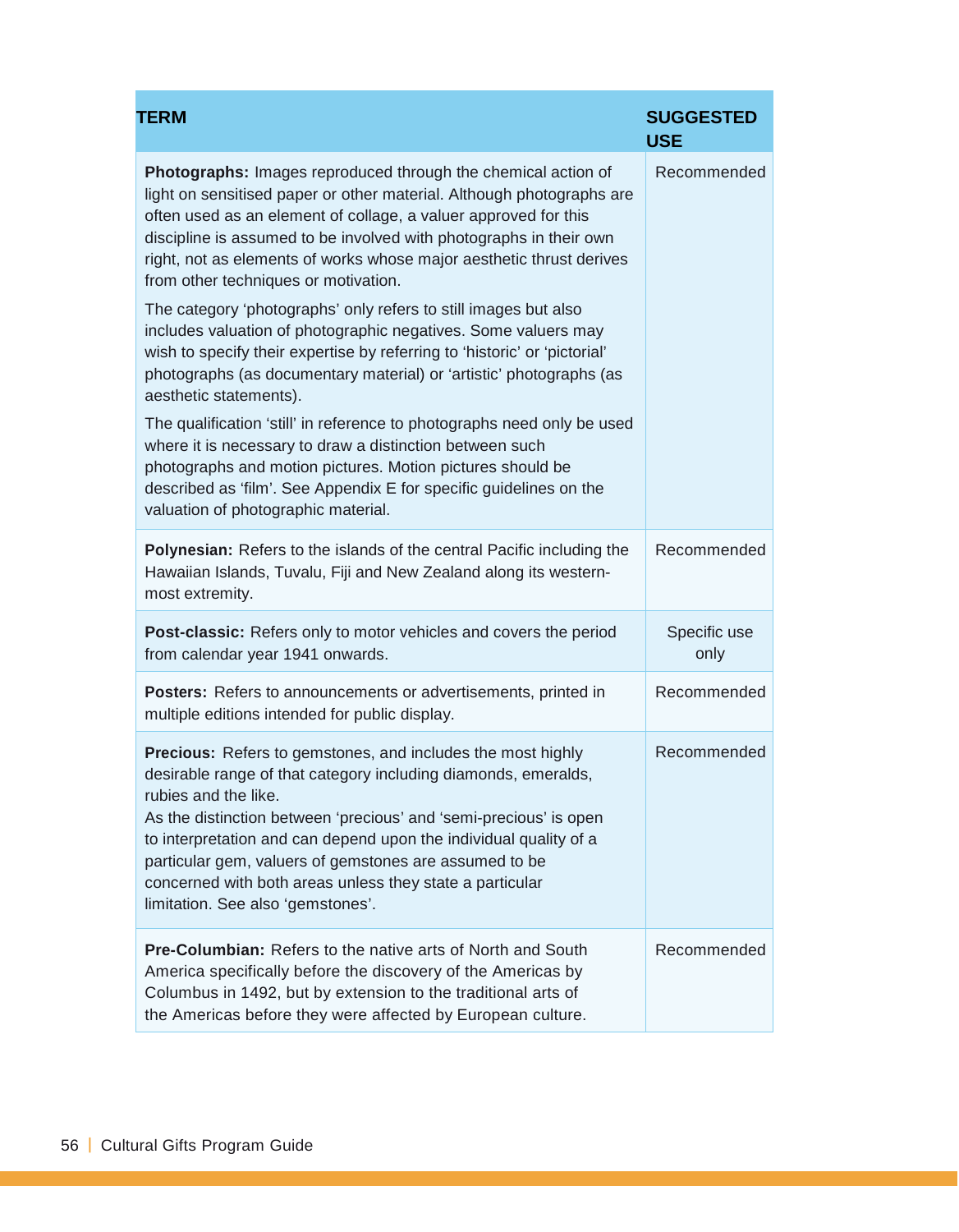| <b>TERM</b>                                                                                                                                                                                                                                                                                                                                                                                                                                                                                                                                                         | <b>SUGGESTED</b><br><b>USE</b> |
|---------------------------------------------------------------------------------------------------------------------------------------------------------------------------------------------------------------------------------------------------------------------------------------------------------------------------------------------------------------------------------------------------------------------------------------------------------------------------------------------------------------------------------------------------------------------|--------------------------------|
| Pre-mechanical clocks: Refers to devices (such as sundials<br>or hourglasses) for the measurement of time other than clocks<br>or watches. Clocks and watches should be listed as separate<br>categories.                                                                                                                                                                                                                                                                                                                                                           | Specific use<br>only           |
| <b>Premises:</b> Refers to coherent bodies of material of value more<br>for their historical worth as the assembled paraphernalia of a<br>given trade or way of life; as opposed to furnishings that are<br>usually non-movable (such as wallpaper, built-in cabinets and<br>the like) and which are more generally covered by the term<br>'interiors'. 'Premises' is taken to include out-of-door<br>appurtenances. It should be remembered, however, that gifts<br>of land, buildings or parts of buildings are not eligible under the<br>Cultural Gifts Program. | Recommended                    |
| Printing: Refers to sheets produced in quantity through<br>mechanical means which are not bound to form books. They<br>may reproduce text or visual images. If the sheets reproduce<br>visual images, a valuer authorised to value this class of<br>material is expected to assess the rarity and technological<br>achievement of the printer's art, not the artistic value of the<br>object as an example of the fine arts. See also 'books' and<br>'prints'.                                                                                                      | Recommended                    |
| Prints: Refers to images printed in limited multiple forms<br>based on master designs created by artists on suitable<br>material, such as a copper plate or a wood block, and printed<br>under the artist's supervision. This category includes methods<br>such as etching, engraving, drypoint, aquatint, mezzotint,<br>lithography, and serigraphy (silk-screen prints). Monotypes<br>(single impression prints) are included in this category.                                                                                                                   | Recommended                    |
| Rare: Do not use this term. It represents a value judgement<br>that has no bearing on objective classification of valuers.                                                                                                                                                                                                                                                                                                                                                                                                                                          | Avoid using                    |
| Regency: A term referring to the period of the Regency of<br>George IV from 1811–1820. As the style began to emerge some<br>years before the actual period of the Regency and continued its<br>dominance for some years afterwards, it is preferable to use a<br>range of dates instead of the word 'Regency'.                                                                                                                                                                                                                                                      | Avoid using                    |
| Rocks: Aggregates of one or more different minerals (including<br>natural glasses). Tectites are included in this category.                                                                                                                                                                                                                                                                                                                                                                                                                                         | Recommended                    |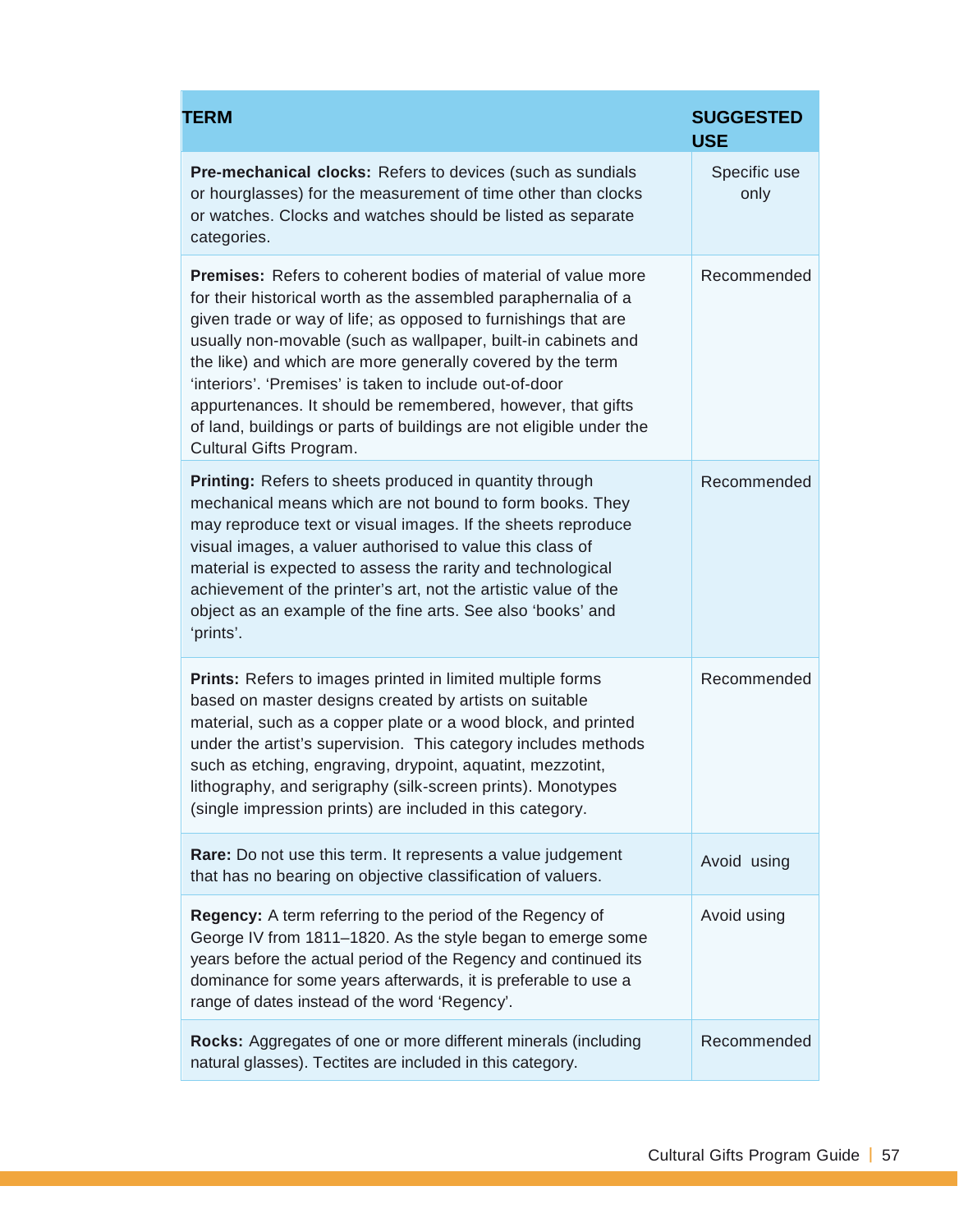| <b>TERM</b>                                                                                                                                                                                                                                                                                                                                                                                                                             | <b>SUGGESTED</b><br><b>USE</b> |
|-----------------------------------------------------------------------------------------------------------------------------------------------------------------------------------------------------------------------------------------------------------------------------------------------------------------------------------------------------------------------------------------------------------------------------------------|--------------------------------|
| Rugs: Stout, hard-wearing fabrics generally intended for use as floor<br>coverings, but sometimes intended for use as saddle-bags, wall<br>hangings or table covers. The terms 'rug ' and 'carpet' imply a<br>distinction in size, rugs being under 40 square feet and carpets being<br>over 40 square feet. For the purposes of classifying valuers, the<br>terms are interchangeable.                                                 | Specific use<br>only           |
| Scientific material: Refers to the paraphernalia of scientific study<br>such as microscopes, specimen cabinets and the like. The term does<br>not refer to the objects of study such as geological or entomological<br>specimens which should be listed as separate categories.                                                                                                                                                         | Specific use<br>only           |
| Sculpture: Works of art in three dimensions. The term encompasses<br>reliefs of all sorts as well as sculpture in the round. It excludes<br>decorative arts, that is, objects of practical utility in themselves.<br>Sculpture is regarded as a particular area of expertise which must be<br>stated in any application from a valuer who wishes to be approved for<br>that discipline.                                                 | Recommended                    |
| Second-hand: Refers to books or other goods which have been<br>previously owned. In reference to books this term encompasses the<br>word 'antiquarian' used by some valuers of second-hand books to<br>designate rare and early specimens.                                                                                                                                                                                              | Recommended                    |
| Semi-precious: Refers to gemstones and consists of the range of<br>that category less rare and desirable than those constituting precious<br>stones.<br>As the distinction between 'precious' and 'semi-precious' is open to<br>interpretation and can depend upon the individual qualities of a<br>particular gem, it is assumed that valuers of gemstones are<br>concerned with both areas unless they state a particular limitation. | Recommended                    |
| Silver: This category is taken to include vessels and other objets<br>d'art but not jewellery.<br>A valuer of silver is expected to be able to assign value not only to<br>the metal content of a work but also to assess its artistic and historic<br>value as well. Valuers of silver are permitted to value similar works in<br>gold or other precious metals as well as plated works.                                               | Recommended                    |
| Sound recordings: Refers to discs, cylinders, magnetic tapes or the<br>like upon which are implanted signals capable of mechanical<br>translation into sound. This category does not include music boxes or<br>the equipment used in rendering the signals audible.                                                                                                                                                                     | Recommended                    |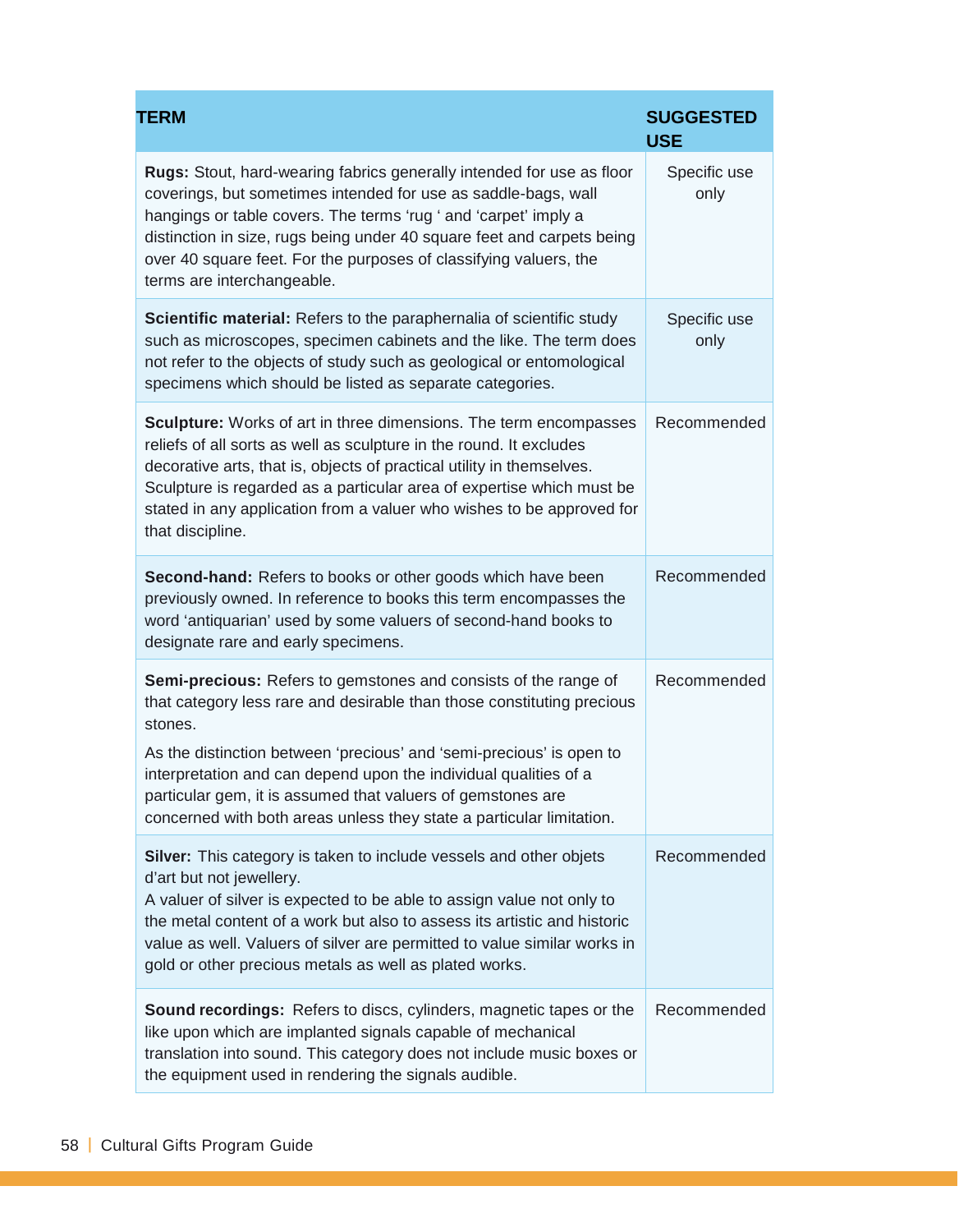| <b>TERM</b>                                                                                                                                                                                                                                                                                                                                                          | <b>SUGGESTED</b><br><b>USE</b> |
|----------------------------------------------------------------------------------------------------------------------------------------------------------------------------------------------------------------------------------------------------------------------------------------------------------------------------------------------------------------------|--------------------------------|
| Southeast Asian: Refers to that part of Asia bounded by India on<br>the west, China on the north and the Pacific Ocean on the east. It<br>includes Burma, Thailand, Malaysia, Cambodia, Laos, Vietnam,<br>the Philippines, Singapore and Indonesia.                                                                                                                  | Recommended                    |
| Stamps: See 'philatelic material'.                                                                                                                                                                                                                                                                                                                                   |                                |
| Stones: Small rocks. The term is taken to be interchangeable with<br>'rocks'.                                                                                                                                                                                                                                                                                        | Recommended                    |
| Tapestries: Fabrics containing decorative patterns produced by<br>weaving. That such decorative textiles are manufactured by<br>weaving distinguishes them from embroidery and other techniques<br>used to create patterns in fabrics.                                                                                                                               |                                |
| Textiles: Refers to cloth. The word is taken to refer to cloth other<br>than articles of dress or attire which must be separately given as<br>'costume'.                                                                                                                                                                                                             | Recommended                    |
| Thoroughbred: To be used for cars only. Refers to racing or<br>sports cars of all periods.                                                                                                                                                                                                                                                                           | Specific use<br>only           |
| Time-based art: This term covers a range of media where the work<br>unfolds or changes over time. The term is generally understood to<br>include performance art, installation or sculpture that includes moving<br>components, video and film and digital media (especially interactive<br>works).<br>Some works may be known only through documentation due to the | Recommended                    |
| ephemeral nature of their time-based components.                                                                                                                                                                                                                                                                                                                     |                                |
| Traditional: A term implying expertise in conservative art styles of<br>any era. It does not refer to any specific period and should only be<br>used, if at all, in conjunction with a more explicit description of the<br>time span involved.                                                                                                                       | Qualified use<br>only          |
| Treen: Refers to objects made of wood generally of a small or minor<br>nature, which cannot be more specifically classified. This category<br>does not include furniture which should be listed separately.                                                                                                                                                          | Recommended                    |
| Trophies: This category is taken to refer to portable objects usually<br>made of metal to celebrate prowess or victory, often in sporting<br>endeavours, and commonly inscribed with data relating to the event<br>commemorated.                                                                                                                                     | Recommended                    |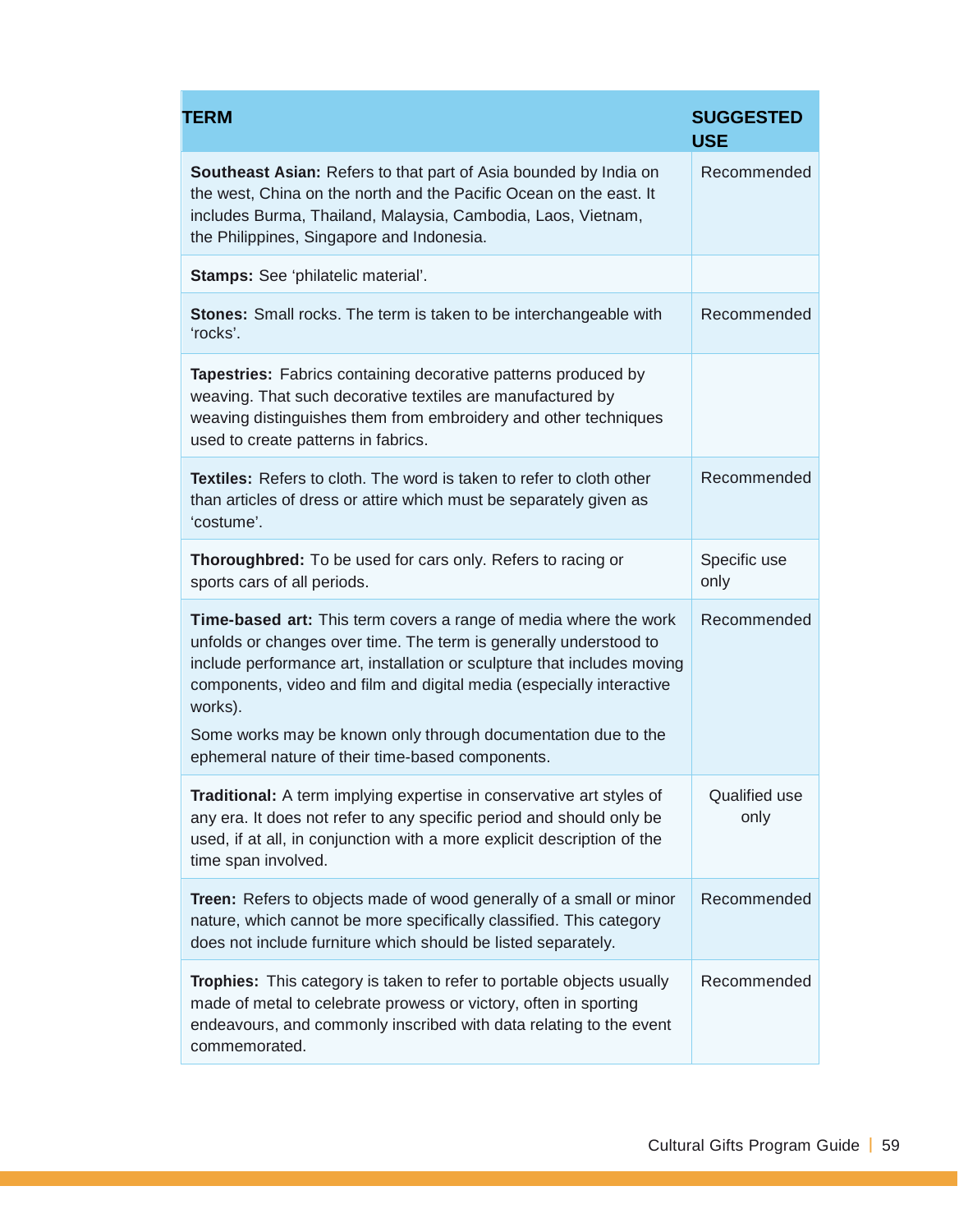| <b>TERM</b>                                                                                                                                                                                                                                                                                                                                                                                                                  | <b>SUGGESTED</b><br><b>USE</b> |
|------------------------------------------------------------------------------------------------------------------------------------------------------------------------------------------------------------------------------------------------------------------------------------------------------------------------------------------------------------------------------------------------------------------------------|--------------------------------|
| Vessels: Refers to both ships and boats. Ship models<br>are considered to constitute a separate category.                                                                                                                                                                                                                                                                                                                    | Recommended                    |
| Veteran: This term is to be used for motor vehicles only. It covers<br>the period to the end of calendar year 1918.                                                                                                                                                                                                                                                                                                          | Specific use<br>only           |
| Victorian: Refers to the period of the reign Queen Victoria,<br>1837-1901. It applies only to works created in the United Kingdom<br>and its colonies.                                                                                                                                                                                                                                                                       | Specific use<br>only           |
| Video recording: Refers to a visual image for display on monitor or<br>projection on screen, stored on magnetic tape or more recent digital<br>media. This category is specific to simple recording and editing of<br>visual images.<br>The use of video in film, sculpture, installation and new media must<br>be listed in those categories. See Appendix E for guidelines on the<br>valuation of film and video material. | Specific use<br>only           |
| Vintage: As applied to motor vehicles it covers the calendar years<br>1919-1930. As applied to photography, it refers to prints produced<br>by the artist himself.                                                                                                                                                                                                                                                           | Specific use<br>only           |
| Watches: Small timepieces intended to be carried on one's person.                                                                                                                                                                                                                                                                                                                                                            | Recommended                    |
| Watercolours: The term encompasses both traditional watercolour,<br>a transparent painting medium of which water is the vehicle, and its<br>opaque variant, gouache. Both are usually applied to paper.<br>A valuer approved for paintings is automatically approved for<br>watercolours as well, although valuers are welcome to apply for<br>'watercolours' as a separate category exclusive of 'paintings'.               | Recommended                    |
| Weapons: Refers to offensive instruments used in war or combat.<br>Generally, the term is taken to cover such paraphernalia from<br>cultures relatively unsophisticated in the technology of warfare,<br>while 'arms and armour' refers to the basic offensive and defensive<br>equipment of technologically developed civilisations. See 'arms and<br>armour' and 'militaria'.                                              | Recommended                    |
| Weaving: Refers to textured fabric made by interlacing or<br>entwining flexible elements, such as yarn and fibrous materials, by<br>hand often with the use of a loom, or by machine.                                                                                                                                                                                                                                        | Recommended                    |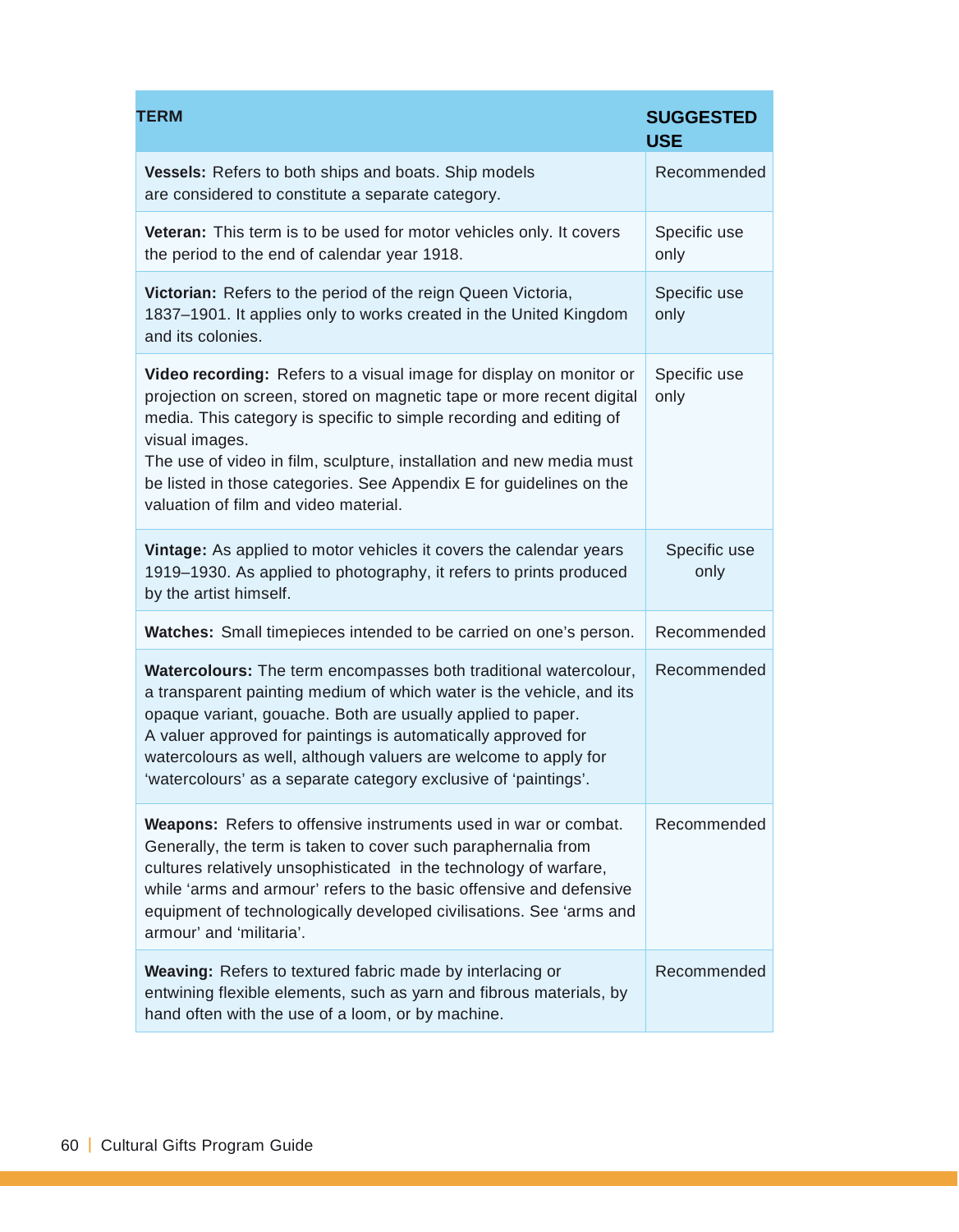# Appendix E

## **Guidelines for valuing certain kinds of property**

The Department is aware that difficulties exist with respect to the valuation of certain kinds of property because they have a limited commercial market.

The following guidelines for valuing scientific journals; manuscript and other paper-based documentary material; aircraft; film and video material; photographic material, and new and multimedia art material have therefore been developed, in consultation with valuers and other experts. These guidelines should be referred to when valuing donations in these particular classes.

In all property areas, valuers should assess a 'neutral' GST inclusive market value (as defined on page 9 of this guide) and should not take into account any special requirements of the donor or the recipient institution.

Unless stated otherwise, valuations should be based, where possible, on prices paid by collectors or similar material. All valuations must be substantiated.

Valuers of large collections, such as film and video material or manuscripts, should also include a breakdown of the various components and the extent to which factors have affected the monetary value. At Appendix F are guidelines for valuing collections of donated material.

### **Guidelines for the valuation of scientific journals**

Specific guidelines for the valuation of scientific journals include the following:

- w Valuations should be based on current listings of second-hand journal sales in Australia where these are available. Wherever possible valuers must be able to substantiate values on the basis of sale prices.
- $w$  In the absence of a second-hand market, valuations may take into account the cost of replacement issues or whole runs of journals.
- w Where the journals are available online, on CD-ROM or on microform, this should be taken into account. The replacement cost of hard copy would usually be higher and should not be taken into consideration where an alternative is available.
- w Complete runs of journals are more valuable than broken runs or odd issues and bound copies of sets are more valuable than unbound.
- $w$  Scientific journals are valuable primarily for the information they contain, seldom for scarcity or curio reasons—except early publications, for example, from 17th to 20th century—so a buyer would not expect to pay more than the current subscription price.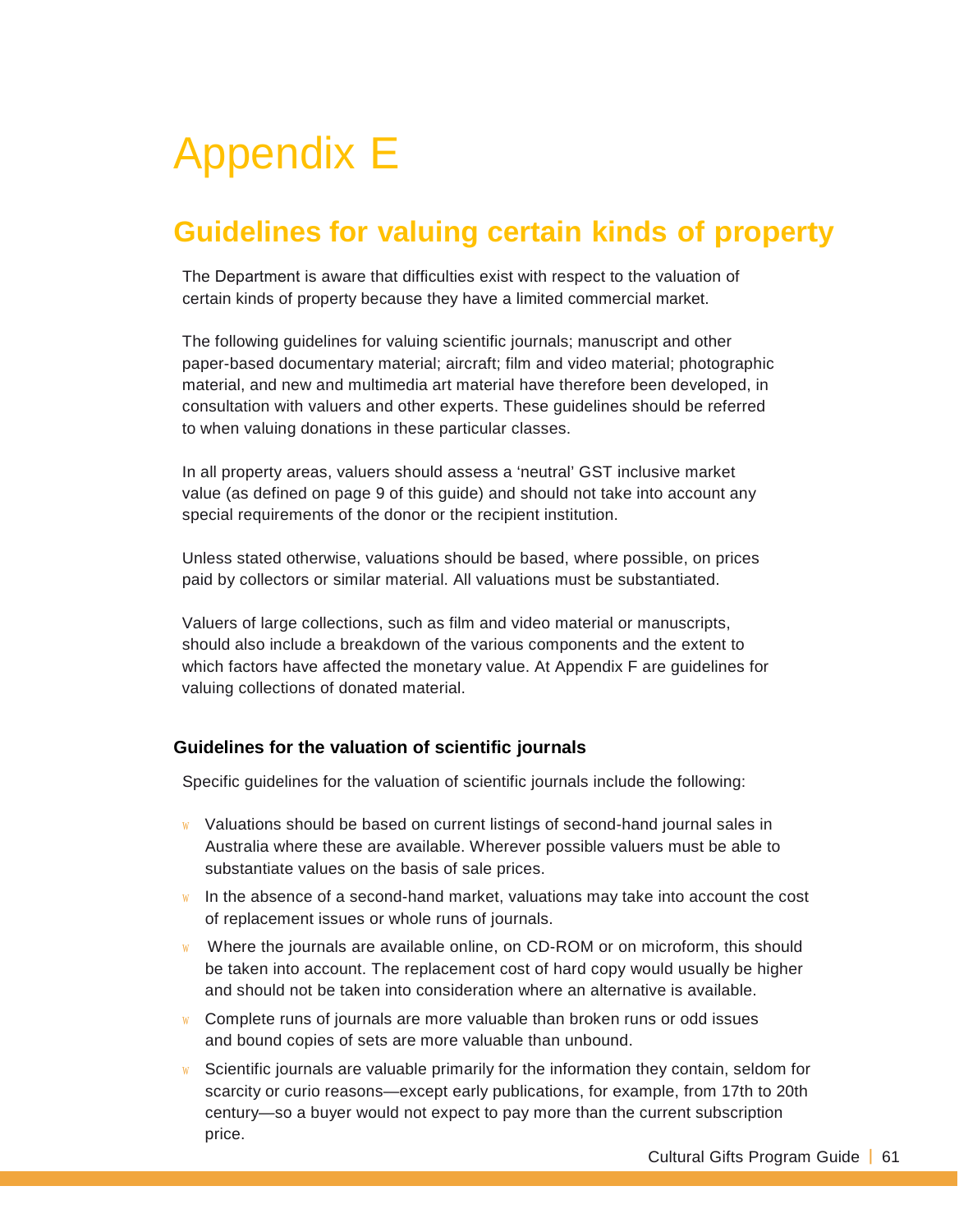- w The following factors should also be taken into account in valuing scientific journals:
	- current listings of overseas second-hand sales (these are to be cited);
	- original price modified up or down by rarity considerations; and
	- current subscription price (in cases where several rates are available, the rate paid by the donor—that is, individual subscription price—should be referred to).

#### **Guidelines for the valuation of manuscript and other paper-based documentary material**

Specific guidelines for the valuation of manuscript and other paper-based documentary material include the following:

w When large collections are valued the Department considers that comparisons with other sales of large collections are more relevant in establishing current market value than multiplying the sale prices for individual items by the number of items being donated.

For example, a collection of 500 letters might sell at auction for \$4,000 but if the collection were to be broken down into smaller components for sale the average of the unit price might be a good deal higher than \$8. The Department therefore requires that examples of sales cited should be for comparable sales of large collections.

- w The following should also be taken into consideration:
	- the condition of the material;
	- research value, including its perceived relevance to scholars and students in the future;
	- importance of the owner of the material (breadth and range of the person's career in their particular field);
	- richness and range of material, such as the extent that the material provides evidence of the creative process or is a comprehensive collection of the author's work and personal papers (documents covering the author's whole lifetime would have a higher value than material covering only the last few years);
	- whether the material is handwritten (as this is clear evidence of authorship and may also show amendments and the creative process);
	- whether the material is a first draft (which is deemed to have a higher value) or edited material;
	- who holds the copyright; and
	- ease of access to material/restrictions on use.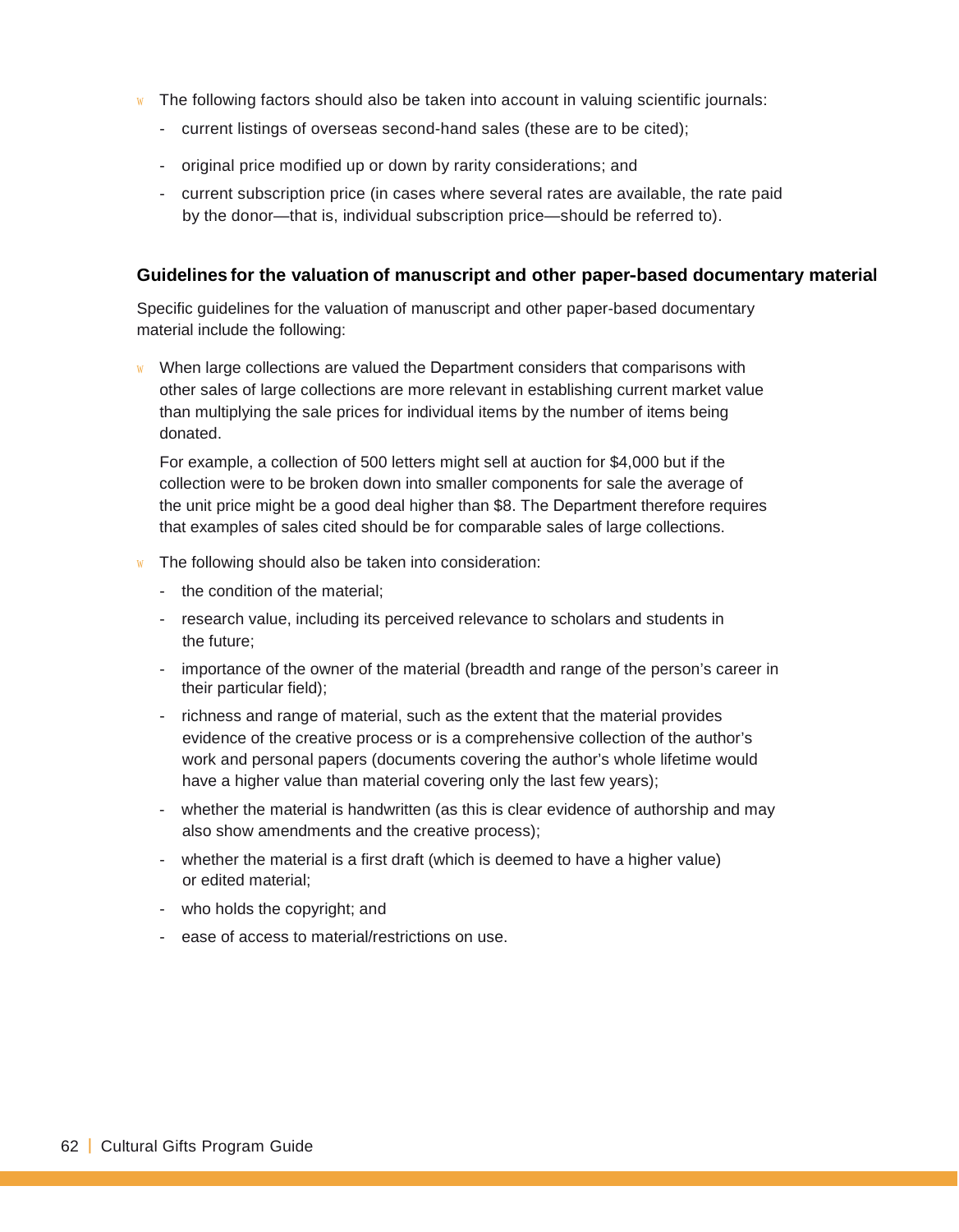### **Guidelines for the valuation of aircraft**

Specific guidelines for the valuation of aircraft include the following:

- Valuations should be based on recent published sales figures, both oral (suitably documented) and written, provided by reputable aircraft brokers. Insurance and replacement values may not serve as the basis for establishing valuations.
- w Comparable values should relate to the preceding five years and should reflect Consumer Price Index and market adjustments.
- w Overseas market prices, quotations and sales figures should be quoted when domestic values are unavailable. In such instances (as with domestic market prices) they should be adequately referenced, and reflect currency, regional and market variations. They should also reflect the remaining hours of certification of the principal components of the aircraft since its last inspection.
- $w$  As valuers are expected to authenticate material being valued it is preferred that they see the original object. Where difficulties of access arise, an aircraft may be valued 'sight unseen' provided the valuer can adequately substantiate authenticity, condition and provenance, and is satisfied with the veracity of the information supplied by the donor and/or recipient institution.
- The following should also be taken into consideration when valuing aircraft:
	- complete, original and/or serviceable aircraft can be more valuable than modified and unserviceable aircraft;
	- operational and prototype aircraft can be more valuable than training, production and/or instructional variants; and
	- the commercial worth, rarity, scarcity and historicity of an aircraft may affect the valuation. For example, although a value would normally fall when an aircraft becomes obsolete and is no longer sought for commercial purposes, that value may increase if an aircraft becomes a rare example of historical or technological significance.

#### **Guidelines for the valuation of film and video material**

Specific guidelines for the valuation of film and video material include the following:

- w Valuations for incomplete films/excess footage/out-takes would be expected to be less than for complete works and will need more substantial justification.
- w Cinema features (both documentary and drama) should be valued in terms of the physical material only and should not include an enhancement factor for the higher costs associated with their production.
- w Release prints should be valued at cost price except in circumstances where the original/master copy is no longer in existence.
- w Valuers may apply a maximum rate derived from current royalty fees charged by stock shot libraries.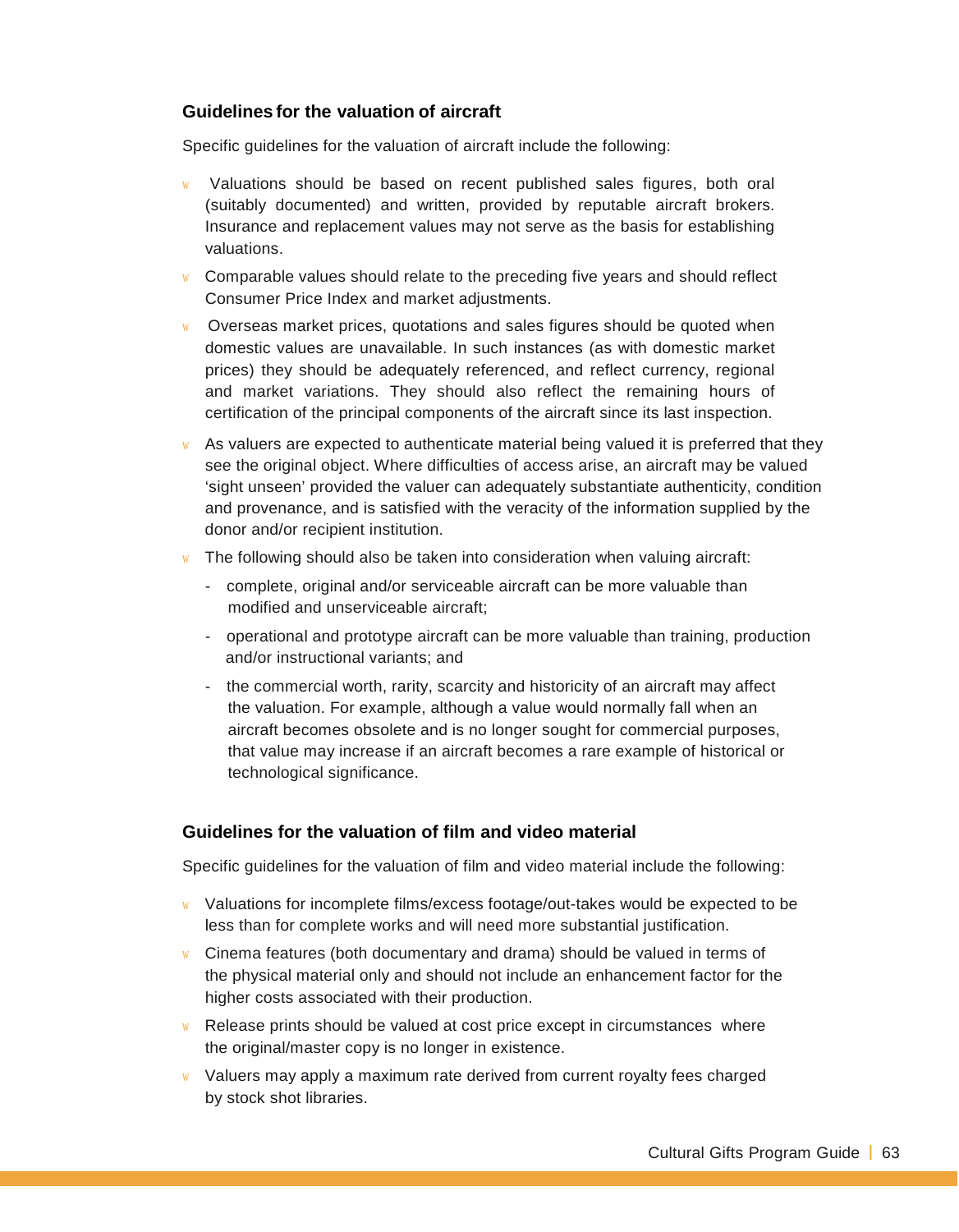- $w$  Valuers should also take into account the following factors:
	- base material (for example, nitrate, video, acetate) and condition of the material (including potential for preservation);
	- age, rarity and cultural significance of the material;
	- origin of the material (Australian or other);
	- image only (sound track missing) or image not synchronised accurately (this does not relate to silent film);
	- in the case of collections of film material, the extent to which the collection is complete (that is, are there missing components/episodes?);
	- extent and quality of accompanying documentation (for example, includes shot-byshot scene descriptions with footages);
	- historical and research value, including its perceived relevance to scholars and film-makers in the future;
	- who holds the copyright and whether copyright is included in the donation;
	- ease of access to material/restrictions on use; and
	- additional complementary material such as publicity documents/production correspondence.

#### **Guidelines for the valuation of photographic material**

Specific guidelines for the valuation of photographic material include the following factors:

- w condition of the material;
- physical nature of the material—for example, prints or negatives;
- date prints were made from the negatives;
- w provenance;
- w primary inscriptions (work that is signed in the photographer's own hand);
- w whether the photographic material forms part of a collection/part of a portfolio (noting that in some instances the overall market value of a large volume of material may be less than the sum total of the established value for individual components);
- w significance of the subject matter (an identified person, place or event);
- w rarity of subject;
- w age of material (for example, a vintage or modern print);
- nature of material (for example, documentary/social history collection);
- w importance of photographer (breadth and range of the person's career in their particular field);
- w quality of material, including technical skill of photographer;
- w historical and research value;
- w degree of accompanying documentation;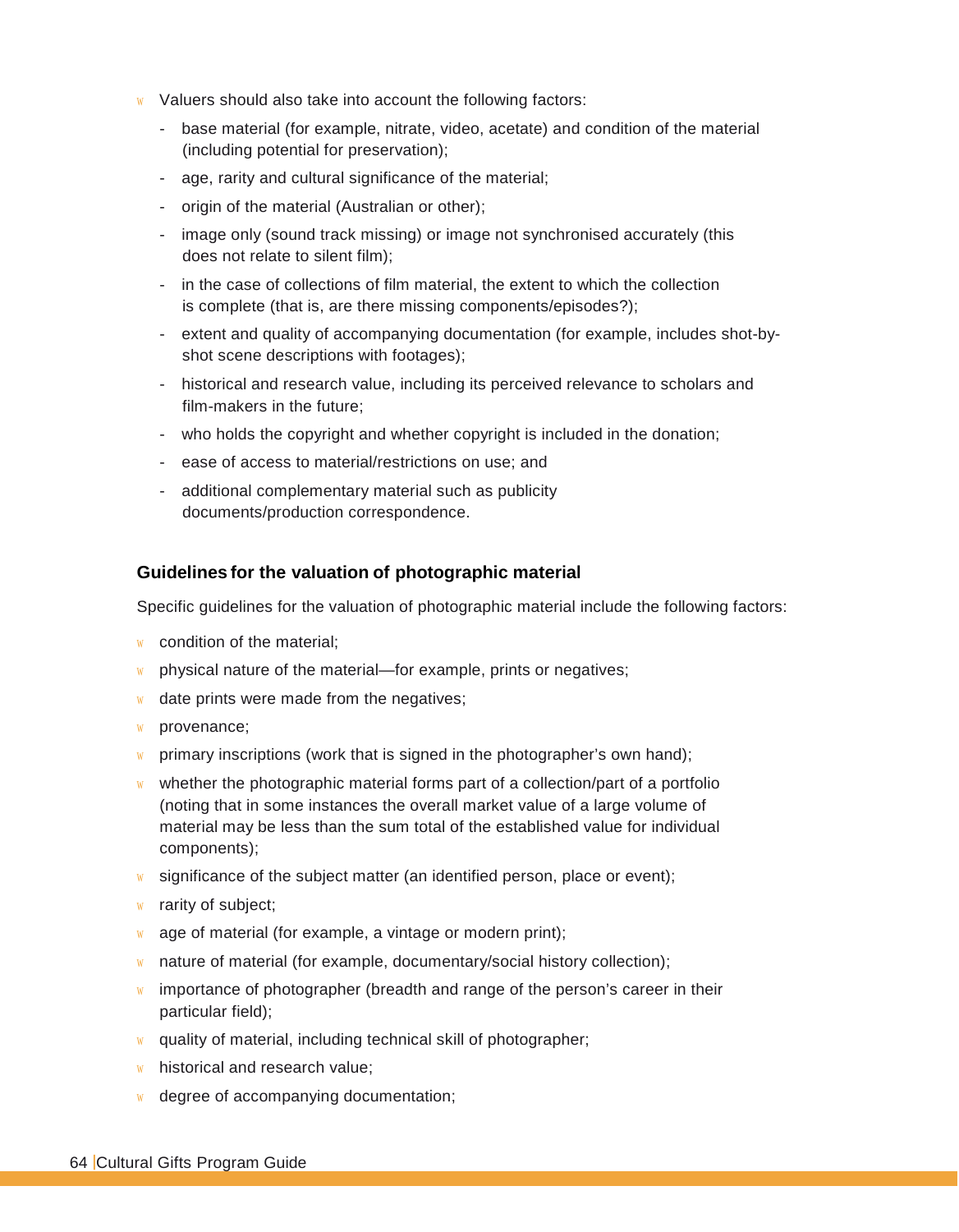- w suitability for reproduction;
- w copyright status (if copyright is not transferred, this may reduce the value); and
- w ease of access to material; any restrictions on use.

### **Guidelines for the valuation of new and multimedia art material**

As the field of contemporary art expands, it is clear that the existing categories of possible donations under the Cultural Gifts Program do not adequately address the range of media and materials with which artists currently work.

To better reflect contemporary practices the following information has been included. However it is acknowledged that these guidelines will need to continue to evolve so that they reflect contemporary art practises.

Please note the material which has been assembled below has been developed taking account the publication, *In Repertoire, A guide to Australian new media art*, which was published by the Australia Council for the Arts in 2003.

Incorporated into the 'Glossary of terms for valuers' (Appendix D) are terms to assist valuers and collecting institutions to ensure that there is a consistent and, for the purposes of the Cultural Gifts Program, an agreed use of terminology to describe the works of art being gifted.

The Department would appreciate any comments valuers, artists, donors and institutions may wish to provide with a view to better adapting these guidelines and terminology to this new and emerging field of artistic endeavour.

Two general considerations should be taken into account in the valuation of new and multimedia art material:

- the Cultural Gifts Program should not be used as a vehicle for creating a de facto market for an artist; and
- $w$  valuers must define the terms they use.

The following should also be taken into account when valuing new media art materials:

- w cultural significance of the material;
- w origin of the material (Australian or other);
- w evidence of authenticity and history of ownership of the material;
- w whether the copyright is being donated with the material;
- w physical nature and age of the material;
- w condition of the material including its potential for long term preservation;
- extent and quality of accompanying documentation (for example floor plan, photographs, operating manual, wiring diagram);
- w equipment required to display the work and whether this restricts its use;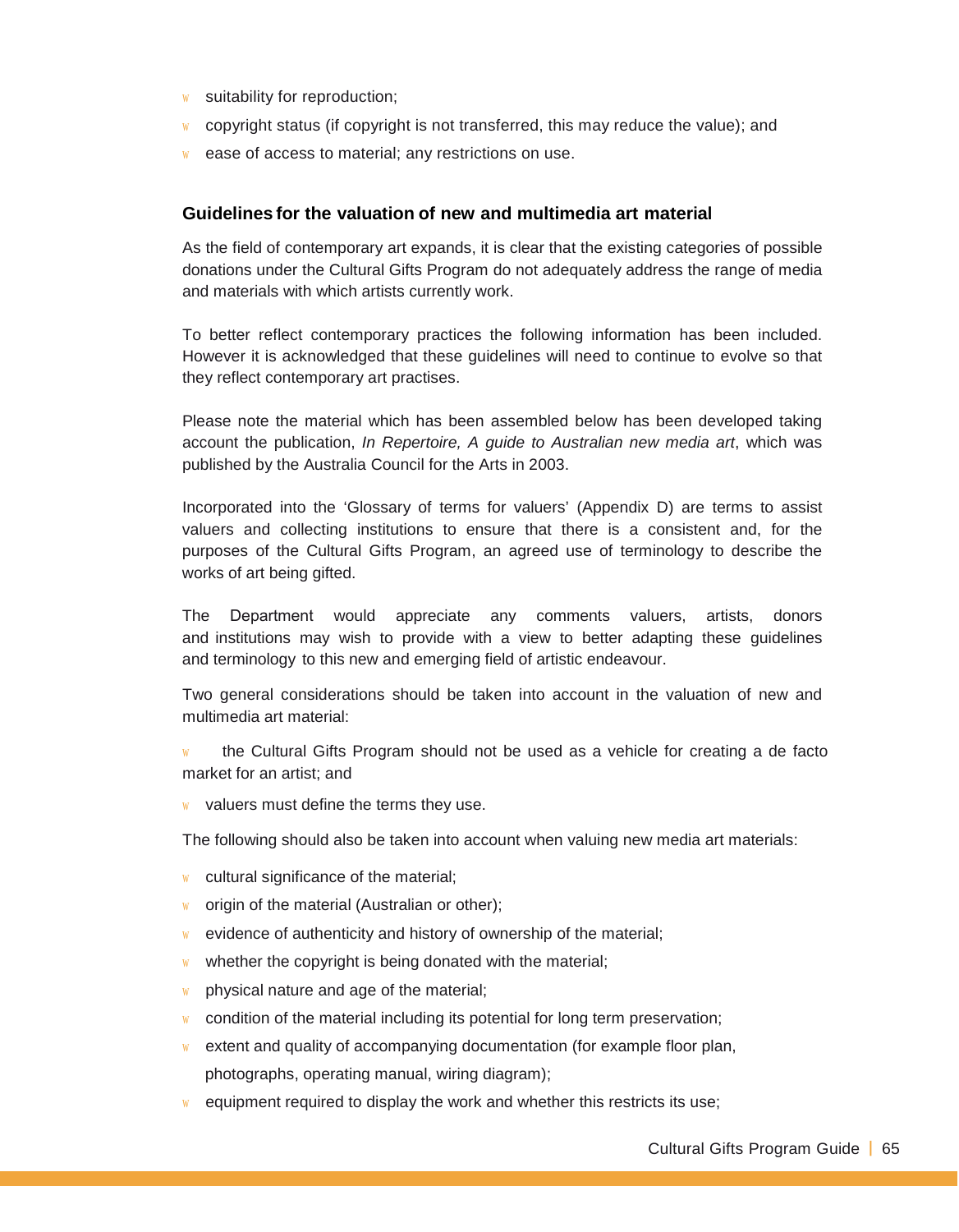- w scope of the recipient institution's rights of usage of the item (for example, can the institution duplicate it freely or use the material without restriction to display it in an exhibition environment, or whether the institution has the rights to reproduce the contents for sale);
- w whether the original work is able and permitted to be reinstalled or reassembled in places other than the original site;
- $w$  format, especially for electronically or digitally stored works (for example, master, sub-master, exhibition copy); and
- w rarity/exclusivity (for example limited edition works) indicate how many other copies exist.